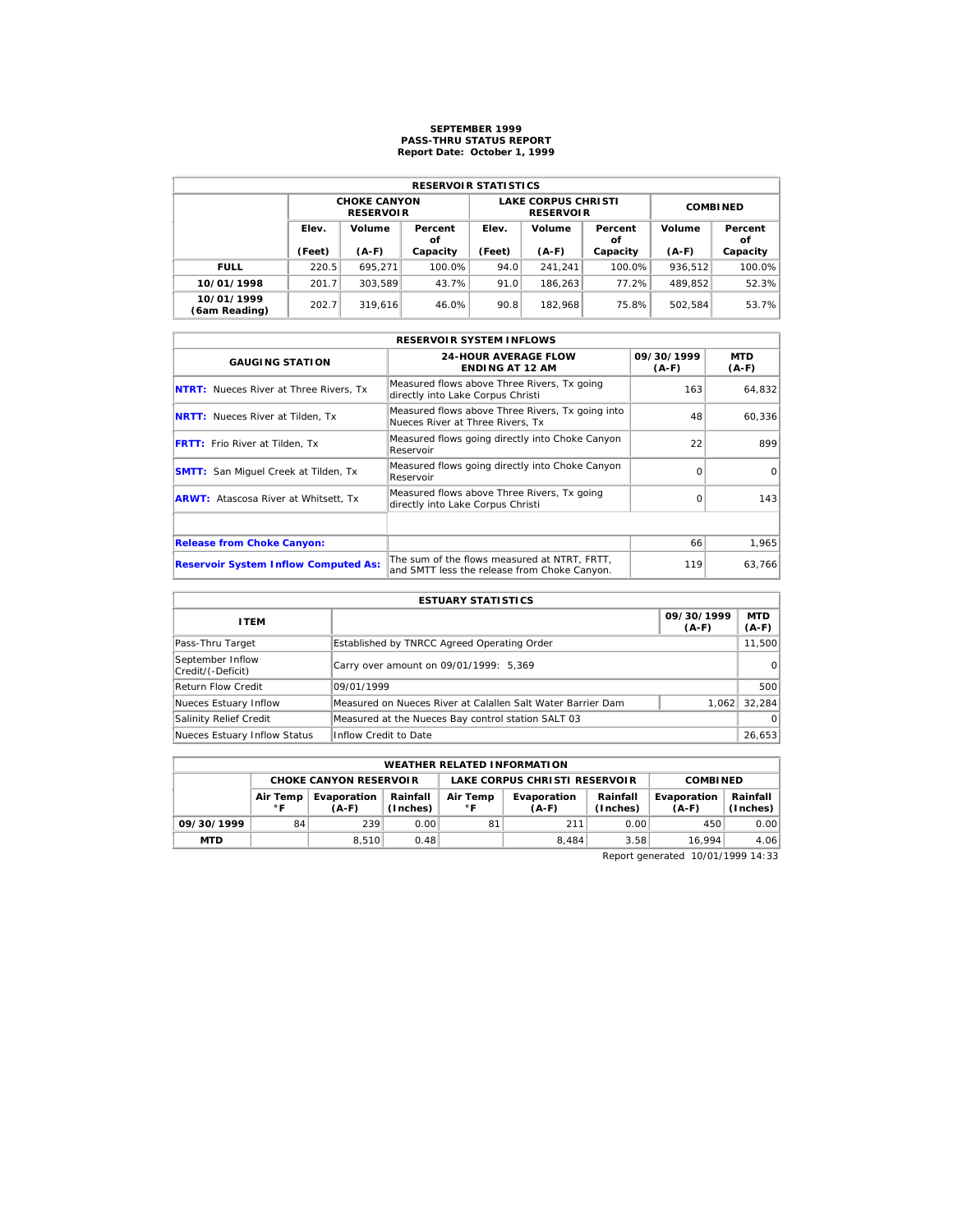# **OCTOBER 1999 PASS-THRU STATUS REPORT Report Date: October 2, 1999**

| <b>RESERVOIR STATISTICS</b> |        |                                         |               |        |                                                |                 |         |               |  |  |
|-----------------------------|--------|-----------------------------------------|---------------|--------|------------------------------------------------|-----------------|---------|---------------|--|--|
|                             |        | <b>CHOKE CANYON</b><br><b>RESERVOIR</b> |               |        | <b>LAKE CORPUS CHRISTI</b><br><b>RESERVOIR</b> | <b>COMBINED</b> |         |               |  |  |
|                             | Elev.  | Volume                                  | Percent<br>οf | Elev.  | Volume                                         | Percent<br>οf   | Volume  | Percent<br>οf |  |  |
|                             | (Feet) | $(A-F)$                                 | Capacity      | (Feet) | $(A-F)$                                        | Capacity        | $(A-F)$ | Capacity      |  |  |
| <b>FULL</b>                 | 220.5  | 695.271                                 | 100.0%        | 94.0   | 241.241                                        | 100.0%          | 936.512 | 100.0%        |  |  |
| 10/02/1998                  | 201.7  | 303.589                                 | 43.7%         | 91.0   | 186.263                                        | 77.2%           | 489.852 | 52.3%         |  |  |
| 10/02/1999                  | 202.7  | 319.123                                 | 45.9%         | 90.8   | 182.795                                        | 75.8%           | 501.918 | 53.6%         |  |  |

|                                               | <b>RESERVOIR SYSTEM INFLOWS</b>                                                              |                       |                |  |  |  |  |  |  |  |
|-----------------------------------------------|----------------------------------------------------------------------------------------------|-----------------------|----------------|--|--|--|--|--|--|--|
| <b>GAUGING STATION</b>                        | <b>24-HOUR AVERAGE FLOW</b><br><b>ENDING AT 12 AM</b>                                        | 10/01/1999<br>$(A-F)$ | MTD<br>$(A-F)$ |  |  |  |  |  |  |  |
| <b>NTRT:</b> Nueces River at Three Rivers, Tx | Measured flows above Three Rivers, Tx going<br>directly into Lake Corpus Christi             | 155                   | 155            |  |  |  |  |  |  |  |
| <b>NRTT:</b> Nueces River at Tilden, Tx       | Measured flows above Three Rivers, Tx going into<br>Nueces River at Three Rivers. Tx         | 44                    | 44             |  |  |  |  |  |  |  |
| <b>FRTT:</b> Frio River at Tilden, Tx         | Measured flows going directly into Choke Canyon<br>Reservoir                                 | 22                    | 22             |  |  |  |  |  |  |  |
| <b>SMTT:</b> San Miquel Creek at Tilden, Tx   | Measured flows going directly into Choke Canyon<br>Reservoir                                 | $\Omega$              | $\Omega$       |  |  |  |  |  |  |  |
| <b>ARWT:</b> Atascosa River at Whitsett, Tx   | Measured flows above Three Rivers, Tx going<br>directly into Lake Corpus Christi             | $\Omega$              | $\Omega$       |  |  |  |  |  |  |  |
|                                               |                                                                                              |                       |                |  |  |  |  |  |  |  |
| <b>Release from Choke Canyon:</b>             |                                                                                              | 66                    | 66             |  |  |  |  |  |  |  |
| <b>Reservoir System Inflow Computed As:</b>   | The sum of the flows measured at NTRT. FRTT.<br>and SMTT less the release from Choke Canyon. | 111                   | 111            |  |  |  |  |  |  |  |

| <b>ESTUARY STATISTICS</b>             |                                                             |                       |                  |  |  |  |  |
|---------------------------------------|-------------------------------------------------------------|-----------------------|------------------|--|--|--|--|
| <b>ITEM</b>                           |                                                             | 10/01/1999<br>$(A-F)$ | MTD  <br>$(A-F)$ |  |  |  |  |
| Pass-Thru Target                      | Established by TNRCC Agreed Operating Order                 |                       | 9.000            |  |  |  |  |
| September Inflow<br>Credit/(-Deficit) | Carry over amount on 10/01/1999: 4,500                      |                       | 0                |  |  |  |  |
| <b>Return Flow Credit</b>             | 10/01/1999                                                  |                       | 500              |  |  |  |  |
| Nueces Estuary Inflow                 | Measured on Nueces River at Calallen Salt Water Barrier Dam | 727                   | 727              |  |  |  |  |
| Salinity Relief Credit                | Measured at the Nueces Bay control station SALT 03          |                       | $\Omega$         |  |  |  |  |
| Nueces Estuary Inflow Status          | Inflow Credit to Date                                       |                       | 5,615            |  |  |  |  |

|                                          | <b>WEATHER RELATED INFORMATION</b> |                               |                      |                |                                                |                 |     |                      |  |  |  |
|------------------------------------------|------------------------------------|-------------------------------|----------------------|----------------|------------------------------------------------|-----------------|-----|----------------------|--|--|--|
|                                          |                                    | <b>CHOKE CANYON RESERVOIR</b> |                      |                | LAKE CORPUS CHRISTI RESERVOIR                  | <b>COMBINED</b> |     |                      |  |  |  |
| Evaporation<br>Air Temp<br>∘г<br>$(A-F)$ |                                    |                               | Rainfall<br>(Inches) | Air Temp<br>∘г | Rainfall<br>Evaporation<br>(Inches)<br>$(A-F)$ |                 |     | Rainfall<br>(Inches) |  |  |  |
| 10/01/1999                               | 86                                 | 220                           | 0.00                 | 82             | 211                                            | 0.00            | 431 | 0.00                 |  |  |  |
| <b>MTD</b>                               |                                    | 220                           | 0.001                |                | 211                                            | 0.00            | 431 | 0.00                 |  |  |  |

Report generated 10/02/1999 08:57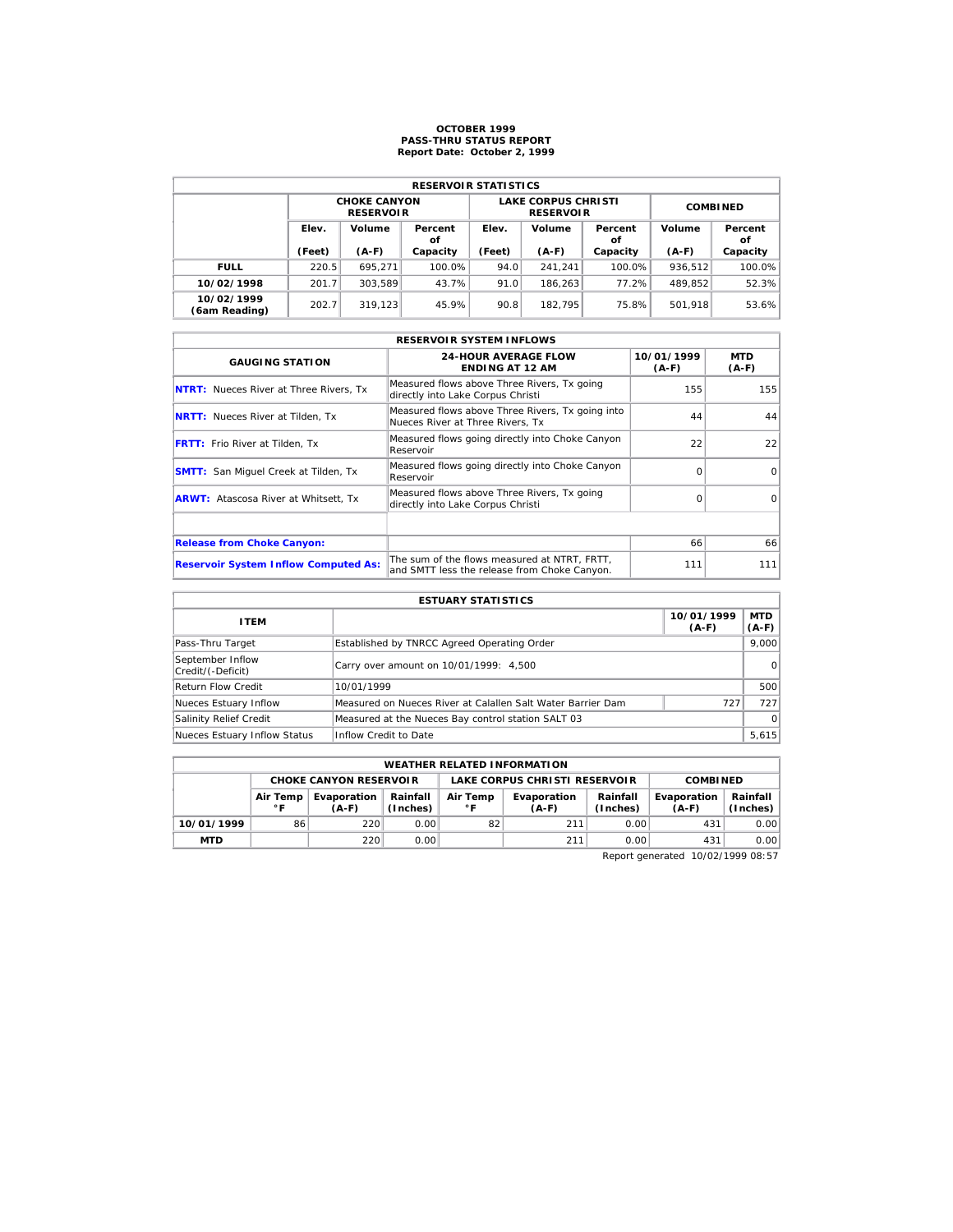# **OCTOBER 1999 PASS-THRU STATUS REPORT Report Date: October 3, 1999**

| <b>RESERVOIR STATISTICS</b> |                                  |                                         |          |                                  |                                                |                 |               |          |  |  |
|-----------------------------|----------------------------------|-----------------------------------------|----------|----------------------------------|------------------------------------------------|-----------------|---------------|----------|--|--|
|                             |                                  | <b>CHOKE CANYON</b><br><b>RESERVOIR</b> |          |                                  | <b>LAKE CORPUS CHRISTI</b><br><b>RESERVOIR</b> | <b>COMBINED</b> |               |          |  |  |
|                             | Elev.<br>Volume<br>Percent<br>οf |                                         |          | Volume<br>Elev.<br>Percent<br>οf |                                                | Volume          | Percent<br>οf |          |  |  |
|                             | (Feet)                           | $(A-F)$                                 | Capacity | (Feet)                           | $(A-F)$                                        | Capacity        | $(A-F)$       | Capacity |  |  |
| <b>FULL</b>                 | 220.5                            | 695.271                                 | 100.0%   | 94.0                             | 241.241                                        | 100.0%          | 936.512       | 100.0%   |  |  |
| 10/03/1998                  | 201.7                            | 303.111                                 | 43.6%    | 91.0                             | 186.263                                        | 77.2%           | 489.374       | 52.3%    |  |  |
| 10/03/1999<br>(6am Reading) | 202.6                            | 318.631                                 | 45.8%    | 90.8                             | 182.277                                        | 75.6%           | 500.908       | 53.5%    |  |  |

|                                               | <b>RESERVOIR SYSTEM INFLOWS</b>                                                              |                       |                |  |  |  |  |  |  |  |
|-----------------------------------------------|----------------------------------------------------------------------------------------------|-----------------------|----------------|--|--|--|--|--|--|--|
| <b>GAUGING STATION</b>                        | <b>24-HOUR AVERAGE FLOW</b><br><b>ENDING AT 12 AM</b>                                        | 10/02/1999<br>$(A-F)$ | MTD<br>$(A-F)$ |  |  |  |  |  |  |  |
| <b>NTRT:</b> Nueces River at Three Rivers, Tx | Measured flows above Three Rivers, Tx going<br>directly into Lake Corpus Christi             | 153                   | 308            |  |  |  |  |  |  |  |
| <b>NRTT:</b> Nueces River at Tilden, Tx       | Measured flows above Three Rivers, Tx going into<br>Nueces River at Three Rivers. Tx         | 40                    | 83             |  |  |  |  |  |  |  |
| <b>FRTT:</b> Frio River at Tilden, Tx         | Measured flows going directly into Choke Canyon<br>Reservoir                                 | 22                    | 44             |  |  |  |  |  |  |  |
| <b>SMTT:</b> San Miquel Creek at Tilden, Tx   | Measured flows going directly into Choke Canyon<br>Reservoir                                 | $\Omega$              | $\Omega$       |  |  |  |  |  |  |  |
| <b>ARWT:</b> Atascosa River at Whitsett, Tx   | Measured flows above Three Rivers, Tx going<br>directly into Lake Corpus Christi             | $\Omega$              | $\Omega$       |  |  |  |  |  |  |  |
|                                               |                                                                                              |                       |                |  |  |  |  |  |  |  |
| <b>Release from Choke Canyon:</b>             |                                                                                              | 66                    | 131            |  |  |  |  |  |  |  |
| <b>Reservoir System Inflow Computed As:</b>   | The sum of the flows measured at NTRT. FRTT.<br>and SMTT less the release from Choke Canyon. | 109                   | 220            |  |  |  |  |  |  |  |

| <b>ESTUARY STATISTICS</b>             |                                                             |                       |                  |  |  |  |  |
|---------------------------------------|-------------------------------------------------------------|-----------------------|------------------|--|--|--|--|
| <b>ITEM</b>                           |                                                             | 10/02/1999<br>$(A-F)$ | MTD  <br>$(A-F)$ |  |  |  |  |
| Pass-Thru Target                      | Established by TNRCC Agreed Operating Order                 |                       | 9.000            |  |  |  |  |
| September Inflow<br>Credit/(-Deficit) | Carry over amount on 10/01/1999: 4,500                      |                       | 0                |  |  |  |  |
| <b>Return Flow Credit</b>             | 10/01/1999                                                  |                       | 500              |  |  |  |  |
| Nueces Estuary Inflow                 | Measured on Nueces River at Calallen Salt Water Barrier Dam | 204                   | 931              |  |  |  |  |
| Salinity Relief Credit                | Measured at the Nueces Bay control station SALT 03          |                       | $\Omega$         |  |  |  |  |
| Nueces Estuary Inflow Status          | Inflow Credit to Date                                       |                       | 5,711            |  |  |  |  |

|            | <b>WEATHER RELATED INFORMATION</b>                                                                                |                               |      |    |                               |                      |                        |                      |  |  |  |
|------------|-------------------------------------------------------------------------------------------------------------------|-------------------------------|------|----|-------------------------------|----------------------|------------------------|----------------------|--|--|--|
|            |                                                                                                                   | <b>CHOKE CANYON RESERVOIR</b> |      |    | LAKE CORPUS CHRISTI RESERVOIR | <b>COMBINED</b>      |                        |                      |  |  |  |
|            | Rainfall<br>Evaporation<br>Air Temp<br>Air Temp<br>(Inches)<br>$^{\circ}$ F<br>$^{\circ}$ F<br>$(A-F)$<br>$(A-F)$ |                               |      |    | Evaporation                   | Rainfall<br>(Inches) | Evaporation<br>$(A-F)$ | Rainfall<br>(Inches) |  |  |  |
| 10/02/1999 | 91                                                                                                                | 210                           | 0.00 | 88 | 201                           | 0.00                 | 411                    | 0.00                 |  |  |  |
| <b>MTD</b> |                                                                                                                   | 430                           | 0.00 |    | 412                           | 0.00                 | 842                    | 0.00                 |  |  |  |

Report generated 10/03/1999 08:28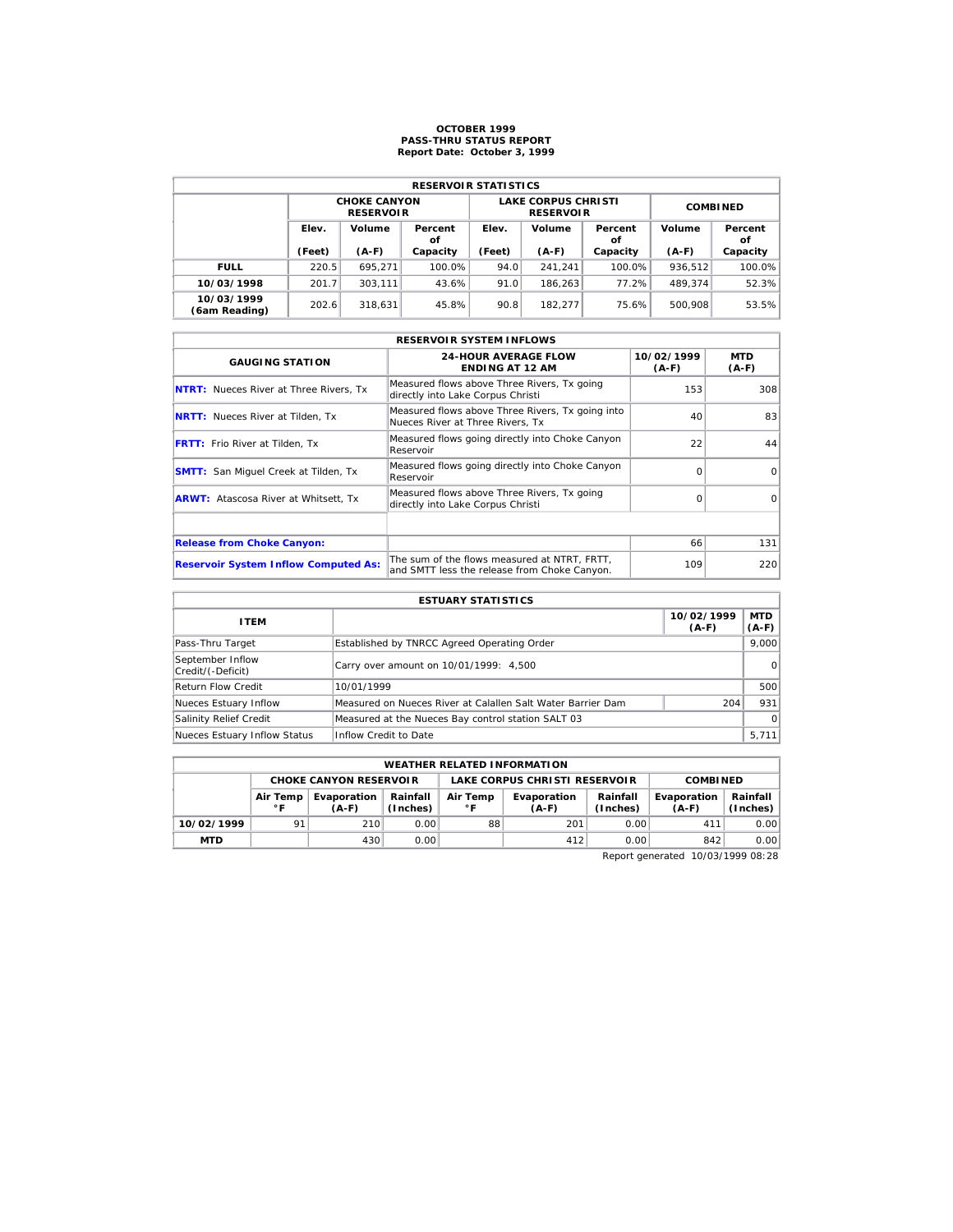# **OCTOBER 1999 PASS-THRU STATUS REPORT Report Date: October 4, 1999**

| <b>RESERVOIR STATISTICS</b> |        |                                         |               |        |                                                |                 |         |               |  |  |
|-----------------------------|--------|-----------------------------------------|---------------|--------|------------------------------------------------|-----------------|---------|---------------|--|--|
|                             |        | <b>CHOKE CANYON</b><br><b>RESERVOIR</b> |               |        | <b>LAKE CORPUS CHRISTI</b><br><b>RESERVOIR</b> | <b>COMBINED</b> |         |               |  |  |
|                             | Elev.  | Volume                                  | Percent<br>οf | Elev.  | Volume                                         | Percent<br>οf   | Volume  | Percent<br>οf |  |  |
|                             | (Feet) | $(A-F)$                                 | Capacity      | (Feet) | $(A-F)$                                        | Capacity        | $(A-F)$ | Capacity      |  |  |
| <b>FULL</b>                 | 220.5  | 695.271                                 | 100.0%        | 94.0   | 241.241                                        | 100.0%          | 936.512 | 100.0%        |  |  |
| 10/04/1998                  | 201.7  | 302.952                                 | 43.6%         | 91.0   | 186.263                                        | 77.2%           | 489.215 | 52.2%         |  |  |
| 10/04/1999<br>(6am Reading) | 202.6  | 318.631                                 | 45.8%         | 90.7   | 181.760                                        | 75.3%           | 500.391 | 53.4%         |  |  |

| <b>RESERVOIR SYSTEM INFLOWS</b>               |                                                                                              |                       |                |  |  |  |  |  |  |
|-----------------------------------------------|----------------------------------------------------------------------------------------------|-----------------------|----------------|--|--|--|--|--|--|
| <b>GAUGING STATION</b>                        | <b>24-HOUR AVERAGE FLOW</b><br><b>ENDING AT 12 AM</b>                                        | 10/03/1999<br>$(A-F)$ | MTD<br>$(A-F)$ |  |  |  |  |  |  |
| <b>NTRT:</b> Nueces River at Three Rivers, Tx | Measured flows above Three Rivers, Tx going<br>directly into Lake Corpus Christi             | 151                   | 459            |  |  |  |  |  |  |
| <b>NRTT:</b> Nueces River at Tilden, Tx       | Measured flows above Three Rivers, Tx going into<br>Nueces River at Three Rivers. Tx         | 36                    | 119            |  |  |  |  |  |  |
| <b>FRTT:</b> Frio River at Tilden, Tx         | Measured flows going directly into Choke Canyon<br>Reservoir                                 | 22                    | 66             |  |  |  |  |  |  |
| <b>SMTT:</b> San Miquel Creek at Tilden, Tx   | Measured flows going directly into Choke Canyon<br>Reservoir                                 | $\Omega$              | $\Omega$       |  |  |  |  |  |  |
| <b>ARWT:</b> Atascosa River at Whitsett, Tx   | Measured flows above Three Rivers, Tx going<br>directly into Lake Corpus Christi             | $\Omega$              |                |  |  |  |  |  |  |
|                                               |                                                                                              |                       |                |  |  |  |  |  |  |
| <b>Release from Choke Canyon:</b>             |                                                                                              | 66                    | 197            |  |  |  |  |  |  |
| <b>Reservoir System Inflow Computed As:</b>   | The sum of the flows measured at NTRT. FRTT.<br>and SMTT less the release from Choke Canyon. | 107                   | 328            |  |  |  |  |  |  |

| <b>ESTUARY STATISTICS</b>             |                                                             |                       |                  |  |  |  |  |
|---------------------------------------|-------------------------------------------------------------|-----------------------|------------------|--|--|--|--|
| <b>ITEM</b>                           |                                                             | 10/03/1999<br>$(A-F)$ | MTD  <br>$(A-F)$ |  |  |  |  |
| Pass-Thru Target                      | Established by TNRCC Agreed Operating Order                 |                       | 9.000            |  |  |  |  |
| September Inflow<br>Credit/(-Deficit) | Carry over amount on 10/01/1999: 4,500                      |                       | 0                |  |  |  |  |
| <b>Return Flow Credit</b>             | 10/01/1999                                                  |                       | 500              |  |  |  |  |
| Nueces Estuary Inflow                 | Measured on Nueces River at Calallen Salt Water Barrier Dam | 85                    | 1.016            |  |  |  |  |
| Salinity Relief Credit                | Measured at the Nueces Bay control station SALT 03          |                       | $\Omega$         |  |  |  |  |
| Nueces Estuary Inflow Status          | Inflow Credit to Date                                       |                       | 5,689            |  |  |  |  |

|            | <b>WEATHER RELATED INFORMATION</b> |                               |                      |                          |                               |                      |                        |                      |  |  |  |
|------------|------------------------------------|-------------------------------|----------------------|--------------------------|-------------------------------|----------------------|------------------------|----------------------|--|--|--|
|            |                                    | <b>CHOKE CANYON RESERVOIR</b> |                      |                          | LAKE CORPUS CHRISTI RESERVOIR | <b>COMBINED</b>      |                        |                      |  |  |  |
|            | Air Temp<br>∘г                     | Evaporation<br>(A-F)          | Rainfall<br>(Inches) | Air Temp<br>$^{\circ}$ F | Evaporation<br>$(A-F)$        | Rainfall<br>(Inches) | Evaporation<br>$(A-F)$ | Rainfall<br>(Inches) |  |  |  |
| 10/03/1999 | 94                                 | 296                           | 0.00                 | 88                       | 251                           | 0.00                 | 547                    | 0.00                 |  |  |  |
| <b>MTD</b> |                                    | 726                           | 0.00                 |                          | 663                           | 0.00                 | 1.389                  | 0.00                 |  |  |  |

Report generated 10/04/1999 08:44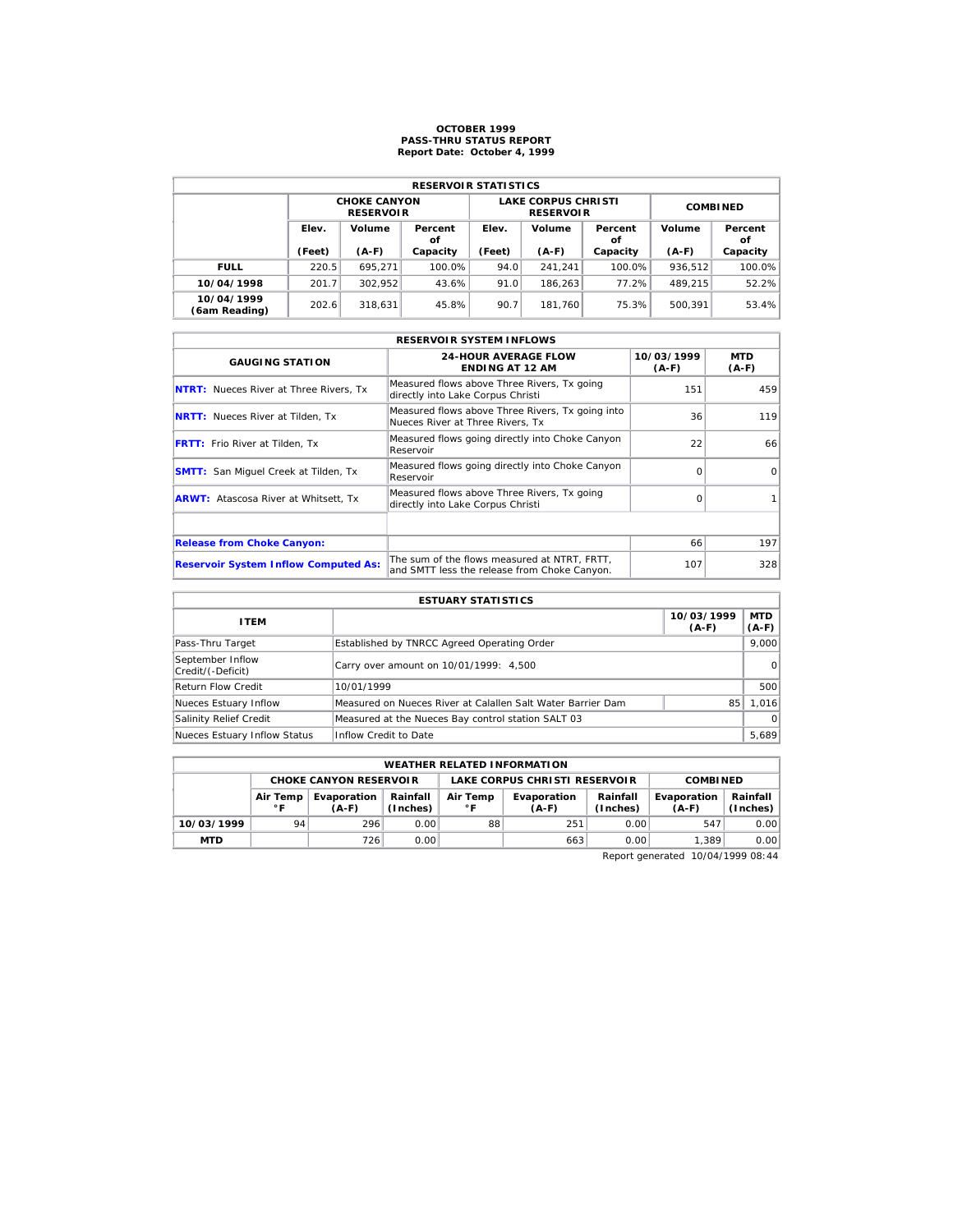# **OCTOBER 1999 PASS-THRU STATUS REPORT Report Date: October 5, 1999**

| <b>RESERVOIR STATISTICS</b> |        |                                         |               |        |                                                |                 |         |               |  |  |  |
|-----------------------------|--------|-----------------------------------------|---------------|--------|------------------------------------------------|-----------------|---------|---------------|--|--|--|
|                             |        | <b>CHOKE CANYON</b><br><b>RESERVOIR</b> |               |        | <b>LAKE CORPUS CHRISTI</b><br><b>RESERVOIR</b> | <b>COMBINED</b> |         |               |  |  |  |
|                             | Elev.  | Volume                                  | Percent<br>οf | Elev.  | Volume                                         | Percent<br>οf   | Volume  | Percent<br>οf |  |  |  |
|                             | (Feet) | $(A-F)$                                 | Capacity      | (Feet) | $(A-F)$                                        | Capacity        | $(A-F)$ | Capacity      |  |  |  |
| <b>FULL</b>                 | 220.5  | 695.271                                 | 100.0%        | 94.0   | 241.241                                        | 100.0%          | 936.512 | 100.0%        |  |  |  |
| 10/05/1998                  | 201.7  | 302.952                                 | 43.6%         | 91.0   | 186.263                                        | 77.2%           | 489.215 | 52.2%         |  |  |  |
| 10/05/1999                  | 202.6  | 317.975                                 | 45.7%         | 90.7   | 181.760                                        | 75.3%           | 499.735 | 53.4%         |  |  |  |

| <b>RESERVOIR SYSTEM INFLOWS</b>               |                                                                                              |                       |                |  |  |  |  |  |  |
|-----------------------------------------------|----------------------------------------------------------------------------------------------|-----------------------|----------------|--|--|--|--|--|--|
| <b>GAUGING STATION</b>                        | <b>24-HOUR AVERAGE FLOW</b><br><b>ENDING AT 12 AM</b>                                        | 10/04/1999<br>$(A-F)$ | MTD<br>$(A-F)$ |  |  |  |  |  |  |
| <b>NTRT:</b> Nueces River at Three Rivers, Tx | Measured flows above Three Rivers, Tx going<br>directly into Lake Corpus Christi             | 147                   | 605            |  |  |  |  |  |  |
| <b>NRTT:</b> Nueces River at Tilden, Tx       | Measured flows above Three Rivers, Tx going into<br>Nueces River at Three Rivers. Tx         | 34                    | 153            |  |  |  |  |  |  |
| <b>FRTT:</b> Frio River at Tilden, Tx         | Measured flows going directly into Choke Canyon<br>Reservoir                                 | 22                    | 87             |  |  |  |  |  |  |
| <b>SMTT:</b> San Miquel Creek at Tilden, Tx   | Measured flows going directly into Choke Canyon<br>Reservoir                                 | $\Omega$              | $\Omega$       |  |  |  |  |  |  |
| <b>ARWT:</b> Atascosa River at Whitsett, Tx   | Measured flows above Three Rivers, Tx going<br>directly into Lake Corpus Christi             | $\Omega$              |                |  |  |  |  |  |  |
|                                               |                                                                                              |                       |                |  |  |  |  |  |  |
| <b>Release from Choke Canyon:</b>             |                                                                                              | 66                    | 262            |  |  |  |  |  |  |
| <b>Reservoir System Inflow Computed As:</b>   | The sum of the flows measured at NTRT. FRTT.<br>and SMTT less the release from Choke Canyon. | 103                   | 431            |  |  |  |  |  |  |

| <b>ESTUARY STATISTICS</b>             |                                                             |                       |                  |  |  |  |  |
|---------------------------------------|-------------------------------------------------------------|-----------------------|------------------|--|--|--|--|
| <b>ITEM</b>                           |                                                             | 10/04/1999<br>$(A-F)$ | MTD  <br>$(A-F)$ |  |  |  |  |
| Pass-Thru Target                      | Established by TNRCC Agreed Operating Order                 |                       | 9.000            |  |  |  |  |
| September Inflow<br>Credit/(-Deficit) | Carry over amount on 10/01/1999: 4,500                      |                       | 0                |  |  |  |  |
| <b>Return Flow Credit</b>             | 10/01/1999                                                  |                       | 500              |  |  |  |  |
| Nueces Estuary Inflow                 | Measured on Nueces River at Calallen Salt Water Barrier Dam | 44                    | 1,060            |  |  |  |  |
| Salinity Relief Credit                | Measured at the Nueces Bay control station SALT 03          |                       | $\Omega$         |  |  |  |  |
| Nueces Estuary Inflow Status          | Inflow Credit to Date                                       |                       | 5,629            |  |  |  |  |

|            | <b>WEATHER RELATED INFORMATION</b> |                               |                      |                |                               |                      |                        |                      |  |  |  |
|------------|------------------------------------|-------------------------------|----------------------|----------------|-------------------------------|----------------------|------------------------|----------------------|--|--|--|
|            |                                    | <b>CHOKE CANYON RESERVOIR</b> |                      |                | LAKE CORPUS CHRISTI RESERVOIR | <b>COMBINED</b>      |                        |                      |  |  |  |
|            | Air Temp<br>∘г                     | Evaporation<br>$(A-F)$        | Rainfall<br>(Inches) | Air Temp<br>∘г | Evaporation<br>$(A-F)$        | Rainfall<br>(Inches) | Evaporation<br>$(A-F)$ | Rainfall<br>(Inches) |  |  |  |
| 10/04/1999 | 91                                 | 344                           | 0.00                 | 90             | 281                           | 0.00                 | 625                    | 0.00                 |  |  |  |
| <b>MTD</b> |                                    | 1.070                         | 0.001                |                | 944                           | 0.00                 | 2.014                  | 0.00                 |  |  |  |

Report generated 10/05/1999 08:57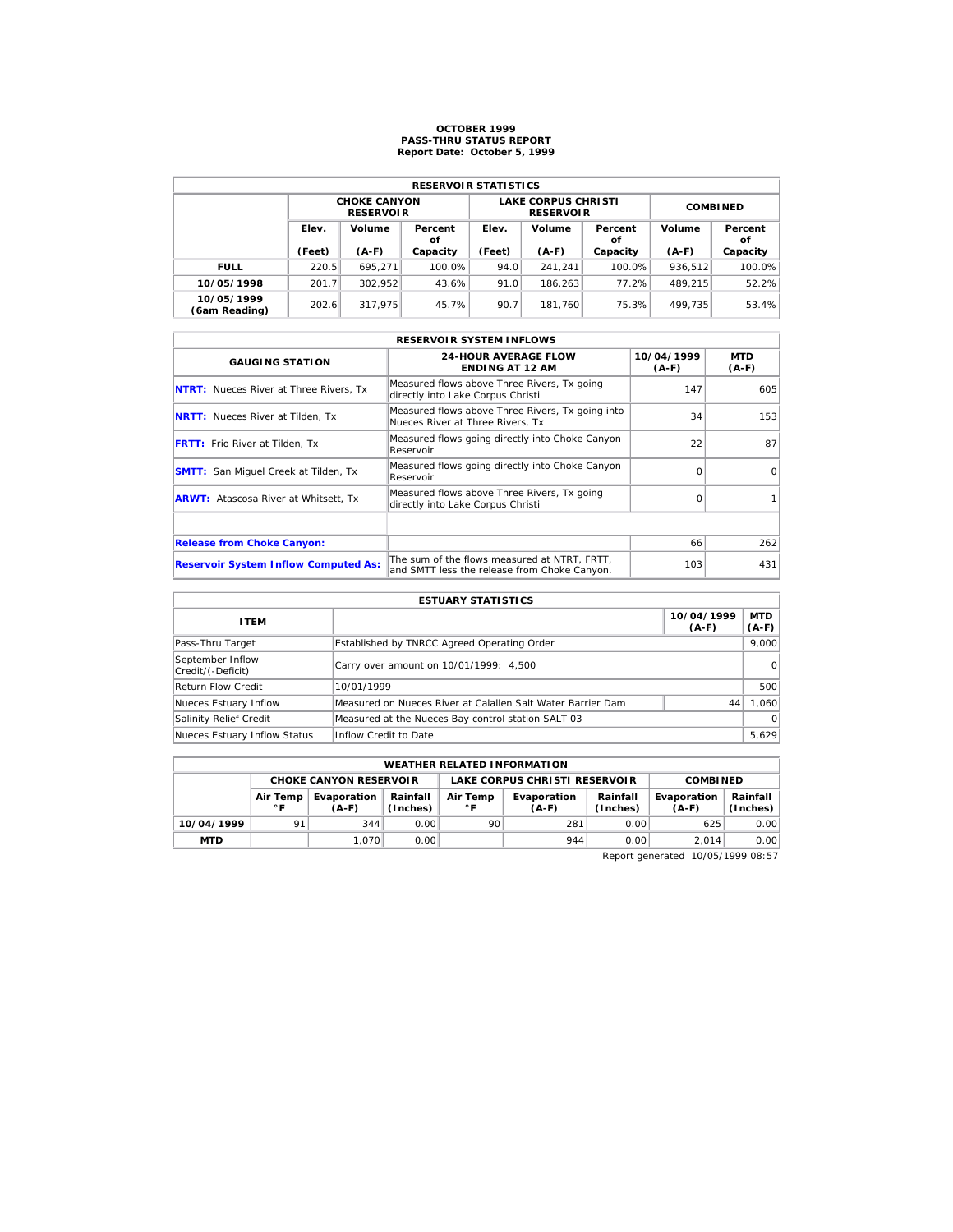# **OCTOBER 1999 PASS-THRU STATUS REPORT Report Date: October 6, 1999**

| <b>RESERVOIR STATISTICS</b> |        |                                         |               |        |                                                |                 |         |               |  |  |  |
|-----------------------------|--------|-----------------------------------------|---------------|--------|------------------------------------------------|-----------------|---------|---------------|--|--|--|
|                             |        | <b>CHOKE CANYON</b><br><b>RESERVOIR</b> |               |        | <b>LAKE CORPUS CHRISTI</b><br><b>RESERVOIR</b> | <b>COMBINED</b> |         |               |  |  |  |
|                             | Elev.  | Volume                                  | Percent<br>οf | Elev.  | Volume                                         | Percent<br>οf   | Volume  | Percent<br>οf |  |  |  |
|                             | (Feet) | $(A-F)$                                 | Capacity      | (Feet) | $(A-F)$                                        | Capacity        | $(A-F)$ | Capacity      |  |  |  |
| <b>FULL</b>                 | 220.5  | 695.271                                 | 100.0%        | 94.0   | 241.241                                        | 100.0%          | 936.512 | 100.0%        |  |  |  |
| 10/06/1998                  | 201.7  | 303.589                                 | 43.7%         | 91.0   | 186.263                                        | 77.2%           | 489.852 | 52.3%         |  |  |  |
| 10/06/1999                  | 202.6  |                                         | 45.7%         | 90.7   | 181.760                                        | 75.3%           | 499.571 | 53.3%         |  |  |  |

| <b>RESERVOIR SYSTEM INFLOWS</b>               |                                                                                              |                       |                |  |  |  |  |  |  |
|-----------------------------------------------|----------------------------------------------------------------------------------------------|-----------------------|----------------|--|--|--|--|--|--|
| <b>GAUGING STATION</b>                        | <b>24-HOUR AVERAGE FLOW</b><br><b>ENDING AT 12 AM</b>                                        | 10/05/1999<br>$(A-F)$ | MTD<br>$(A-F)$ |  |  |  |  |  |  |
| <b>NTRT:</b> Nueces River at Three Rivers, Tx | Measured flows above Three Rivers, Tx going<br>directly into Lake Corpus Christi             | 129                   | 734            |  |  |  |  |  |  |
| <b>NRTT:</b> Nueces River at Tilden, Tx       | Measured flows above Three Rivers, Tx going into<br>Nueces River at Three Rivers. Tx         | 60                    | 212            |  |  |  |  |  |  |
| <b>FRTT:</b> Frio River at Tilden, Tx         | Measured flows going directly into Choke Canyon<br>Reservoir                                 | 24                    | 111            |  |  |  |  |  |  |
| <b>SMTT:</b> San Miquel Creek at Tilden, Tx   | Measured flows going directly into Choke Canyon<br>Reservoir                                 | $\Omega$              | $\Omega$       |  |  |  |  |  |  |
| <b>ARWT:</b> Atascosa River at Whitsett, Tx   | Measured flows above Three Rivers, Tx going<br>directly into Lake Corpus Christi             | $\Omega$              |                |  |  |  |  |  |  |
|                                               |                                                                                              |                       |                |  |  |  |  |  |  |
| <b>Release from Choke Canyon:</b>             |                                                                                              | 66                    | 328            |  |  |  |  |  |  |
| <b>Reservoir System Inflow Computed As:</b>   | The sum of the flows measured at NTRT. FRTT.<br>and SMTT less the release from Choke Canyon. | 87                    | 518            |  |  |  |  |  |  |

| <b>ESTUARY STATISTICS</b>             |                                                             |                       |                  |  |  |  |  |
|---------------------------------------|-------------------------------------------------------------|-----------------------|------------------|--|--|--|--|
| <b>ITEM</b>                           |                                                             | 10/05/1999<br>$(A-F)$ | MTD  <br>$(A-F)$ |  |  |  |  |
| Pass-Thru Target                      | Established by TNRCC Agreed Operating Order                 |                       | 9,000            |  |  |  |  |
| September Inflow<br>Credit/(-Deficit) | Carry over amount on 10/01/1999: 4,500                      |                       | 0                |  |  |  |  |
| <b>Return Flow Credit</b>             | 10/01/1999                                                  |                       | 500              |  |  |  |  |
| Nueces Estuary Inflow                 | Measured on Nueces River at Calallen Salt Water Barrier Dam | 46                    | 1,106            |  |  |  |  |
| Salinity Relief Credit                | Measured at the Nueces Bay control station SALT 03          |                       | $\Omega$         |  |  |  |  |
| Nueces Estuary Inflow Status          | Inflow Credit to Date                                       |                       | 5,588            |  |  |  |  |

|            | <b>WEATHER RELATED INFORMATION</b>                 |       |                      |                                                    |                               |                                                |       |                      |  |  |  |
|------------|----------------------------------------------------|-------|----------------------|----------------------------------------------------|-------------------------------|------------------------------------------------|-------|----------------------|--|--|--|
|            | <b>CHOKE CANYON RESERVOIR</b>                      |       |                      |                                                    | LAKE CORPUS CHRISTI RESERVOIR | <b>COMBINED</b>                                |       |                      |  |  |  |
|            | Air Temp<br>Evaporation<br>$^{\circ}$ F<br>$(A-F)$ |       | Rainfall<br>(Inches) | Air Temp<br>Evaporation<br>$^{\circ}$ F<br>$(A-F)$ |                               | Rainfall<br>Evaporation<br>(Inches)<br>$(A-F)$ |       | Rainfall<br>(Inches) |  |  |  |
| 10/05/1999 | 92                                                 | 267   | 0.00                 | 87                                                 | 201                           | 0.00                                           | 468   | 0.00                 |  |  |  |
| <b>MTD</b> |                                                    | 1.337 | 0.00                 |                                                    | 1.145                         | 0.00                                           | 2.482 | 0.00                 |  |  |  |

Report generated 10/06/1999 08:14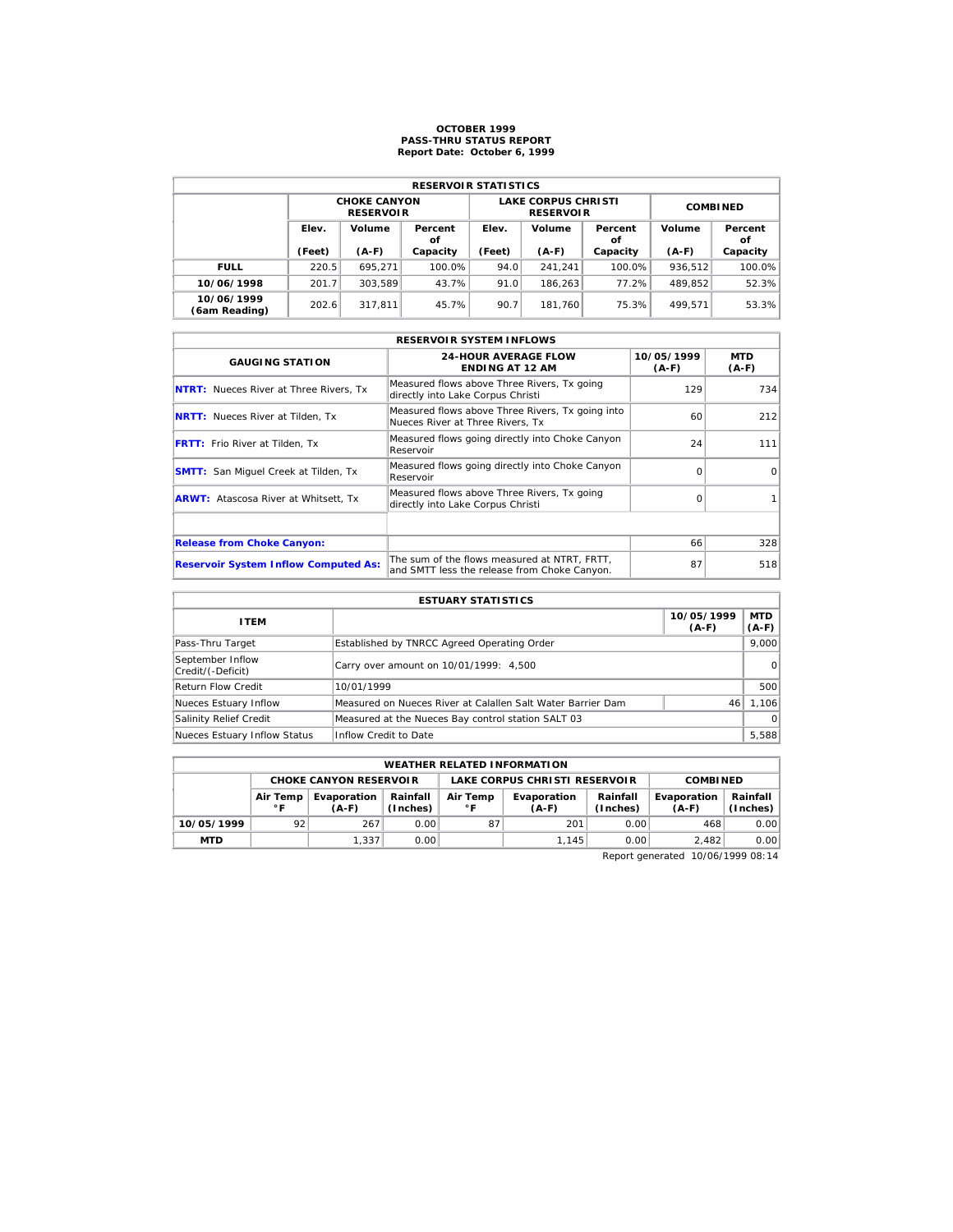# **OCTOBER 1999 PASS-THRU STATUS REPORT Report Date: October 7, 1999**

| <b>RESERVOIR STATISTICS</b> |        |                                         |               |        |                                                |                 |         |               |  |  |  |
|-----------------------------|--------|-----------------------------------------|---------------|--------|------------------------------------------------|-----------------|---------|---------------|--|--|--|
|                             |        | <b>CHOKE CANYON</b><br><b>RESERVOIR</b> |               |        | <b>LAKE CORPUS CHRISTI</b><br><b>RESERVOIR</b> | <b>COMBINED</b> |         |               |  |  |  |
|                             | Elev.  | Volume                                  | Percent<br>οf | Elev.  | Volume                                         | Percent<br>οf   | Volume  | Percent<br>οf |  |  |  |
|                             | (Feet) | $(A-F)$                                 | Capacity      | (Feet) | $(A-F)$                                        | Capacity        | $(A-F)$ | Capacity      |  |  |  |
| <b>FULL</b>                 | 220.5  | 695.271                                 | 100.0%        | 94.0   | 241.241                                        | 100.0%          | 936.512 | 100.0%        |  |  |  |
| 10/07/1998                  | 201.7  | 303.908                                 | 43.7%         | 91.0   | 186.263                                        | 77.2%           | 490.171 | 52.3%         |  |  |  |
| 10/07/1999                  |        | 317.483                                 | 45.7%         | 90.7   | 181.587                                        | 75.3%           | 499.070 | 53.3%         |  |  |  |

| <b>RESERVOIR SYSTEM INFLOWS</b>               |                                                                                              |                       |                |  |  |  |  |  |  |
|-----------------------------------------------|----------------------------------------------------------------------------------------------|-----------------------|----------------|--|--|--|--|--|--|
| <b>GAUGING STATION</b>                        | <b>24-HOUR AVERAGE FLOW</b><br><b>ENDING AT 12 AM</b>                                        | 10/06/1999<br>$(A-F)$ | MTD<br>$(A-F)$ |  |  |  |  |  |  |
| <b>NTRT:</b> Nueces River at Three Rivers, Tx | Measured flows above Three Rivers, Tx going<br>directly into Lake Corpus Christi             | 121                   | 856            |  |  |  |  |  |  |
| <b>NRTT:</b> Nueces River at Tilden, Tx       | Measured flows above Three Rivers, Tx going into<br>Nueces River at Three Rivers. Tx         | 56                    | 268            |  |  |  |  |  |  |
| <b>FRTT:</b> Frio River at Tilden, Tx         | Measured flows going directly into Choke Canyon<br>Reservoir                                 | 24                    | 135            |  |  |  |  |  |  |
| <b>SMTT:</b> San Miquel Creek at Tilden, Tx   | Measured flows going directly into Choke Canyon<br>Reservoir                                 | $\Omega$              | $\Omega$       |  |  |  |  |  |  |
| <b>ARWT:</b> Atascosa River at Whitsett, Tx   | Measured flows above Three Rivers, Tx going<br>directly into Lake Corpus Christi             |                       | 2              |  |  |  |  |  |  |
|                                               |                                                                                              |                       |                |  |  |  |  |  |  |
| <b>Release from Choke Canyon:</b>             |                                                                                              | 66                    | 393            |  |  |  |  |  |  |
| <b>Reservoir System Inflow Computed As:</b>   | The sum of the flows measured at NTRT. FRTT.<br>and SMTT less the release from Choke Canyon. | 79                    | 597            |  |  |  |  |  |  |

| <b>ESTUARY STATISTICS</b>             |                                                             |                       |                  |  |  |  |  |
|---------------------------------------|-------------------------------------------------------------|-----------------------|------------------|--|--|--|--|
| <b>ITEM</b>                           |                                                             | 10/06/1999<br>$(A-F)$ | MTD  <br>$(A-F)$ |  |  |  |  |
| Pass-Thru Target                      | Established by TNRCC Agreed Operating Order                 |                       | 9.000            |  |  |  |  |
| September Inflow<br>Credit/(-Deficit) | Carry over amount on 10/01/1999: 4,500                      |                       | 0                |  |  |  |  |
| <b>Return Flow Credit</b>             | 10/01/1999                                                  |                       | 500              |  |  |  |  |
| Nueces Estuary Inflow                 | Measured on Nueces River at Calallen Salt Water Barrier Dam | 44                    | 1.149            |  |  |  |  |
| Salinity Relief Credit                | Measured at the Nueces Bay control station SALT 03          |                       | $\Omega$         |  |  |  |  |
| Nueces Estuary Inflow Status          | Inflow Credit to Date                                       |                       | 5,552            |  |  |  |  |

|            | <b>WEATHER RELATED INFORMATION</b>                                                            |                               |       |                               |             |                      |                        |                      |  |  |  |
|------------|-----------------------------------------------------------------------------------------------|-------------------------------|-------|-------------------------------|-------------|----------------------|------------------------|----------------------|--|--|--|
|            |                                                                                               | <b>CHOKE CANYON RESERVOIR</b> |       | LAKE CORPUS CHRISTI RESERVOIR |             |                      | <b>COMBINED</b>        |                      |  |  |  |
|            | Rainfall<br>Evaporation<br>Air Temp<br>Air Temp<br>(Inches)<br>∘г<br>∘г<br>$(A-F)$<br>$(A-F)$ |                               |       |                               | Evaporation | Rainfall<br>(Inches) | Evaporation<br>$(A-F)$ | Rainfall<br>(Inches) |  |  |  |
| 10/06/1999 | 90                                                                                            | 305                           | 0.00  | 85                            | 341         | 0.00                 | 646                    | 0.00                 |  |  |  |
| <b>MTD</b> |                                                                                               | 1.642                         | 0.001 |                               | 1.486       | 0.00                 | 3.128                  | 0.00                 |  |  |  |

Report generated 10/07/1999 08:02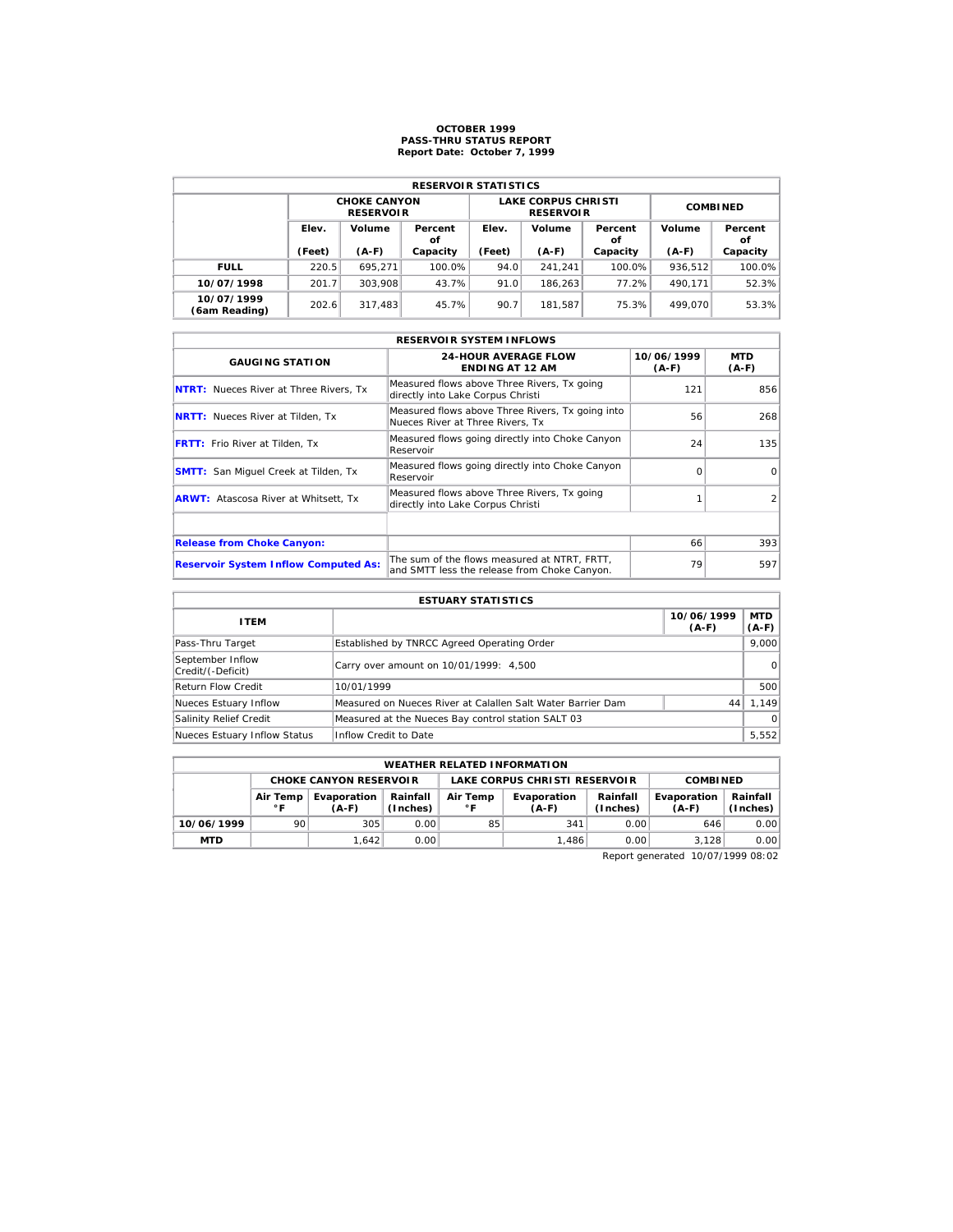# **OCTOBER 1999 PASS-THRU STATUS REPORT Report Date: October 8, 1999**

| <b>RESERVOIR STATISTICS</b> |        |                                         |               |        |                                                |                 |         |               |  |  |  |
|-----------------------------|--------|-----------------------------------------|---------------|--------|------------------------------------------------|-----------------|---------|---------------|--|--|--|
|                             |        | <b>CHOKE CANYON</b><br><b>RESERVOIR</b> |               |        | <b>LAKE CORPUS CHRISTI</b><br><b>RESERVOIR</b> | <b>COMBINED</b> |         |               |  |  |  |
|                             | Elev.  | Volume                                  | Percent<br>οf | Elev.  | Volume                                         | Percent<br>οf   | Volume  | Percent<br>οf |  |  |  |
|                             | (Feet) | $(A-F)$                                 | Capacity      | (Feet) | $(A-F)$                                        | Capacity        | $(A-F)$ | Capacity      |  |  |  |
| <b>FULL</b>                 | 220.5  | 695.271                                 | 100.0%        | 94.0   | 241.241                                        | 100.0%          | 936.512 | 100.0%        |  |  |  |
| 10/08/1998                  | 201.7  | 303.908                                 | 43.7%         | 91.0   | 186.263                                        | 77.2%           | 490.171 | 52.3%         |  |  |  |
| 10/08/1999<br>(6am Reading) | 202.5  | 316.993                                 | 45.6%         | 90.7   | 180.898                                        | 75.0%           | 497.891 | 53.2%         |  |  |  |

| <b>RESERVOIR SYSTEM INFLOWS</b>               |                                                                                              |                       |                |  |  |  |  |  |  |
|-----------------------------------------------|----------------------------------------------------------------------------------------------|-----------------------|----------------|--|--|--|--|--|--|
| <b>GAUGING STATION</b>                        | <b>24-HOUR AVERAGE FLOW</b><br><b>ENDING AT 12 AM</b>                                        | 10/07/1999<br>$(A-F)$ | MTD<br>$(A-F)$ |  |  |  |  |  |  |
| <b>NTRT:</b> Nueces River at Three Rivers, Tx | Measured flows above Three Rivers, Tx going<br>directly into Lake Corpus Christi             | 147                   | 1,002          |  |  |  |  |  |  |
| <b>NRTT:</b> Nueces River at Tilden, Tx       | Measured flows above Three Rivers, Tx going into<br>Nueces River at Three Rivers. Tx         | 46                    | 314            |  |  |  |  |  |  |
| <b>FRTT:</b> Frio River at Tilden, Tx         | Measured flows going directly into Choke Canyon<br>Reservoir                                 | 22                    | 157            |  |  |  |  |  |  |
| <b>SMTT:</b> San Miquel Creek at Tilden, Tx   | Measured flows going directly into Choke Canyon<br>Reservoir                                 | $\Omega$              | $\Omega$       |  |  |  |  |  |  |
| <b>ARWT:</b> Atascosa River at Whitsett, Tx   | Measured flows above Three Rivers, Tx going<br>directly into Lake Corpus Christi             |                       | 2              |  |  |  |  |  |  |
|                                               |                                                                                              |                       |                |  |  |  |  |  |  |
| <b>Release from Choke Canyon:</b>             |                                                                                              | 66                    | 459            |  |  |  |  |  |  |
| <b>Reservoir System Inflow Computed As:</b>   | The sum of the flows measured at NTRT. FRTT.<br>and SMTT less the release from Choke Canyon. | 103                   | 701            |  |  |  |  |  |  |

| <b>ESTUARY STATISTICS</b>             |                                                             |                       |                  |  |  |  |  |
|---------------------------------------|-------------------------------------------------------------|-----------------------|------------------|--|--|--|--|
| <b>ITEM</b>                           |                                                             | 10/07/1999<br>$(A-F)$ | MTD  <br>$(A-F)$ |  |  |  |  |
| Pass-Thru Target                      | Established by TNRCC Agreed Operating Order                 |                       | 9.000            |  |  |  |  |
| September Inflow<br>Credit/(-Deficit) | Carry over amount on 10/01/1999: 4,500                      |                       | 0                |  |  |  |  |
| <b>Return Flow Credit</b>             | 10/01/1999                                                  |                       | 500              |  |  |  |  |
| Nueces Estuary Inflow                 | Measured on Nueces River at Calallen Salt Water Barrier Dam |                       | 1,160            |  |  |  |  |
| Salinity Relief Credit                | Measured at the Nueces Bay control station SALT 03          |                       | $\Omega$         |  |  |  |  |
| Nueces Estuary Inflow Status          | Inflow Credit to Date                                       |                       | 5,459            |  |  |  |  |

|            | <b>WEATHER RELATED INFORMATION</b>                                                                                               |                               |      |    |                               |                      |                        |                      |  |  |  |
|------------|----------------------------------------------------------------------------------------------------------------------------------|-------------------------------|------|----|-------------------------------|----------------------|------------------------|----------------------|--|--|--|
|            |                                                                                                                                  | <b>CHOKE CANYON RESERVOIR</b> |      |    | LAKE CORPUS CHRISTI RESERVOIR |                      | <b>COMBINED</b>        |                      |  |  |  |
|            | Rainfall<br>Evaporation<br>Air Temp<br>Evaporation<br>Air Temp<br>(Inches)<br>$^{\circ}$ F<br>$^{\circ}$ F<br>$(A-F)$<br>$(A-F)$ |                               |      |    |                               | Rainfall<br>(Inches) | Evaporation<br>$(A-F)$ | Rainfall<br>(Inches) |  |  |  |
| 10/07/1999 | 89                                                                                                                               | 257                           | 0.00 | 85 | 190                           | 0.00                 | 447                    | 0.00                 |  |  |  |
| <b>MTD</b> |                                                                                                                                  | 1.899                         | 0.00 |    | 1.676                         | 0.00                 | 3.575                  | 0.00                 |  |  |  |

Report generated 10/08/1999 08:19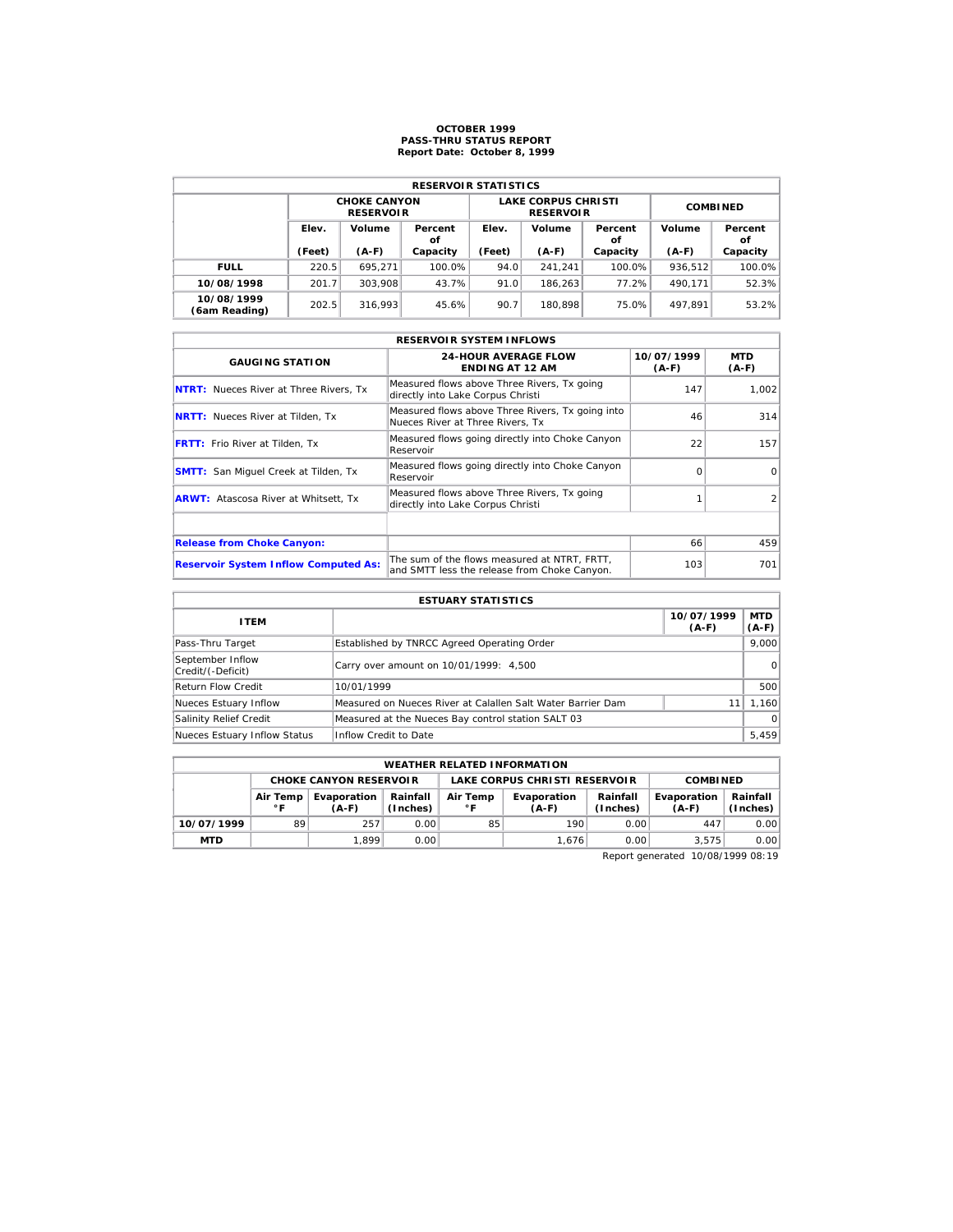# **OCTOBER 1999 PASS-THRU STATUS REPORT Report Date: October 9, 1999**

| <b>RESERVOIR STATISTICS</b> |                       |                                         |          |        |                                                |                 |         |               |  |  |  |
|-----------------------------|-----------------------|-----------------------------------------|----------|--------|------------------------------------------------|-----------------|---------|---------------|--|--|--|
|                             |                       | <b>CHOKE CANYON</b><br><b>RESERVOIR</b> |          |        | <b>LAKE CORPUS CHRISTI</b><br><b>RESERVOIR</b> | <b>COMBINED</b> |         |               |  |  |  |
|                             | Elev.<br>Volume<br>οf |                                         | Percent  | Elev.  | Volume                                         | Percent<br>οf   | Volume  | Percent<br>οf |  |  |  |
|                             | (Feet)                | $(A-F)$                                 | Capacity | (Feet) | $(A-F)$                                        | Capacity        | $(A-F)$ | Capacity      |  |  |  |
| <b>FULL</b>                 | 220.5                 | 695.271                                 | 100.0%   | 94.0   | 241.241                                        | 100.0%          | 936.512 | 100.0%        |  |  |  |
| 10/09/1998                  | 201.7                 | 303.749                                 | 43.7%    | 91.0   | 186.263                                        | 77.2%           | 490.012 | 52.3%         |  |  |  |
| 10/09/1999                  | 202.5                 | 316.993                                 | 45.6%    | 90.7   | 181.070                                        | 75.1%           | 498.063 | 53.2%         |  |  |  |

| <b>RESERVOIR SYSTEM INFLOWS</b>               |                                                                                              |                       |                |  |  |  |  |  |  |
|-----------------------------------------------|----------------------------------------------------------------------------------------------|-----------------------|----------------|--|--|--|--|--|--|
| <b>GAUGING STATION</b>                        | <b>24-HOUR AVERAGE FLOW</b><br><b>ENDING AT 12 AM</b>                                        | 10/08/1999<br>$(A-F)$ | MTD<br>$(A-F)$ |  |  |  |  |  |  |
| <b>NTRT:</b> Nueces River at Three Rivers, Tx | Measured flows above Three Rivers, Tx going<br>directly into Lake Corpus Christi             | 141                   | 1,143          |  |  |  |  |  |  |
| <b>NRTT:</b> Nueces River at Tilden, Tx       | Measured flows above Three Rivers, Tx going into<br>Nueces River at Three Rivers. Tx         | 36                    | 349            |  |  |  |  |  |  |
| <b>FRTT:</b> Frio River at Tilden, Tx         | Measured flows going directly into Choke Canyon<br>Reservoir                                 | 20                    | 177            |  |  |  |  |  |  |
| <b>SMTT:</b> San Miquel Creek at Tilden, Tx   | Measured flows going directly into Choke Canyon<br>Reservoir                                 | $\Omega$              | $\Omega$       |  |  |  |  |  |  |
| <b>ARWT:</b> Atascosa River at Whitsett, Tx   | Measured flows above Three Rivers, Tx going<br>directly into Lake Corpus Christi             | $\Omega$              | 3 <sup>1</sup> |  |  |  |  |  |  |
|                                               |                                                                                              |                       |                |  |  |  |  |  |  |
| <b>Release from Choke Canyon:</b>             |                                                                                              | 66                    | 524            |  |  |  |  |  |  |
| <b>Reservoir System Inflow Computed As:</b>   | The sum of the flows measured at NTRT. FRTT.<br>and SMTT less the release from Choke Canyon. | 95                    | 796            |  |  |  |  |  |  |

| <b>ESTUARY STATISTICS</b>             |                                                             |                       |                  |  |  |  |  |
|---------------------------------------|-------------------------------------------------------------|-----------------------|------------------|--|--|--|--|
| <b>ITEM</b>                           |                                                             | 10/08/1999<br>$(A-F)$ | MTD  <br>$(A-F)$ |  |  |  |  |
| Pass-Thru Target                      | Established by TNRCC Agreed Operating Order                 |                       | 9.000            |  |  |  |  |
| September Inflow<br>Credit/(-Deficit) | Carry over amount on 10/01/1999: 4,500                      |                       | 0                |  |  |  |  |
| <b>Return Flow Credit</b>             | 10/01/1999                                                  |                       | 500              |  |  |  |  |
| Nueces Estuary Inflow                 | Measured on Nueces River at Calallen Salt Water Barrier Dam |                       | 1,161            |  |  |  |  |
| Salinity Relief Credit                | Measured at the Nueces Bay control station SALT 03          |                       | $\Omega$         |  |  |  |  |
| Nueces Estuary Inflow Status          | Inflow Credit to Date                                       |                       | 5,365            |  |  |  |  |

|            | <b>WEATHER RELATED INFORMATION</b>                                                 |                               |       |    |                               |                      |                        |                      |  |  |  |
|------------|------------------------------------------------------------------------------------|-------------------------------|-------|----|-------------------------------|----------------------|------------------------|----------------------|--|--|--|
|            |                                                                                    | <b>CHOKE CANYON RESERVOIR</b> |       |    | LAKE CORPUS CHRISTI RESERVOIR | <b>COMBINED</b>      |                        |                      |  |  |  |
|            | Rainfall<br>Evaporation<br>Air Temp<br>Air Temp<br>(Inches)<br>∘г<br>∘г<br>$(A-F)$ |                               |       |    | Evaporation<br>$(A-F)$        | Rainfall<br>(Inches) | Evaporation<br>$(A-F)$ | Rainfall<br>(Inches) |  |  |  |
| 10/08/1999 | 92                                                                                 | 200                           | 0.00  | 89 | 241                           | 0.00                 | 441                    | 0.00                 |  |  |  |
| <b>MTD</b> |                                                                                    | 2.099                         | 0.001 |    | 1.917                         | 0.00                 | 4.016                  | 0.00                 |  |  |  |

Report generated 10/09/1999 08:28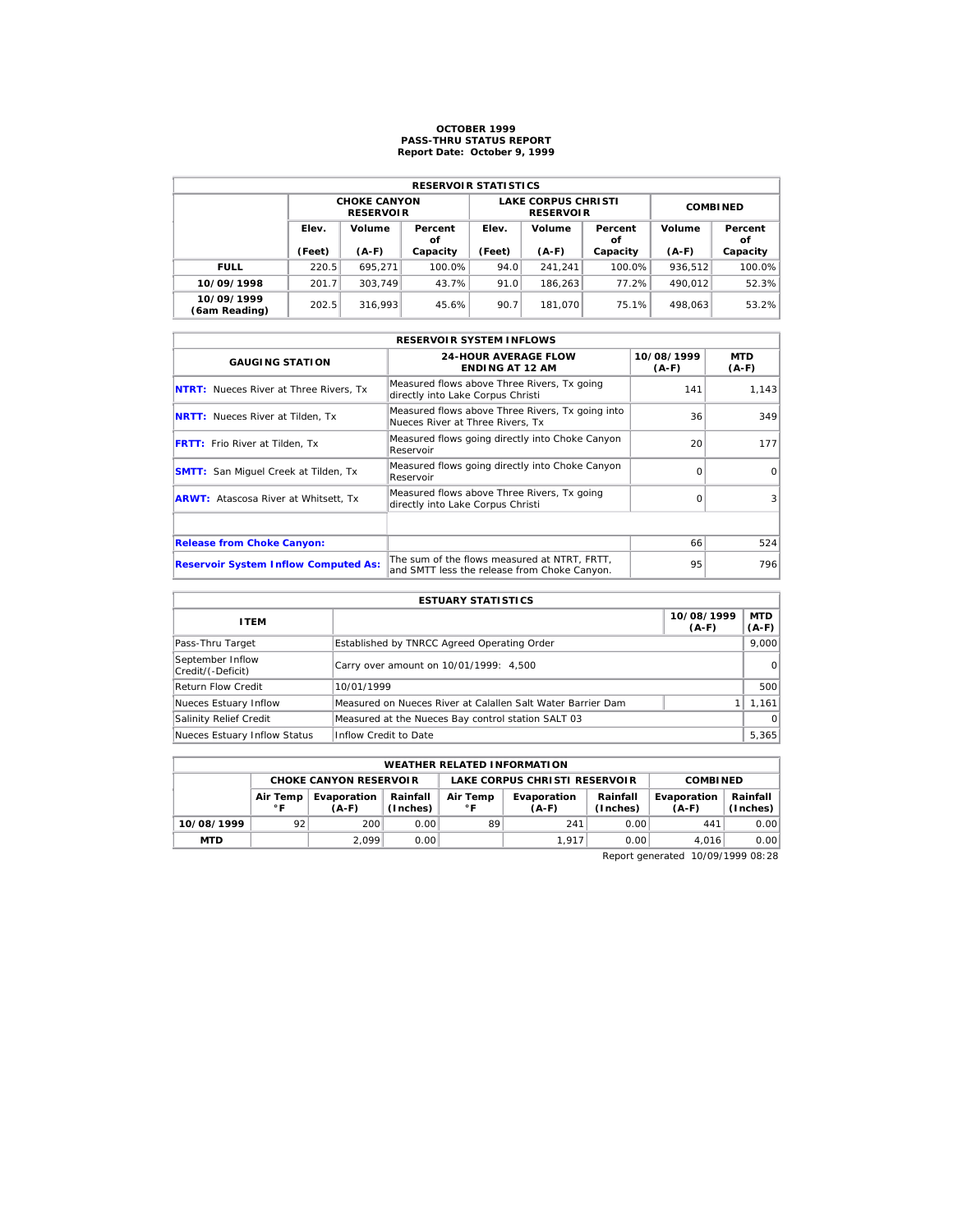# **OCTOBER 1999 PASS-THRU STATUS REPORT Report Date: October 10, 1999**

| <b>RESERVOIR STATISTICS</b> |        |                                         |               |        |                                                |                 |         |               |  |  |
|-----------------------------|--------|-----------------------------------------|---------------|--------|------------------------------------------------|-----------------|---------|---------------|--|--|
|                             |        | <b>CHOKE CANYON</b><br><b>RESERVOIR</b> |               |        | <b>LAKE CORPUS CHRISTI</b><br><b>RESERVOIR</b> | <b>COMBINED</b> |         |               |  |  |
|                             | Elev.  | Volume                                  | Percent<br>οf | Elev.  | Volume                                         | Percent<br>οf   | Volume  | Percent<br>οf |  |  |
|                             | (Feet) | $(A-F)$                                 | Capacity      | (Feet) | $(A-F)$                                        | Capacity        | $(A-F)$ | Capacity      |  |  |
| <b>FULL</b>                 | 220.5  | 695.271                                 | 100.0%        | 94.0   | 241.241                                        | 100.0%          | 936.512 | 100.0%        |  |  |
| 10/10/1998                  | 201.7  | 303.589                                 | 43.7%         | 91.0   | 186.263                                        | 77.2%           | 489.852 | 52.3%         |  |  |
|                             |        |                                         |               |        |                                                |                 |         |               |  |  |

| <b>RESERVOIR SYSTEM INFLOWS</b>               |                                                                                              |                       |                |  |  |  |  |  |  |
|-----------------------------------------------|----------------------------------------------------------------------------------------------|-----------------------|----------------|--|--|--|--|--|--|
| <b>GAUGING STATION</b>                        | <b>24-HOUR AVERAGE FLOW</b><br><b>ENDING AT 12 AM</b>                                        | 10/09/1999<br>$(A-F)$ | MTD<br>$(A-F)$ |  |  |  |  |  |  |
| <b>NTRT:</b> Nueces River at Three Rivers, Tx | Measured flows above Three Rivers, Tx going<br>directly into Lake Corpus Christi             | 129                   | 1,272          |  |  |  |  |  |  |
| <b>NRTT:</b> Nueces River at Tilden, Tx       | Measured flows above Three Rivers, Tx going into<br>Nueces River at Three Rivers. Tx         | 30                    | 379            |  |  |  |  |  |  |
| <b>FRTT:</b> Frio River at Tilden, Tx         | Measured flows going directly into Choke Canyon<br>Reservoir                                 | 20                    | 197            |  |  |  |  |  |  |
| <b>SMTT:</b> San Miquel Creek at Tilden, Tx   | Measured flows going directly into Choke Canyon<br>Reservoir                                 | $\Omega$              | $\Omega$       |  |  |  |  |  |  |
| <b>ARWT:</b> Atascosa River at Whitsett, Tx   | Measured flows above Three Rivers, Tx going<br>directly into Lake Corpus Christi             | $\Omega$              | 3 <sup>1</sup> |  |  |  |  |  |  |
|                                               |                                                                                              |                       |                |  |  |  |  |  |  |
| <b>Release from Choke Canyon:</b>             |                                                                                              | 66                    | 590            |  |  |  |  |  |  |
| <b>Reservoir System Inflow Computed As:</b>   | The sum of the flows measured at NTRT. FRTT.<br>and SMTT less the release from Choke Canyon. | 83                    | 879            |  |  |  |  |  |  |

| <b>ESTUARY STATISTICS</b>             |                                                             |                       |                  |  |  |  |  |
|---------------------------------------|-------------------------------------------------------------|-----------------------|------------------|--|--|--|--|
| <b>ITEM</b>                           |                                                             | 10/09/1999<br>$(A-F)$ | MTD  <br>$(A-F)$ |  |  |  |  |
| Pass-Thru Target                      | Established by TNRCC Agreed Operating Order                 |                       | 9.000            |  |  |  |  |
| September Inflow<br>Credit/(-Deficit) | Carry over amount on 10/01/1999: 4,500                      |                       | 0                |  |  |  |  |
| <b>Return Flow Credit</b>             | 10/01/1999                                                  |                       | 500              |  |  |  |  |
| Nueces Estuary Inflow                 | Measured on Nueces River at Calallen Salt Water Barrier Dam | $\Omega$              | 1,161            |  |  |  |  |
| Salinity Relief Credit                | Measured at the Nueces Bay control station SALT 03          |                       | $\Omega$         |  |  |  |  |
| Nueces Estuary Inflow Status          | Inflow Credit to Date                                       |                       | 5,282            |  |  |  |  |

|                                                                         | <b>WEATHER RELATED INFORMATION</b> |                               |                          |                        |                               |                        |                      |      |  |  |  |
|-------------------------------------------------------------------------|------------------------------------|-------------------------------|--------------------------|------------------------|-------------------------------|------------------------|----------------------|------|--|--|--|
|                                                                         |                                    | <b>CHOKE CANYON RESERVOIR</b> |                          |                        | LAKE CORPUS CHRISTI RESERVOIR | <b>COMBINED</b>        |                      |      |  |  |  |
| Rainfall<br>Evaporation<br>Air Temp<br>(Inches)<br>$\circ$ F<br>$(A-F)$ |                                    |                               | Air Temp<br>$^{\circ}$ F | Evaporation<br>$(A-F)$ | Rainfall<br>(Inches)          | Evaporation<br>$(A-F)$ | Rainfall<br>(Inches) |      |  |  |  |
| 10/09/1999                                                              | 90                                 | 305                           | 0.00                     | 89                     | 371                           | 0.00                   | 676                  | 0.00 |  |  |  |
| <b>MTD</b>                                                              |                                    | 2.404                         | 0.00                     |                        | 2.288                         | 0.00                   | 4.692                | 0.00 |  |  |  |

Report generated 10/10/1999 08:35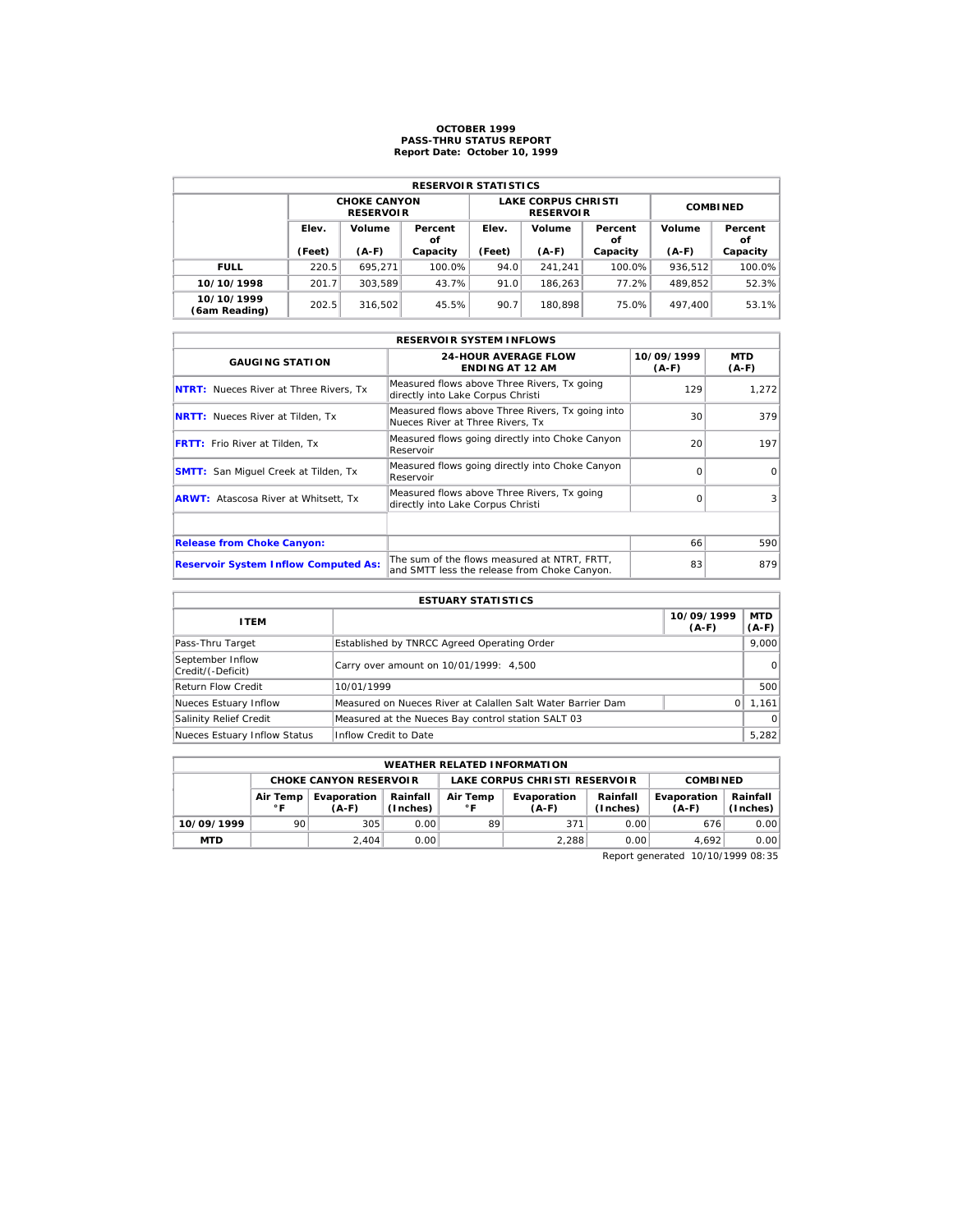# **OCTOBER 1999 PASS-THRU STATUS REPORT Report Date: October 11, 1999**

| <b>RESERVOIR STATISTICS</b> |        |                                         |               |        |                                                |                 |         |               |  |  |
|-----------------------------|--------|-----------------------------------------|---------------|--------|------------------------------------------------|-----------------|---------|---------------|--|--|
|                             |        | <b>CHOKE CANYON</b><br><b>RESERVOIR</b> |               |        | <b>LAKE CORPUS CHRISTI</b><br><b>RESERVOIR</b> | <b>COMBINED</b> |         |               |  |  |
|                             | Elev.  | Volume                                  | Percent<br>οf | Elev.  | Volume                                         | Percent<br>οf   | Volume  | Percent<br>οf |  |  |
|                             | (Feet) | $(A-F)$                                 | Capacity      | (Feet) | $(A-F)$                                        | Capacity        | $(A-F)$ | Capacity      |  |  |
| <b>FULL</b>                 | 220.5  | 695.271                                 | 100.0%        | 94.0   | 241.241                                        | 100.0%          | 936.512 | 100.0%        |  |  |
| 10/11/1998                  | 201.7  | 303.430                                 | 43.6%         | 91.0   | 186.263                                        | 77.2%           | 489.693 | 52.3%         |  |  |
| 10/11/1999<br>(6am Reading) | 202.5  | 316.175                                 | 45.5%         | 90.6   | 180.210                                        | 74.7%           | 496.385 | 53.0%         |  |  |

| <b>RESERVOIR SYSTEM INFLOWS</b>               |                                                                                              |                       |                       |  |  |  |  |  |  |
|-----------------------------------------------|----------------------------------------------------------------------------------------------|-----------------------|-----------------------|--|--|--|--|--|--|
| <b>GAUGING STATION</b>                        | <b>24-HOUR AVERAGE FLOW</b><br><b>ENDING AT 12 AM</b>                                        | 10/10/1999<br>$(A-F)$ | <b>MTD</b><br>$(A-F)$ |  |  |  |  |  |  |
| <b>NTRT:</b> Nueces River at Three Rivers, Tx | Measured flows above Three Rivers, Tx going<br>directly into Lake Corpus Christi             | 123                   | 1.395                 |  |  |  |  |  |  |
| <b>NRTT:</b> Nueces River at Tilden, Tx       | Measured flows above Three Rivers, Tx going into<br>Nueces River at Three Rivers. Tx         | 26                    | 405                   |  |  |  |  |  |  |
| <b>FRTT:</b> Frio River at Tilden, Tx         | Measured flows going directly into Choke Canyon<br>Reservoir                                 | 22                    | 218                   |  |  |  |  |  |  |
| <b>SMTT:</b> San Miquel Creek at Tilden, Tx   | Measured flows going directly into Choke Canyon<br>Reservoir                                 | $\Omega$              | $\Omega$              |  |  |  |  |  |  |
| <b>ARWT:</b> Atascosa River at Whitsett, Tx   | Measured flows above Three Rivers, Tx going<br>directly into Lake Corpus Christi             | $\Omega$              | 4                     |  |  |  |  |  |  |
|                                               |                                                                                              |                       |                       |  |  |  |  |  |  |
| <b>Release from Choke Canyon:</b>             |                                                                                              | 66                    | 655                   |  |  |  |  |  |  |
| <b>Reservoir System Inflow Computed As:</b>   | The sum of the flows measured at NTRT. FRTT.<br>and SMTT less the release from Choke Canyon. | 79                    | 959                   |  |  |  |  |  |  |

| <b>ESTUARY STATISTICS</b>             |                                                             |                       |                  |  |  |  |  |
|---------------------------------------|-------------------------------------------------------------|-----------------------|------------------|--|--|--|--|
| <b>ITEM</b>                           |                                                             | 10/10/1999<br>$(A-F)$ | MTD  <br>$(A-F)$ |  |  |  |  |
| Pass-Thru Target                      | Established by TNRCC Agreed Operating Order                 |                       | 9.000            |  |  |  |  |
| September Inflow<br>Credit/(-Deficit) | Carry over amount on 10/01/1999: 4,500                      |                       | 0                |  |  |  |  |
| <b>Return Flow Credit</b>             | 10/01/1999                                                  |                       | 500              |  |  |  |  |
| Nueces Estuary Inflow                 | Measured on Nueces River at Calallen Salt Water Barrier Dam | $\Omega$              | 1,161            |  |  |  |  |
| Salinity Relief Credit                | Measured at the Nueces Bay control station SALT 03          |                       | $\Omega$         |  |  |  |  |
| Nueces Estuary Inflow Status          | Inflow Credit to Date                                       |                       | 5,202            |  |  |  |  |

|            | <b>WEATHER RELATED INFORMATION</b> |                        |                      |                |                               |                      |                        |                      |  |  |  |
|------------|------------------------------------|------------------------|----------------------|----------------|-------------------------------|----------------------|------------------------|----------------------|--|--|--|
|            | <b>CHOKE CANYON RESERVOIR</b>      |                        |                      |                | LAKE CORPUS CHRISTI RESERVOIR |                      |                        | <b>COMBINED</b>      |  |  |  |
|            | Air Temp<br>∘г                     | Evaporation<br>$(A-F)$ | Rainfall<br>(Inches) | Air Temp<br>∘г | Evaporation<br>$(A-F)$        | Rainfall<br>(Inches) | Evaporation<br>$(A-F)$ | Rainfall<br>(Inches) |  |  |  |
| 10/10/1999 | 92                                 | 143                    | 0.00                 | 89             | 150 <sup>1</sup>              | 0.00                 | 293                    | 0.00                 |  |  |  |
| <b>MTD</b> |                                    | 2.547                  | 0.001                |                | 2.438                         | 0.00                 | 4.985                  | 0.00                 |  |  |  |

Report generated 10/11/1999 08:32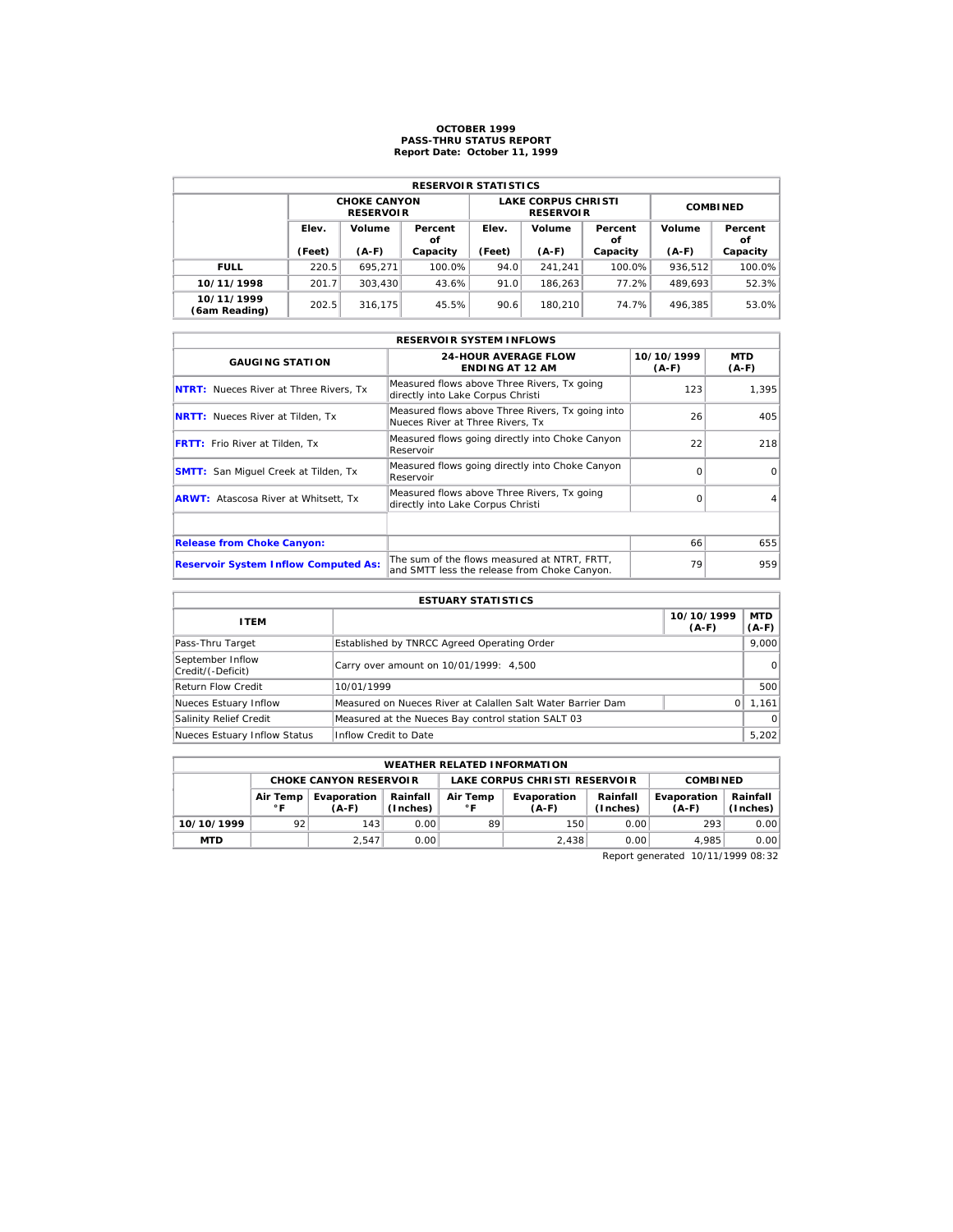# **OCTOBER 1999 PASS-THRU STATUS REPORT Report Date: October 12, 1999**

| <b>RESERVOIR STATISTICS</b> |        |                                         |               |        |                                                |                 |         |               |  |  |
|-----------------------------|--------|-----------------------------------------|---------------|--------|------------------------------------------------|-----------------|---------|---------------|--|--|
|                             |        | <b>CHOKE CANYON</b><br><b>RESERVOIR</b> |               |        | <b>LAKE CORPUS CHRISTI</b><br><b>RESERVOIR</b> | <b>COMBINED</b> |         |               |  |  |
|                             | Elev.  | Volume                                  | Percent<br>οf | Elev.  | Volume                                         | Percent<br>οf   | Volume  | Percent<br>οf |  |  |
|                             | (Feet) | $(A-F)$                                 | Capacity      | (Feet) | $(A-F)$                                        | Capacity        | $(A-F)$ | Capacity      |  |  |
| <b>FULL</b>                 | 220.5  | 695.271                                 | 100.0%        | 94.0   | 241.241                                        | 100.0%          | 936.512 | 100.0%        |  |  |
| 10/12/1998                  | 201.7  | 303.430                                 | 43.6%         | 91.0   | 186.263                                        | 77.2%           | 489.693 | 52.3%         |  |  |
| 10/12/1999                  | 202.5  | 315,849                                 | 45.4%         | 90.6   | 180.210                                        | 74.7%           | 496.059 | 53.0%         |  |  |

| <b>RESERVOIR SYSTEM INFLOWS</b>               |                                                                                              |                       |                       |  |  |  |  |  |  |
|-----------------------------------------------|----------------------------------------------------------------------------------------------|-----------------------|-----------------------|--|--|--|--|--|--|
| <b>GAUGING STATION</b>                        | <b>24-HOUR AVERAGE FLOW</b><br><b>ENDING AT 12 AM</b>                                        | 10/11/1999<br>$(A-F)$ | <b>MTD</b><br>$(A-F)$ |  |  |  |  |  |  |
| <b>NTRT:</b> Nueces River at Three Rivers, Tx | Measured flows above Three Rivers, Tx going<br>directly into Lake Corpus Christi             | 113                   | 1,509                 |  |  |  |  |  |  |
| <b>NRTT:</b> Nueces River at Tilden, Tx       | Measured flows above Three Rivers, Tx going into<br>Nueces River at Three Rivers. Tx         | 24                    | 429                   |  |  |  |  |  |  |
| <b>FRTT:</b> Frio River at Tilden, Tx         | Measured flows going directly into Choke Canyon<br>Reservoir                                 | 24                    | 242                   |  |  |  |  |  |  |
| <b>SMTT:</b> San Miquel Creek at Tilden, Tx   | Measured flows going directly into Choke Canyon<br>Reservoir                                 | $\Omega$              | $\Omega$              |  |  |  |  |  |  |
| <b>ARWT:</b> Atascosa River at Whitsett, Tx   | Measured flows above Three Rivers, Tx going<br>directly into Lake Corpus Christi             | $\Omega$              | 4                     |  |  |  |  |  |  |
|                                               |                                                                                              |                       |                       |  |  |  |  |  |  |
| <b>Release from Choke Canyon:</b>             |                                                                                              | 66                    | 721                   |  |  |  |  |  |  |
| <b>Reservoir System Inflow Computed As:</b>   | The sum of the flows measured at NTRT. FRTT.<br>and SMTT less the release from Choke Canyon. | 71                    | 1,030                 |  |  |  |  |  |  |

| <b>ESTUARY STATISTICS</b>             |                                                             |                       |                  |  |  |  |  |
|---------------------------------------|-------------------------------------------------------------|-----------------------|------------------|--|--|--|--|
| <b>ITEM</b>                           |                                                             | 10/11/1999<br>$(A-F)$ | MTD  <br>$(A-F)$ |  |  |  |  |
| Pass-Thru Target                      | Established by TNRCC Agreed Operating Order                 |                       | 9.000            |  |  |  |  |
| September Inflow<br>Credit/(-Deficit) | Carry over amount on 10/01/1999: 4,500                      |                       | 0                |  |  |  |  |
| <b>Return Flow Credit</b>             | 10/01/1999                                                  |                       | 500              |  |  |  |  |
| Nueces Estuary Inflow                 | Measured on Nueces River at Calallen Salt Water Barrier Dam | $\Omega$              | 1,161            |  |  |  |  |
| Salinity Relief Credit                | Measured at the Nueces Bay control station SALT 03          |                       | $\Omega$         |  |  |  |  |
| Nueces Estuary Inflow Status          | Inflow Credit to Date                                       |                       | 5,131            |  |  |  |  |

|                                                    | <b>WEATHER RELATED INFORMATION</b> |       |                      |                |                               |                      |                        |                      |  |  |  |
|----------------------------------------------------|------------------------------------|-------|----------------------|----------------|-------------------------------|----------------------|------------------------|----------------------|--|--|--|
|                                                    | <b>CHOKE CANYON RESERVOIR</b>      |       |                      |                | LAKE CORPUS CHRISTI RESERVOIR | <b>COMBINED</b>      |                        |                      |  |  |  |
| Evaporation<br>Air Temp<br>$^{\circ}$ F<br>$(A-F)$ |                                    |       | Rainfall<br>(Inches) | Air Temp<br>۰F | Evaporation<br>(A-F)          | Rainfall<br>(Inches) | Evaporation<br>$(A-F)$ | Rainfall<br>(Inches) |  |  |  |
| 10/11/1999                                         | 91                                 | 266   | 0.00                 | 86             | 180                           | 0.00                 | 446                    | 0.00                 |  |  |  |
| <b>MTD</b>                                         |                                    | 2.813 | 0.00                 |                | 2.618                         | 0.00                 | 5.431                  | 0.00                 |  |  |  |

Report generated 10/12/1999 09:29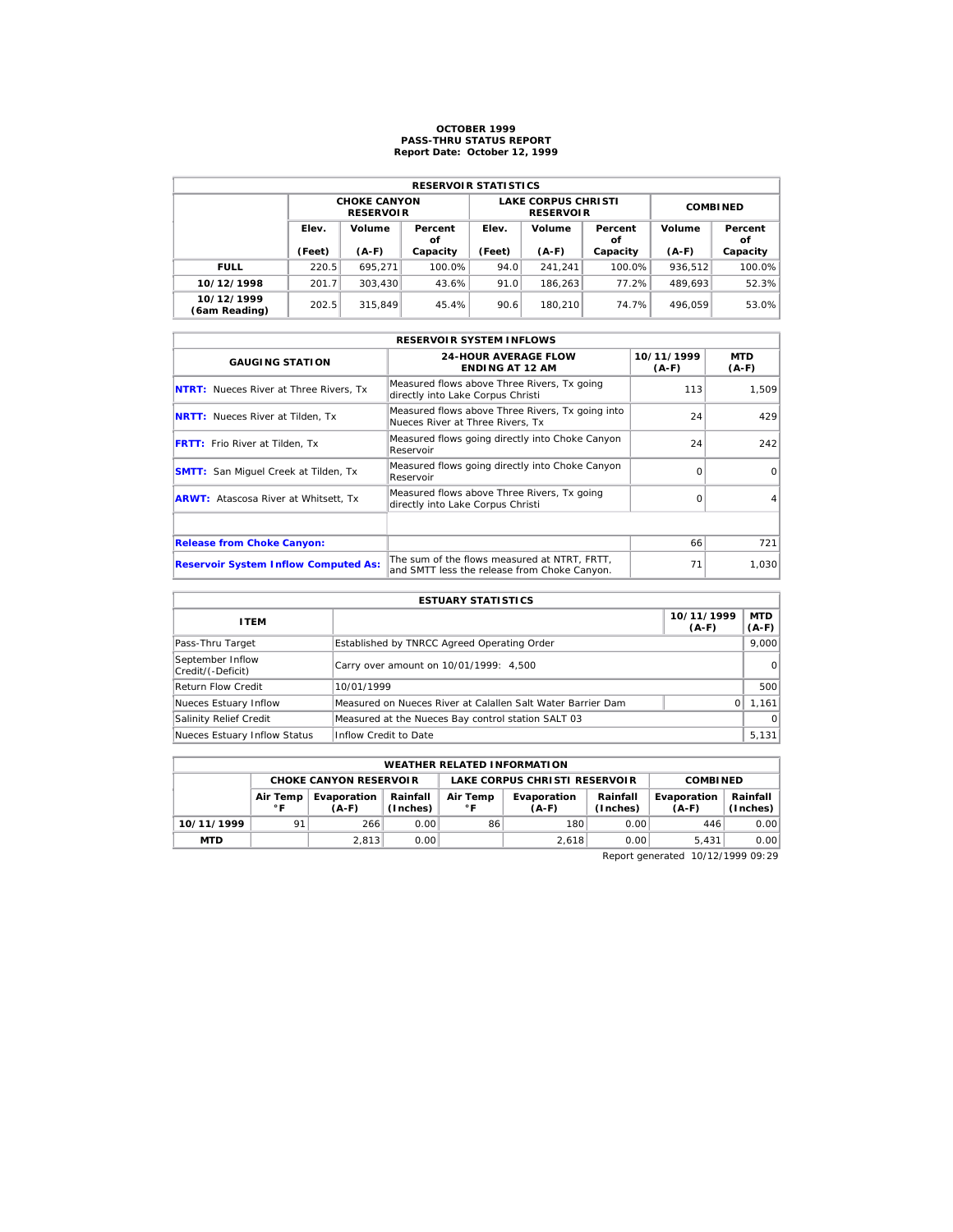# **OCTOBER 1999 PASS-THRU STATUS REPORT Report Date: October 13, 1999**

| <b>RESERVOIR STATISTICS</b> |        |                                         |               |        |                                                |                 |         |               |  |  |
|-----------------------------|--------|-----------------------------------------|---------------|--------|------------------------------------------------|-----------------|---------|---------------|--|--|
|                             |        | <b>CHOKE CANYON</b><br><b>RESERVOIR</b> |               |        | <b>LAKE CORPUS CHRISTI</b><br><b>RESERVOIR</b> | <b>COMBINED</b> |         |               |  |  |
|                             | Elev.  | Volume                                  | Percent<br>οf | Elev.  | Volume                                         | Percent<br>οf   | Volume  | Percent<br>οf |  |  |
|                             | (Feet) | $(A-F)$                                 | Capacity      | (Feet) | $(A-F)$                                        | Capacity        | $(A-F)$ | Capacity      |  |  |
| <b>FULL</b>                 | 220.5  | 695.271                                 | 100.0%        | 94.0   | 241.241                                        | 100.0%          | 936.512 | 100.0%        |  |  |
| 10/13/1998                  | 201.7  | 303.589                                 | 43.7%         | 91.0   | 186.263                                        | 77.2%           | 489.852 | 52.3%         |  |  |
| 10/13/1999<br>(6am Reading) | 202.4  | 315,523                                 | 45.4%         | 90.6   | 179.867                                        | 74.6%           | 495.390 | 52.9%         |  |  |

| <b>RESERVOIR SYSTEM INFLOWS</b>               |                                                                                              |                       |                |  |  |  |  |  |  |
|-----------------------------------------------|----------------------------------------------------------------------------------------------|-----------------------|----------------|--|--|--|--|--|--|
| <b>GAUGING STATION</b>                        | <b>24-HOUR AVERAGE FLOW</b><br><b>ENDING AT 12 AM</b>                                        | 10/12/1999<br>$(A-F)$ | MTD<br>$(A-F)$ |  |  |  |  |  |  |
| <b>NTRT:</b> Nueces River at Three Rivers, Tx | Measured flows above Three Rivers, Tx going<br>directly into Lake Corpus Christi             | 111                   | 1,620          |  |  |  |  |  |  |
| <b>NRTT:</b> Nueces River at Tilden, Tx       | Measured flows above Three Rivers, Tx going into<br>Nueces River at Three Rivers. Tx         | 22                    | 451            |  |  |  |  |  |  |
| <b>FRTT:</b> Frio River at Tilden, Tx         | Measured flows going directly into Choke Canyon<br>Reservoir                                 | 26                    | 268            |  |  |  |  |  |  |
| <b>SMTT:</b> San Miquel Creek at Tilden, Tx   | Measured flows going directly into Choke Canyon<br>Reservoir                                 | $\Omega$              | $\Omega$       |  |  |  |  |  |  |
| <b>ARWT:</b> Atascosa River at Whitsett, Tx   | Measured flows above Three Rivers, Tx going<br>directly into Lake Corpus Christi             | $\Omega$              | 4              |  |  |  |  |  |  |
|                                               |                                                                                              |                       |                |  |  |  |  |  |  |
| <b>Release from Choke Canyon:</b>             |                                                                                              | 66                    | 786            |  |  |  |  |  |  |
| <b>Reservoir System Inflow Computed As:</b>   | The sum of the flows measured at NTRT. FRTT.<br>and SMTT less the release from Choke Canyon. | 71                    | 1,102          |  |  |  |  |  |  |

| <b>ESTUARY STATISTICS</b>             |                                                             |                       |                  |  |  |  |  |
|---------------------------------------|-------------------------------------------------------------|-----------------------|------------------|--|--|--|--|
| <b>ITEM</b>                           |                                                             | 10/12/1999<br>$(A-F)$ | MTD  <br>$(A-F)$ |  |  |  |  |
| Pass-Thru Target                      | Established by TNRCC Agreed Operating Order                 |                       | 9.000            |  |  |  |  |
| September Inflow<br>Credit/(-Deficit) | Carry over amount on 10/01/1999: 4,500                      |                       | 0                |  |  |  |  |
| <b>Return Flow Credit</b>             | 10/01/1999                                                  |                       | 500              |  |  |  |  |
| Nueces Estuary Inflow                 | Measured on Nueces River at Calallen Salt Water Barrier Dam | $\Omega$              | 1,161            |  |  |  |  |
| Salinity Relief Credit                | Measured at the Nueces Bay control station SALT 03          |                       | $\Omega$         |  |  |  |  |
| Nueces Estuary Inflow Status          | Inflow Credit to Date                                       |                       | 5,059            |  |  |  |  |

|            | <b>WEATHER RELATED INFORMATION</b> |                        |                      |                          |                               |                      |                        |                      |  |  |  |
|------------|------------------------------------|------------------------|----------------------|--------------------------|-------------------------------|----------------------|------------------------|----------------------|--|--|--|
|            | <b>CHOKE CANYON RESERVOIR</b>      |                        |                      |                          | LAKE CORPUS CHRISTI RESERVOIR | <b>COMBINED</b>      |                        |                      |  |  |  |
|            | Air Temp<br>$^{\circ}$ F           | Evaporation<br>$(A-F)$ | Rainfall<br>(Inches) | Air Temp<br>$^{\circ}$ F | Evaporation<br>$(A-F)$        | Rainfall<br>(Inches) | Evaporation<br>$(A-F)$ | Rainfall<br>(Inches) |  |  |  |
| 10/12/1999 | 91                                 | 238                    | 0.00                 | 87                       | 200                           | 0.00                 | 438                    | 0.00                 |  |  |  |
| <b>MTD</b> |                                    | 3.051                  | 0.00                 |                          | 2.818                         | 0.00                 | 5.869                  | 0.00                 |  |  |  |

Report generated 10/13/1999 09:03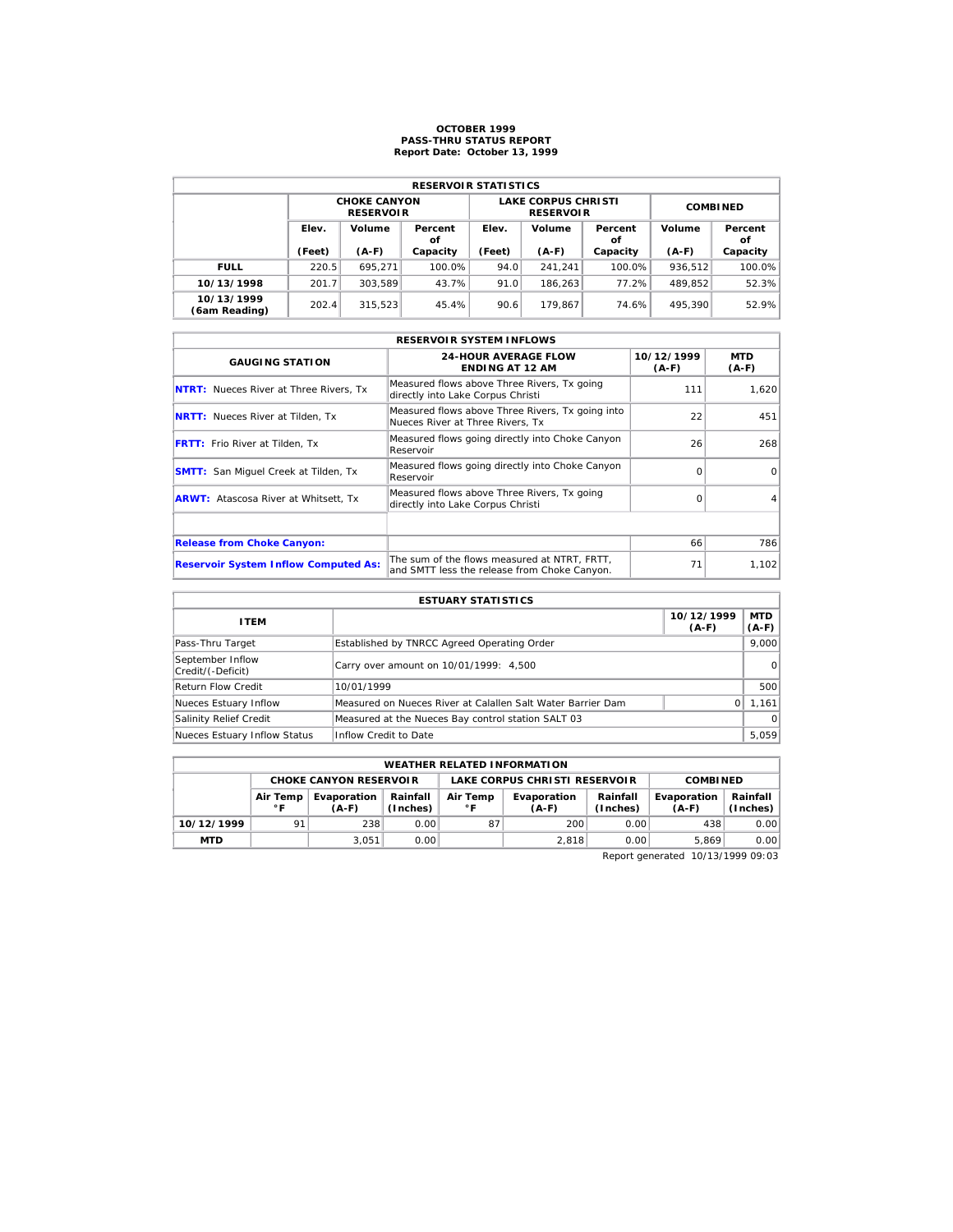# **OCTOBER 1999 PASS-THRU STATUS REPORT Report Date: October 14, 1999**

| <b>RESERVOIR STATISTICS</b> |        |                                         |               |        |                                                |                 |         |               |  |  |
|-----------------------------|--------|-----------------------------------------|---------------|--------|------------------------------------------------|-----------------|---------|---------------|--|--|
|                             |        | <b>CHOKE CANYON</b><br><b>RESERVOIR</b> |               |        | <b>LAKE CORPUS CHRISTI</b><br><b>RESERVOIR</b> | <b>COMBINED</b> |         |               |  |  |
|                             | Elev.  | Volume                                  | Percent<br>οf | Elev.  | Volume                                         | Percent<br>οf   | Volume  | Percent<br>οf |  |  |
|                             | (Feet) | $(A-F)$                                 | Capacity      | (Feet) | $(A-F)$                                        | Capacity        | $(A-F)$ | Capacity      |  |  |
| <b>FULL</b>                 | 220.5  | 695.271                                 | 100.0%        | 94.0   | 241.241                                        | 100.0%          | 936.512 | 100.0%        |  |  |
| 10/14/1998                  | 201.7  | 303.430                                 | 43.6%         | 91.0   | 186.263                                        | 77.2%           | 489.693 | 52.8%         |  |  |
|                             |        |                                         |               |        |                                                |                 |         |               |  |  |

| <b>RESERVOIR SYSTEM INFLOWS</b>               |                                                                                              |                       |                |  |  |  |  |  |  |
|-----------------------------------------------|----------------------------------------------------------------------------------------------|-----------------------|----------------|--|--|--|--|--|--|
| <b>GAUGING STATION</b>                        | <b>24-HOUR AVERAGE FLOW</b><br><b>ENDING AT 12 AM</b>                                        | 10/13/1999<br>$(A-F)$ | MTD<br>$(A-F)$ |  |  |  |  |  |  |
| <b>NTRT:</b> Nueces River at Three Rivers, Tx | Measured flows above Three Rivers, Tx going<br>directly into Lake Corpus Christi             | 109                   | 1,729          |  |  |  |  |  |  |
| <b>NRTT:</b> Nueces River at Tilden, Tx       | Measured flows above Three Rivers, Tx going into<br>Nueces River at Three Rivers. Tx         | 22                    | 472            |  |  |  |  |  |  |
| <b>FRTT:</b> Frio River at Tilden, Tx         | Measured flows going directly into Choke Canyon<br>Reservoir                                 | 26                    | 294            |  |  |  |  |  |  |
| <b>SMTT:</b> San Miquel Creek at Tilden, Tx   | Measured flows going directly into Choke Canyon<br>Reservoir                                 | $\Omega$              | $\Omega$       |  |  |  |  |  |  |
| <b>ARWT:</b> Atascosa River at Whitsett, Tx   | Measured flows above Three Rivers, Tx going<br>directly into Lake Corpus Christi             | $\Omega$              | 5              |  |  |  |  |  |  |
|                                               |                                                                                              |                       |                |  |  |  |  |  |  |
| <b>Release from Choke Canyon:</b>             |                                                                                              | 66                    | 852            |  |  |  |  |  |  |
| <b>Reservoir System Inflow Computed As:</b>   | The sum of the flows measured at NTRT. FRTT.<br>and SMTT less the release from Choke Canyon. | 69                    | 1,171          |  |  |  |  |  |  |

| <b>ESTUARY STATISTICS</b>             |                                                             |                       |                  |  |  |  |  |
|---------------------------------------|-------------------------------------------------------------|-----------------------|------------------|--|--|--|--|
| <b>ITEM</b>                           |                                                             | 10/13/1999<br>$(A-F)$ | MTD  <br>$(A-F)$ |  |  |  |  |
| Pass-Thru Target                      | Established by TNRCC Agreed Operating Order                 |                       | 9.000            |  |  |  |  |
| September Inflow<br>Credit/(-Deficit) | Carry over amount on 10/01/1999: 4,500                      |                       | 0                |  |  |  |  |
| <b>Return Flow Credit</b>             | 10/01/1999                                                  |                       | 500              |  |  |  |  |
| Nueces Estuary Inflow                 | Measured on Nueces River at Calallen Salt Water Barrier Dam | $\Omega$              | 1,161            |  |  |  |  |
| Salinity Relief Credit                | Measured at the Nueces Bay control station SALT 03          |                       | $\Omega$         |  |  |  |  |
| Nueces Estuary Inflow Status          | Inflow Credit to Date                                       |                       | 4,990            |  |  |  |  |

|            | <b>WEATHER RELATED INFORMATION</b> |                        |                      |                |                               |                      |                        |                      |  |  |  |
|------------|------------------------------------|------------------------|----------------------|----------------|-------------------------------|----------------------|------------------------|----------------------|--|--|--|
|            | <b>CHOKE CANYON RESERVOIR</b>      |                        |                      |                | LAKE CORPUS CHRISTI RESERVOIR | <b>COMBINED</b>      |                        |                      |  |  |  |
|            | Air Temp<br>$^{\circ}$ F           | Evaporation<br>$(A-F)$ | Rainfall<br>(Inches) | Air Temp<br>۰F | Evaporation<br>(A-F)          | Rainfall<br>(Inches) | Evaporation<br>$(A-F)$ | Rainfall<br>(Inches) |  |  |  |
| 10/13/1999 | 91                                 | 247                    | 0.00                 | 83             | 120                           | 0.00                 | 367                    | 0.00                 |  |  |  |
| <b>MTD</b> |                                    | 3.298                  | 0.00                 |                | 2.938                         | 0.00                 | 6.236                  | 0.00                 |  |  |  |

Report generated 10/14/1999 08:30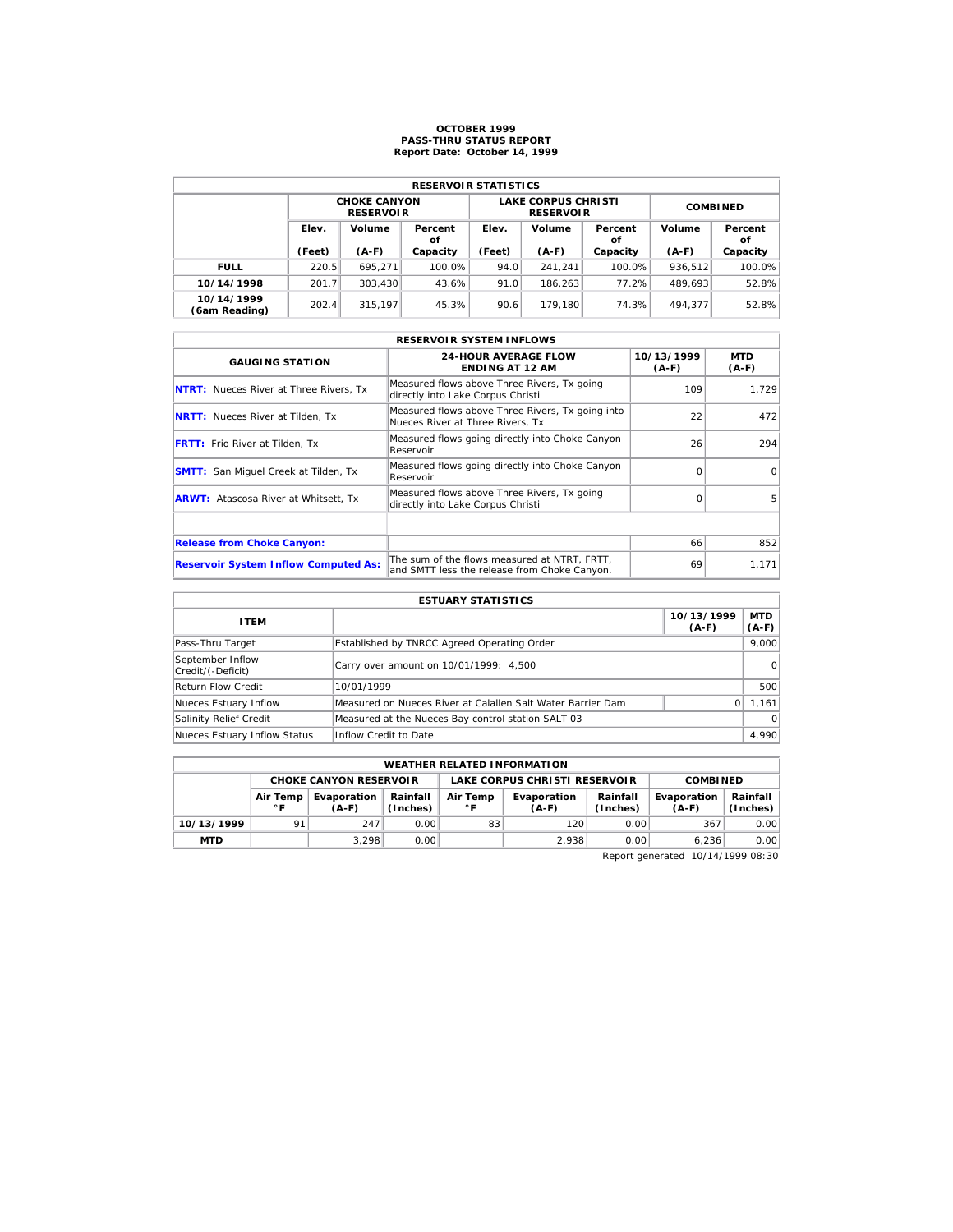# **OCTOBER 1999 PASS-THRU STATUS REPORT Report Date: October 15, 1999**

| <b>RESERVOIR STATISTICS</b> |        |                                         |               |        |                                                |                 |         |               |  |  |
|-----------------------------|--------|-----------------------------------------|---------------|--------|------------------------------------------------|-----------------|---------|---------------|--|--|
|                             |        | <b>CHOKE CANYON</b><br><b>RESERVOIR</b> |               |        | <b>LAKE CORPUS CHRISTI</b><br><b>RESERVOIR</b> | <b>COMBINED</b> |         |               |  |  |
|                             | Elev.  | Volume                                  | Percent<br>οf | Elev.  | Volume                                         | Percent<br>οf   | Volume  | Percent<br>οf |  |  |
|                             | (Feet) | $(A-F)$                                 | Capacity      | (Feet) | $(A-F)$                                        | Capacity        | $(A-F)$ | Capacity      |  |  |
| <b>FULL</b>                 | 220.5  | 695.271                                 | 100.0%        | 94.0   | 241.241                                        | 100.0%          | 936.512 | 100.0%        |  |  |
| 10/15/1998                  | 201.7  | 303.270                                 | 43.6%         | 91.0   | 186.263                                        | 77.2%           | 489.533 | 52.3%         |  |  |
| 10/15/1999                  |        |                                         |               |        |                                                |                 |         |               |  |  |

| <b>RESERVOIR SYSTEM INFLOWS</b>               |                                                                                              |                       |                |  |  |  |  |  |  |
|-----------------------------------------------|----------------------------------------------------------------------------------------------|-----------------------|----------------|--|--|--|--|--|--|
| <b>GAUGING STATION</b>                        | <b>24-HOUR AVERAGE FLOW</b><br><b>ENDING AT 12 AM</b>                                        | 10/14/1999<br>$(A-F)$ | MTD<br>$(A-F)$ |  |  |  |  |  |  |
| <b>NTRT:</b> Nueces River at Three Rivers, Tx | Measured flows above Three Rivers, Tx going<br>directly into Lake Corpus Christi             | 107                   | 1,836          |  |  |  |  |  |  |
| <b>NRTT:</b> Nueces River at Tilden, Tx       | Measured flows above Three Rivers, Tx going into<br>Nueces River at Three Rivers. Tx         | 20                    | 492            |  |  |  |  |  |  |
| <b>FRTT:</b> Frio River at Tilden, Tx         | Measured flows going directly into Choke Canyon<br>Reservoir                                 | 26                    | 320            |  |  |  |  |  |  |
| <b>SMTT:</b> San Miquel Creek at Tilden, Tx   | Measured flows going directly into Choke Canyon<br>Reservoir                                 | $\Omega$              | $\Omega$       |  |  |  |  |  |  |
| <b>ARWT:</b> Atascosa River at Whitsett, Tx   | Measured flows above Three Rivers, Tx going<br>directly into Lake Corpus Christi             | $\Omega$              | 5              |  |  |  |  |  |  |
|                                               |                                                                                              |                       |                |  |  |  |  |  |  |
| <b>Release from Choke Canyon:</b>             |                                                                                              | 66                    | 917            |  |  |  |  |  |  |
| <b>Reservoir System Inflow Computed As:</b>   | The sum of the flows measured at NTRT. FRTT.<br>and SMTT less the release from Choke Canyon. | 67                    | 1,239          |  |  |  |  |  |  |

| <b>ESTUARY STATISTICS</b>             |                                                             |                       |                  |  |  |  |  |
|---------------------------------------|-------------------------------------------------------------|-----------------------|------------------|--|--|--|--|
| <b>ITEM</b>                           |                                                             | 10/14/1999<br>$(A-F)$ | MTD  <br>$(A-F)$ |  |  |  |  |
| Pass-Thru Target                      | Established by TNRCC Agreed Operating Order                 |                       | 9.000            |  |  |  |  |
| September Inflow<br>Credit/(-Deficit) | Carry over amount on 10/01/1999: 4,500                      |                       | 0                |  |  |  |  |
| <b>Return Flow Credit</b>             | 10/01/1999                                                  |                       | 500              |  |  |  |  |
| Nueces Estuary Inflow                 | Measured on Nueces River at Calallen Salt Water Barrier Dam | $\Omega$              | 1,161            |  |  |  |  |
| Salinity Relief Credit                | Measured at the Nueces Bay control station SALT 03          |                       | $\Omega$         |  |  |  |  |
| Nueces Estuary Inflow Status          | Inflow Credit to Date                                       |                       | 4,923            |  |  |  |  |

|            | <b>WEATHER RELATED INFORMATION</b> |                               |                      |                          |                               |                      |                        |                      |  |  |  |
|------------|------------------------------------|-------------------------------|----------------------|--------------------------|-------------------------------|----------------------|------------------------|----------------------|--|--|--|
|            |                                    | <b>CHOKE CANYON RESERVOIR</b> |                      |                          | LAKE CORPUS CHRISTI RESERVOIR | <b>COMBINED</b>      |                        |                      |  |  |  |
|            | Air Temp<br>$\circ$ F              | Evaporation<br>$(A-F)$        | Rainfall<br>(Inches) | Air Temp<br>$^{\circ}$ F | Evaporation<br>$(A-F)$        | Rainfall<br>(Inches) | Evaporation<br>$(A-F)$ | Rainfall<br>(Inches) |  |  |  |
| 10/14/1999 | 90                                 | 256                           | 0.00                 | 87                       | 190                           | 0.00                 | 446                    | 0.00                 |  |  |  |
| <b>MTD</b> |                                    | 3.554                         | 0.00                 |                          | 3.128                         | 0.00                 | 6.682                  | 0.00                 |  |  |  |

Report generated 10/15/1999 08:32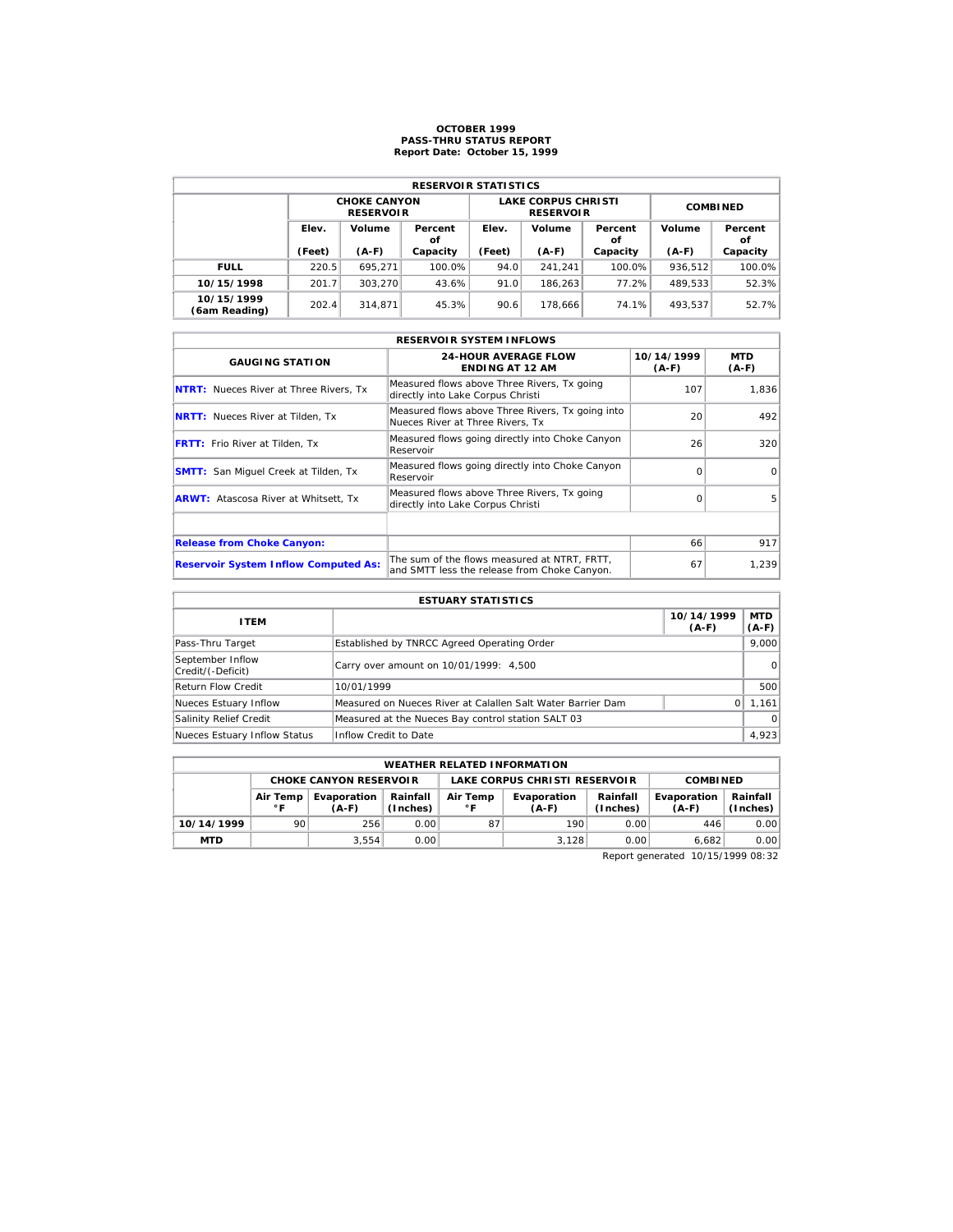# **OCTOBER 1999 PASS-THRU STATUS REPORT Report Date: October 16, 1999**

| <b>RESERVOIR STATISTICS</b> |        |                                         |               |        |                                                |                 |         |               |  |  |  |
|-----------------------------|--------|-----------------------------------------|---------------|--------|------------------------------------------------|-----------------|---------|---------------|--|--|--|
|                             |        | <b>CHOKE CANYON</b><br><b>RESERVOIR</b> |               |        | <b>LAKE CORPUS CHRISTI</b><br><b>RESERVOIR</b> | <b>COMBINED</b> |         |               |  |  |  |
|                             | Elev.  | Volume                                  | Percent<br>οf | Elev.  | Volume                                         | Percent<br>οf   | Volume  | Percent<br>οf |  |  |  |
|                             | (Feet) | $(A-F)$                                 | Capacity      | (Feet) | $(A-F)$                                        | Capacity        | $(A-F)$ | Capacity      |  |  |  |
| <b>FULL</b>                 | 220.5  | 695.271                                 | 100.0%        | 94.0   | 241.241                                        | 100.0%          | 936.512 | 100.0%        |  |  |  |
| 10/16/1998                  | 201.7  | 303.270                                 | 43.6%         | 91.0   | 186.263                                        | 77.2%           | 489.533 | 52.3%         |  |  |  |
| 10/16/1999                  | 202.4  | 314.545                                 | 45.2%         | 90.5   | 178.153                                        | 73.8%           | 492.698 | 52.6%         |  |  |  |

| <b>RESERVOIR SYSTEM INFLOWS</b>               |                                                                                              |                       |                |  |  |  |  |  |  |
|-----------------------------------------------|----------------------------------------------------------------------------------------------|-----------------------|----------------|--|--|--|--|--|--|
| <b>GAUGING STATION</b>                        | <b>24-HOUR AVERAGE FLOW</b><br><b>ENDING AT 12 AM</b>                                        | 10/15/1999<br>$(A-F)$ | MTD<br>$(A-F)$ |  |  |  |  |  |  |
| <b>NTRT:</b> Nueces River at Three Rivers, Tx | Measured flows above Three Rivers, Tx going<br>directly into Lake Corpus Christi             | 105                   | 1,941          |  |  |  |  |  |  |
| <b>NRTT:</b> Nueces River at Tilden, Tx       | Measured flows above Three Rivers, Tx going into<br>Nueces River at Three Rivers. Tx         | 19                    | 511            |  |  |  |  |  |  |
| <b>FRTT:</b> Frio River at Tilden, Tx         | Measured flows going directly into Choke Canyon<br>Reservoir                                 | 26                    | 345            |  |  |  |  |  |  |
| <b>SMTT:</b> San Miquel Creek at Tilden, Tx   | Measured flows going directly into Choke Canyon<br>Reservoir                                 | $\Omega$              | $\Omega$       |  |  |  |  |  |  |
| <b>ARWT:</b> Atascosa River at Whitsett, Tx   | Measured flows above Three Rivers, Tx going<br>directly into Lake Corpus Christi             | $\Omega$              | 5              |  |  |  |  |  |  |
|                                               |                                                                                              |                       |                |  |  |  |  |  |  |
| <b>Release from Choke Canyon:</b>             |                                                                                              | 66                    | 983            |  |  |  |  |  |  |
| <b>Reservoir System Inflow Computed As:</b>   | The sum of the flows measured at NTRT. FRTT.<br>and SMTT less the release from Choke Canyon. | 66                    | 1,304          |  |  |  |  |  |  |

| <b>ESTUARY STATISTICS</b>             |                                                             |                       |                  |  |  |  |  |
|---------------------------------------|-------------------------------------------------------------|-----------------------|------------------|--|--|--|--|
| <b>ITEM</b>                           |                                                             | 10/15/1999<br>$(A-F)$ | MTD  <br>$(A-F)$ |  |  |  |  |
| Pass-Thru Target                      | Established by TNRCC Agreed Operating Order                 |                       | 9.000            |  |  |  |  |
| September Inflow<br>Credit/(-Deficit) | Carry over amount on 10/01/1999: 4,500                      |                       | 0                |  |  |  |  |
| <b>Return Flow Credit</b>             | 10/01/1999                                                  |                       | 500              |  |  |  |  |
| Nueces Estuary Inflow                 | Measured on Nueces River at Calallen Salt Water Barrier Dam | 13                    | 1,174            |  |  |  |  |
| Salinity Relief Credit                | Measured at the Nueces Bay control station SALT 03          |                       | $\Omega$         |  |  |  |  |
| Nueces Estuary Inflow Status          | Inflow Credit to Date                                       |                       | 4,870            |  |  |  |  |

|                                                                            | <b>WEATHER RELATED INFORMATION</b> |                               |      |                |                               |                      |                        |                      |  |  |  |
|----------------------------------------------------------------------------|------------------------------------|-------------------------------|------|----------------|-------------------------------|----------------------|------------------------|----------------------|--|--|--|
|                                                                            |                                    | <b>CHOKE CANYON RESERVOIR</b> |      |                | LAKE CORPUS CHRISTI RESERVOIR | <b>COMBINED</b>      |                        |                      |  |  |  |
| Rainfall<br>Evaporation<br>Air Temp<br>$^{\circ}$ F<br>(Inches)<br>$(A-F)$ |                                    |                               |      | Air Temp<br>۰F | Evaporation<br>(A-F)          | Rainfall<br>(Inches) | Evaporation<br>$(A-F)$ | Rainfall<br>(Inches) |  |  |  |
| 10/15/1999                                                                 | 89                                 | 237                           | 0.00 | 88             | 249                           | 0.00                 | 486                    | 0.00                 |  |  |  |
| <b>MTD</b>                                                                 |                                    | 3.791                         | 0.00 |                | 3.377                         | 0.00                 | 7.168                  | 0.00                 |  |  |  |

Report generated 10/16/1999 08:22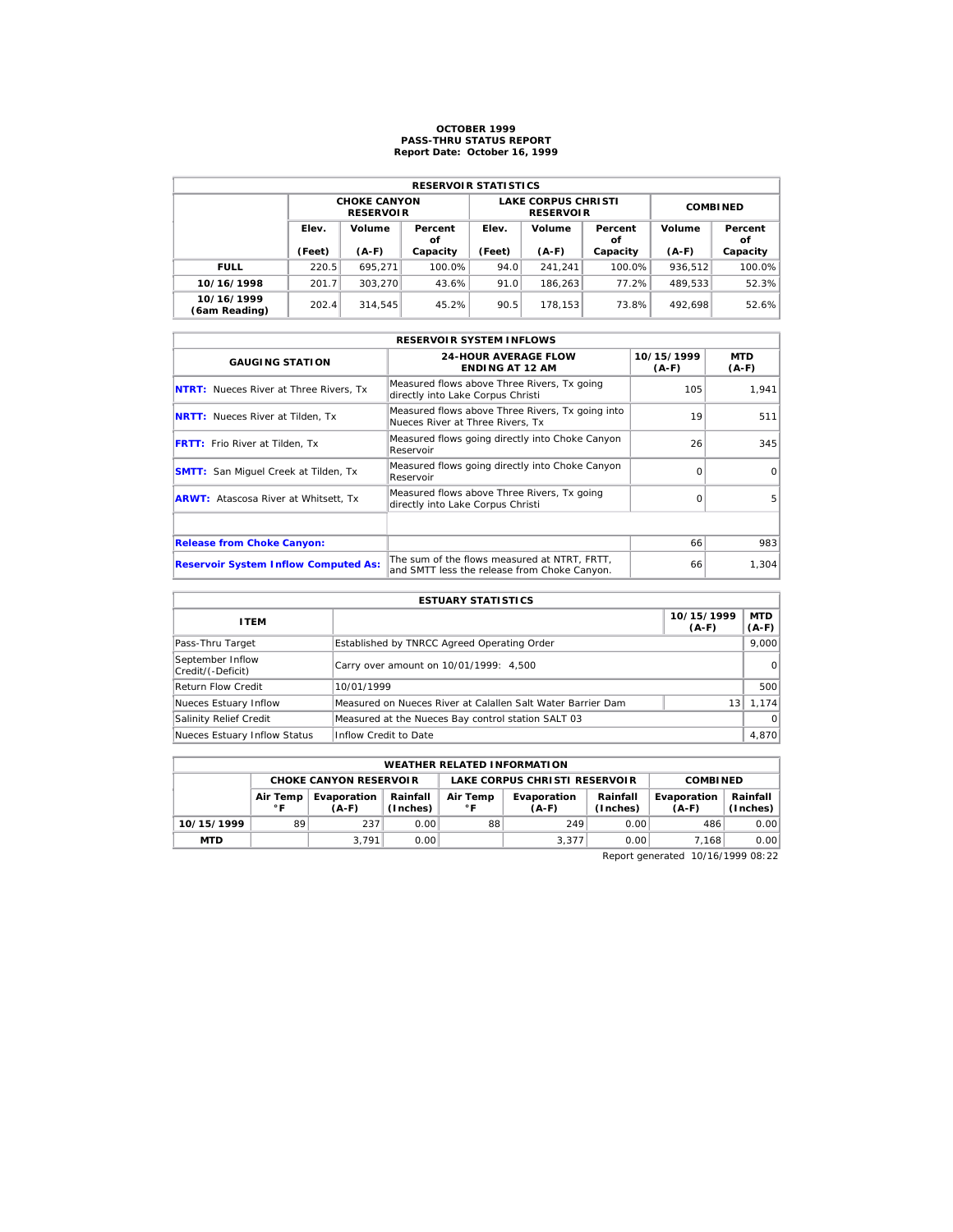# **OCTOBER 1999 PASS-THRU STATUS REPORT Report Date: October 17, 1999**

|                             | <b>RESERVOIR STATISTICS</b> |                                         |               |        |                                                |                 |         |               |  |  |  |
|-----------------------------|-----------------------------|-----------------------------------------|---------------|--------|------------------------------------------------|-----------------|---------|---------------|--|--|--|
|                             |                             | <b>CHOKE CANYON</b><br><b>RESERVOIR</b> |               |        | <b>LAKE CORPUS CHRISTI</b><br><b>RESERVOIR</b> | <b>COMBINED</b> |         |               |  |  |  |
|                             | Elev.                       | Volume                                  | Percent<br>οf | Elev.  | Volume                                         | Percent<br>οf   | Volume  | Percent<br>οf |  |  |  |
|                             | (Feet)                      | $(A-F)$                                 | Capacity      | (Feet) | $(A-F)$                                        | Capacity        | $(A-F)$ | Capacity      |  |  |  |
| <b>FULL</b>                 | 220.5                       | 695.271                                 | 100.0%        | 94.0   | 241.241                                        | 100.0%          | 936,512 | 100.0%        |  |  |  |
| 10/17/1998                  | 201.7                       | 303.270                                 | 43.6%         | 91.0   | 186.263                                        | 77.2%           | 489.533 | 52.3%         |  |  |  |
| 10/17/1999<br>(6am Reading) | 202.4                       | 314.545                                 | 45.2%         | 90.5   | 178.153                                        | 73.8%           | 492.698 | 52.6%         |  |  |  |

| <b>RESERVOIR SYSTEM INFLOWS</b>               |                                                                                              |                       |                |  |  |  |  |  |  |
|-----------------------------------------------|----------------------------------------------------------------------------------------------|-----------------------|----------------|--|--|--|--|--|--|
| <b>GAUGING STATION</b>                        | <b>24-HOUR AVERAGE FLOW</b><br><b>ENDING AT 12 AM</b>                                        | 10/16/1999<br>$(A-F)$ | MTD<br>$(A-F)$ |  |  |  |  |  |  |
| <b>NTRT:</b> Nueces River at Three Rivers, Tx | Measured flows above Three Rivers, Tx going<br>directly into Lake Corpus Christi             | 105                   | 2,047          |  |  |  |  |  |  |
| <b>NRTT:</b> Nueces River at Tilden, Tx       | Measured flows above Three Rivers, Tx going into<br>Nueces River at Three Rivers. Tx         | 18                    | 529            |  |  |  |  |  |  |
| <b>FRTT:</b> Frio River at Tilden, Tx         | Measured flows going directly into Choke Canyon<br>Reservoir                                 | 26                    | 371            |  |  |  |  |  |  |
| <b>SMTT:</b> San Miquel Creek at Tilden, Tx   | Measured flows going directly into Choke Canyon<br>Reservoir                                 | $\Omega$              | $\Omega$       |  |  |  |  |  |  |
| <b>ARWT:</b> Atascosa River at Whitsett, Tx   | Measured flows above Three Rivers, Tx going<br>directly into Lake Corpus Christi             | $\Omega$              | 6              |  |  |  |  |  |  |
|                                               |                                                                                              |                       |                |  |  |  |  |  |  |
| <b>Release from Choke Canyon:</b>             |                                                                                              | 66                    | 1,048          |  |  |  |  |  |  |
| <b>Reservoir System Inflow Computed As:</b>   | The sum of the flows measured at NTRT. FRTT.<br>and SMTT less the release from Choke Canyon. | 66                    | 1,370          |  |  |  |  |  |  |

| <b>ESTUARY STATISTICS</b>             |                                                             |                       |                  |  |  |  |  |
|---------------------------------------|-------------------------------------------------------------|-----------------------|------------------|--|--|--|--|
| <b>ITEM</b>                           |                                                             | 10/16/1999<br>$(A-F)$ | MTD  <br>$(A-F)$ |  |  |  |  |
| Pass-Thru Target                      | Established by TNRCC Agreed Operating Order                 |                       | 9.000            |  |  |  |  |
| September Inflow<br>Credit/(-Deficit) | Carry over amount on 10/01/1999: 4,500                      |                       | 0                |  |  |  |  |
| <b>Return Flow Credit</b>             | 10/01/1999                                                  |                       | 500              |  |  |  |  |
| Nueces Estuary Inflow                 | Measured on Nueces River at Calallen Salt Water Barrier Dam | 16                    | 1.191            |  |  |  |  |
| Salinity Relief Credit                | Measured at the Nueces Bay control station SALT 03          |                       | $\Omega$         |  |  |  |  |
| Nueces Estuary Inflow Status          | Inflow Credit to Date                                       |                       | 4,821            |  |  |  |  |

|                                                                                | <b>WEATHER RELATED INFORMATION</b> |                               |      |          |                               |                      |                        |                      |  |  |  |
|--------------------------------------------------------------------------------|------------------------------------|-------------------------------|------|----------|-------------------------------|----------------------|------------------------|----------------------|--|--|--|
|                                                                                |                                    | <b>CHOKE CANYON RESERVOIR</b> |      |          | LAKE CORPUS CHRISTI RESERVOIR | <b>COMBINED</b>      |                        |                      |  |  |  |
| Evaporation<br>Rainfall<br>Air Temp<br>$^{\circ}$ F<br>(Inches)<br>∘г<br>(A-F) |                                    |                               |      | Air Temp | Evaporation<br>$(A-F)$        | Rainfall<br>(Inches) | Evaporation<br>$(A-F)$ | Rainfall<br>(Inches) |  |  |  |
| 10/16/1999                                                                     | 91                                 | 190                           | 0.00 | 89       | 249                           | 0.00                 | 439                    | 0.00                 |  |  |  |
| <b>MTD</b>                                                                     |                                    | 3.981                         | 0.00 |          | 3.626                         | 0.00                 | 7.604                  | 0.00                 |  |  |  |

Report generated 10/17/1999 08:20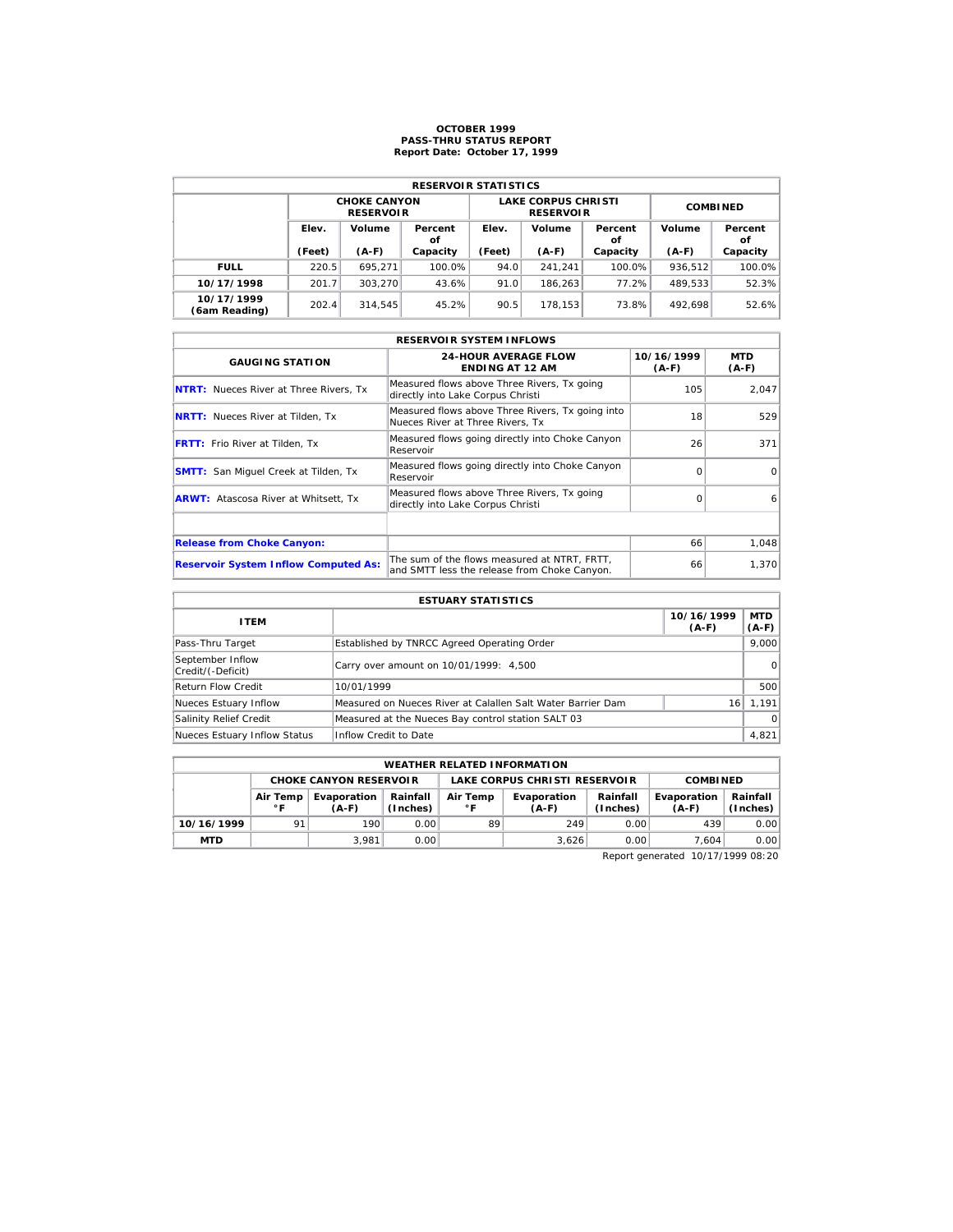# **OCTOBER 1999 PASS-THRU STATUS REPORT Report Date: October 18, 1999**

| <b>RESERVOIR STATISTICS</b> |        |                                         |               |        |                                                |                 |         |               |  |  |  |
|-----------------------------|--------|-----------------------------------------|---------------|--------|------------------------------------------------|-----------------|---------|---------------|--|--|--|
|                             |        | <b>CHOKE CANYON</b><br><b>RESERVOIR</b> |               |        | <b>LAKE CORPUS CHRISTI</b><br><b>RESERVOIR</b> | <b>COMBINED</b> |         |               |  |  |  |
|                             | Elev.  | Volume                                  | Percent<br>οf | Elev.  | Volume                                         | Percent<br>οf   | Volume  | Percent<br>οf |  |  |  |
|                             | (Feet) | $(A-F)$                                 | Capacity      | (Feet) | $(A-F)$                                        | Capacity        | $(A-F)$ | Capacity      |  |  |  |
| <b>FULL</b>                 | 220.5  | 695.271                                 | 100.0%        | 94.0   | 241.241                                        | 100.0%          | 936.512 | 100.0%        |  |  |  |
| 10/18/1998                  | 201.7  | 303.430                                 | 43.6%         | 91.0   | 186.263                                        | 77.2%           | 489.693 | 52.3%         |  |  |  |
| 10/18/1999                  | 202.4  | 314.219                                 | 45.2%         | 90.6   | 178.666                                        | 74.1%           | 492.885 | 52.6%         |  |  |  |

| <b>RESERVOIR SYSTEM INFLOWS</b>               |                                                                                              |                       |                |  |  |  |  |  |  |
|-----------------------------------------------|----------------------------------------------------------------------------------------------|-----------------------|----------------|--|--|--|--|--|--|
| <b>GAUGING STATION</b>                        | <b>24-HOUR AVERAGE FLOW</b><br><b>ENDING AT 12 AM</b>                                        | 10/17/1999<br>$(A-F)$ | MTD<br>$(A-F)$ |  |  |  |  |  |  |
| <b>NTRT:</b> Nueces River at Three Rivers, Tx | Measured flows above Three Rivers, Tx going<br>directly into Lake Corpus Christi             | 105                   | 2,152          |  |  |  |  |  |  |
| <b>NRTT:</b> Nueces River at Tilden, Tx       | Measured flows above Three Rivers, Tx going into<br>Nueces River at Three Rivers. Tx         | 17                    | 546            |  |  |  |  |  |  |
| <b>FRTT:</b> Frio River at Tilden, Tx         | Measured flows going directly into Choke Canyon<br>Reservoir                                 | 24                    | 395            |  |  |  |  |  |  |
| <b>SMTT:</b> San Miquel Creek at Tilden, Tx   | Measured flows going directly into Choke Canyon<br>Reservoir                                 | $\Omega$              | $\Omega$       |  |  |  |  |  |  |
| <b>ARWT:</b> Atascosa River at Whitsett, Tx   | Measured flows above Three Rivers, Tx going<br>directly into Lake Corpus Christi             | $\Omega$              | 6              |  |  |  |  |  |  |
|                                               |                                                                                              |                       |                |  |  |  |  |  |  |
| <b>Release from Choke Canyon:</b>             |                                                                                              | 66                    | 1, 114         |  |  |  |  |  |  |
| <b>Reservoir System Inflow Computed As:</b>   | The sum of the flows measured at NTRT. FRTT.<br>and SMTT less the release from Choke Canyon. | 64                    | 1,433          |  |  |  |  |  |  |

| <b>ESTUARY STATISTICS</b>             |                                                             |                       |                  |  |  |  |  |
|---------------------------------------|-------------------------------------------------------------|-----------------------|------------------|--|--|--|--|
| <b>ITEM</b>                           |                                                             | 10/17/1999<br>$(A-F)$ | MTD  <br>$(A-F)$ |  |  |  |  |
| Pass-Thru Target                      | Established by TNRCC Agreed Operating Order                 |                       | 9.000            |  |  |  |  |
| September Inflow<br>Credit/(-Deficit) | Carry over amount on 10/01/1999: 4,500                      |                       | 0                |  |  |  |  |
| <b>Return Flow Credit</b>             | 10/01/1999                                                  |                       | 500              |  |  |  |  |
| Nueces Estuary Inflow                 | Measured on Nueces River at Calallen Salt Water Barrier Dam | 50                    | 1.240            |  |  |  |  |
| Salinity Relief Credit                | Measured at the Nueces Bay control station SALT 03          |                       | $\Omega$         |  |  |  |  |
| Nueces Estuary Inflow Status          | Inflow Credit to Date                                       |                       | 4,807            |  |  |  |  |

|                                                                                              | <b>WEATHER RELATED INFORMATION</b> |                               |      |                      |                               |                        |                      |      |  |  |  |
|----------------------------------------------------------------------------------------------|------------------------------------|-------------------------------|------|----------------------|-------------------------------|------------------------|----------------------|------|--|--|--|
|                                                                                              |                                    | <b>CHOKE CANYON RESERVOIR</b> |      |                      | LAKE CORPUS CHRISTI RESERVOIR | <b>COMBINED</b>        |                      |      |  |  |  |
| Rainfall<br>Evaporation<br>Air Temp<br>Air Temp<br>$^{\circ}$ F<br>(Inches)<br>۰F<br>$(A-F)$ |                                    |                               |      | Evaporation<br>(A-F) | Rainfall<br>(Inches)          | Evaporation<br>$(A-F)$ | Rainfall<br>(Inches) |      |  |  |  |
| 10/17/1999                                                                                   | 75                                 | 152                           | 0.21 | 82                   | 239                           | 0.26                   | 391                  | 0.47 |  |  |  |
| <b>MTD</b>                                                                                   |                                    | 4.133                         | 0.21 |                      | 3.865                         | 0.26                   | 7.998                | 0.47 |  |  |  |

Report generated 10/18/1999 08:49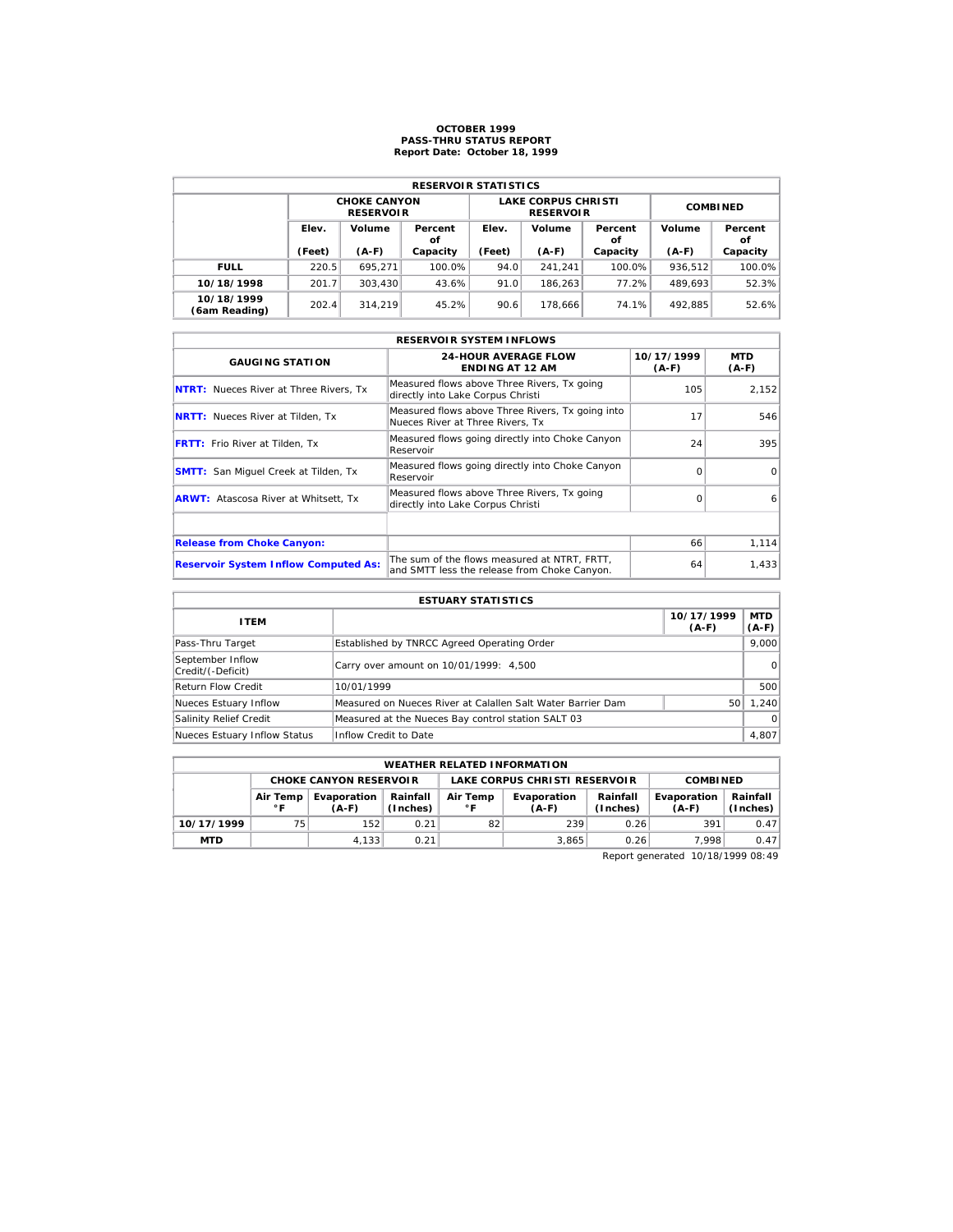# **OCTOBER 1999 PASS-THRU STATUS REPORT Report Date: October 19, 1999**

| <b>RESERVOIR STATISTICS</b> |        |                                         |               |        |                                                |                 |         |               |  |  |
|-----------------------------|--------|-----------------------------------------|---------------|--------|------------------------------------------------|-----------------|---------|---------------|--|--|
|                             |        | <b>CHOKE CANYON</b><br><b>RESERVOIR</b> |               |        | <b>LAKE CORPUS CHRISTI</b><br><b>RESERVOIR</b> | <b>COMBINED</b> |         |               |  |  |
|                             | Elev.  | Volume                                  | Percent<br>οf | Elev.  | Volume                                         | Percent<br>οf   | Volume  | Percent<br>οf |  |  |
|                             | (Feet) | $(A-F)$                                 | Capacity      | (Feet) | $(A-F)$                                        | Capacity        | $(A-F)$ | Capacity      |  |  |
| <b>FULL</b>                 | 220.5  | 695.271                                 | 100.0%        | 94.0   | 241.241                                        | 100.0%          | 936.512 | 100.0%        |  |  |
| 10/19/1998                  | 201.8  | 304.547                                 | 43.8%         | 91.0   | 186.263                                        | 77.2%           | 490.810 | 52.4%         |  |  |
| 10/19/1999                  |        |                                         |               |        |                                                | 73.6%           | 491.697 | 52.5%         |  |  |

| <b>RESERVOIR SYSTEM INFLOWS</b>               |                                                                                              |                       |                |  |  |  |  |  |  |
|-----------------------------------------------|----------------------------------------------------------------------------------------------|-----------------------|----------------|--|--|--|--|--|--|
| <b>GAUGING STATION</b>                        | <b>24-HOUR AVERAGE FLOW</b><br><b>ENDING AT 12 AM</b>                                        | 10/18/1999<br>$(A-F)$ | MTD<br>$(A-F)$ |  |  |  |  |  |  |
| <b>NTRT:</b> Nueces River at Three Rivers, Tx | Measured flows above Three Rivers, Tx going<br>directly into Lake Corpus Christi             | 109                   | 2,261          |  |  |  |  |  |  |
| <b>NRTT:</b> Nueces River at Tilden, Tx       | Measured flows above Three Rivers, Tx going into<br>Nueces River at Three Rivers. Tx         | 16                    | 562            |  |  |  |  |  |  |
| <b>FRTT:</b> Frio River at Tilden, Tx         | Measured flows going directly into Choke Canyon<br>Reservoir                                 | 26                    | 421            |  |  |  |  |  |  |
| <b>SMTT:</b> San Miquel Creek at Tilden, Tx   | Measured flows going directly into Choke Canyon<br>Reservoir                                 | $\Omega$              | $\Omega$       |  |  |  |  |  |  |
| <b>ARWT:</b> Atascosa River at Whitsett, Tx   | Measured flows above Three Rivers, Tx going<br>directly into Lake Corpus Christi             | $\Omega$              | 6              |  |  |  |  |  |  |
|                                               |                                                                                              |                       |                |  |  |  |  |  |  |
| <b>Release from Choke Canyon:</b>             |                                                                                              | 66                    | 1,179          |  |  |  |  |  |  |
| <b>Reservoir System Inflow Computed As:</b>   | The sum of the flows measured at NTRT. FRTT.<br>and SMTT less the release from Choke Canyon. | 69                    | 1,503          |  |  |  |  |  |  |

| <b>ESTUARY STATISTICS</b>             |                                                             |                       |                  |  |  |  |  |
|---------------------------------------|-------------------------------------------------------------|-----------------------|------------------|--|--|--|--|
| <b>ITEM</b>                           |                                                             | 10/18/1999<br>$(A-F)$ | MTD  <br>$(A-F)$ |  |  |  |  |
| Pass-Thru Target                      | Established by TNRCC Agreed Operating Order                 |                       | 9.000            |  |  |  |  |
| September Inflow<br>Credit/(-Deficit) | Carry over amount on 10/01/1999: 4,500                      |                       | 0                |  |  |  |  |
| <b>Return Flow Credit</b>             | 10/01/1999                                                  |                       | 500              |  |  |  |  |
| Nueces Estuary Inflow                 | Measured on Nueces River at Calallen Salt Water Barrier Dam | 24                    | 1,264            |  |  |  |  |
| Salinity Relief Credit                | Measured at the Nueces Bay control station SALT 03          |                       | $\Omega$         |  |  |  |  |
| Nueces Estuary Inflow Status          | Inflow Credit to Date                                       |                       | 4,761            |  |  |  |  |

|            | <b>WEATHER RELATED INFORMATION</b>                                                                                             |                               |      |    |                               |                        |                      |      |  |  |  |
|------------|--------------------------------------------------------------------------------------------------------------------------------|-------------------------------|------|----|-------------------------------|------------------------|----------------------|------|--|--|--|
|            |                                                                                                                                | <b>CHOKE CANYON RESERVOIR</b> |      |    | LAKE CORPUS CHRISTI RESERVOIR | <b>COMBINED</b>        |                      |      |  |  |  |
|            | Rainfall<br>Evaporation<br>Air Temp<br>Evaporation<br>Air Temp<br>$^{\circ}$ F<br>$^{\circ}$ F<br>(Inches)<br>(A-F)<br>$(A-F)$ |                               |      |    | Rainfall<br>(Inches)          | Evaporation<br>$(A-F)$ | Rainfall<br>(Inches) |      |  |  |  |
| 10/18/1999 | 57                                                                                                                             | 38                            | 0.20 | 59 | 70                            | 0.38                   | 108                  | 0.58 |  |  |  |
| <b>MTD</b> |                                                                                                                                | 4.171                         | 0.41 |    | 3.935                         | 0.64                   | 8.106                | 1.05 |  |  |  |

Report generated 10/19/1999 08:44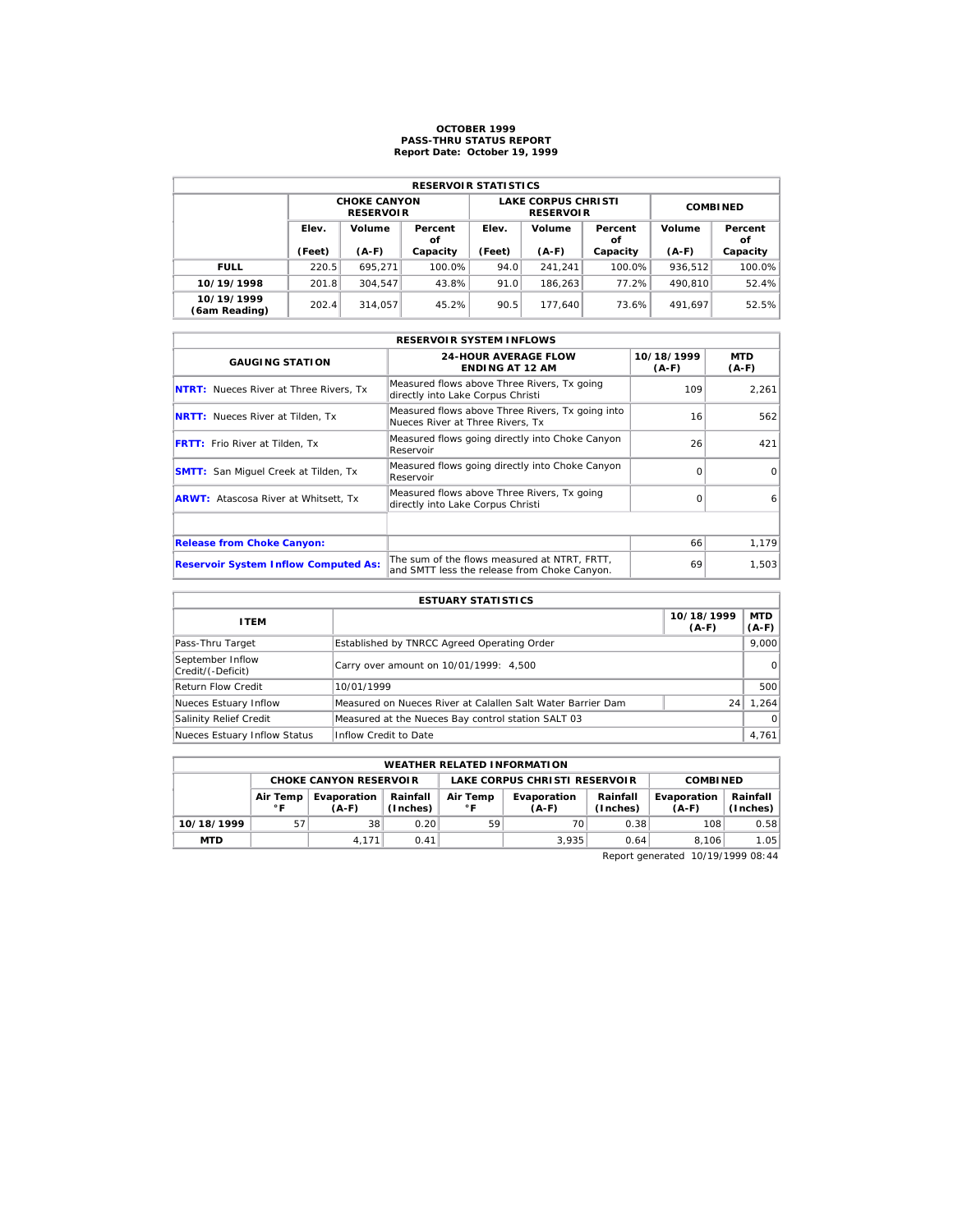# **OCTOBER 1999 PASS-THRU STATUS REPORT Report Date: October 20, 1999**

| <b>RESERVOIR STATISTICS</b> |        |                                         |               |        |                                                |                 |         |               |  |  |
|-----------------------------|--------|-----------------------------------------|---------------|--------|------------------------------------------------|-----------------|---------|---------------|--|--|
|                             |        | <b>CHOKE CANYON</b><br><b>RESERVOIR</b> |               |        | <b>LAKE CORPUS CHRISTI</b><br><b>RESERVOIR</b> | <b>COMBINED</b> |         |               |  |  |
|                             | Elev.  | Volume                                  | Percent<br>οf | Elev.  | Volume                                         | Percent<br>οf   | Volume  | Percent<br>οf |  |  |
|                             | (Feet) | $(A-F)$                                 | Capacity      | (Feet) | $(A-F)$                                        | Capacity        | $(A-F)$ | Capacity      |  |  |
| <b>FULL</b>                 | 220.5  | 695.271                                 | 100.0%        | 94.0   | 241.241                                        | 100.0%          | 936.512 | 100.0%        |  |  |
| 10/20/1998                  | 201.8  | 305.506                                 | 43.9%         | 91.0   | 186.263                                        | 77.2%           | 491.769 | 52.5%         |  |  |
| 10/20/1999                  | 202.3  | 313.569                                 | 45.1%         | 90.5   | 177.811                                        | 73.7%           | 491.380 | 52.5%         |  |  |

| <b>RESERVOIR SYSTEM INFLOWS</b>               |                                                                                              |                       |                |  |  |  |  |  |  |
|-----------------------------------------------|----------------------------------------------------------------------------------------------|-----------------------|----------------|--|--|--|--|--|--|
| <b>GAUGING STATION</b>                        | <b>24-HOUR AVERAGE FLOW</b><br><b>ENDING AT 12 AM</b>                                        | 10/19/1999<br>$(A-F)$ | MTD<br>$(A-F)$ |  |  |  |  |  |  |
| <b>NTRT:</b> Nueces River at Three Rivers, Tx | Measured flows above Three Rivers, Tx going<br>directly into Lake Corpus Christi             | 109                   | 2.370          |  |  |  |  |  |  |
| <b>NRTT:</b> Nueces River at Tilden, Tx       | Measured flows above Three Rivers, Tx going into<br>Nueces River at Three Rivers. Tx         | 17                    | 579            |  |  |  |  |  |  |
| <b>FRTT:</b> Frio River at Tilden, Tx         | Measured flows going directly into Choke Canyon<br>Reservoir                                 | 26                    | 447            |  |  |  |  |  |  |
| <b>SMTT:</b> San Miquel Creek at Tilden, Tx   | Measured flows going directly into Choke Canyon<br>Reservoir                                 | $\Omega$              | $\Omega$       |  |  |  |  |  |  |
| <b>ARWT:</b> Atascosa River at Whitsett, Tx   | Measured flows above Three Rivers, Tx going<br>directly into Lake Corpus Christi             | $\Omega$              |                |  |  |  |  |  |  |
|                                               |                                                                                              |                       |                |  |  |  |  |  |  |
| <b>Release from Choke Canyon:</b>             |                                                                                              | 66                    | 1,245          |  |  |  |  |  |  |
| <b>Reservoir System Inflow Computed As:</b>   | The sum of the flows measured at NTRT. FRTT.<br>and SMTT less the release from Choke Canyon. | 69                    | 1,572          |  |  |  |  |  |  |

| <b>ESTUARY STATISTICS</b>             |                                                             |                       |                  |  |  |  |  |
|---------------------------------------|-------------------------------------------------------------|-----------------------|------------------|--|--|--|--|
| <b>ITEM</b>                           |                                                             | 10/19/1999<br>$(A-F)$ | MTD  <br>$(A-F)$ |  |  |  |  |
| Pass-Thru Target                      | Established by TNRCC Agreed Operating Order                 |                       | 9.000            |  |  |  |  |
| September Inflow<br>Credit/(-Deficit) | Carry over amount on 10/01/1999: 4,500                      |                       | 0                |  |  |  |  |
| <b>Return Flow Credit</b>             | 10/01/1999                                                  |                       | 500              |  |  |  |  |
| Nueces Estuary Inflow                 | Measured on Nueces River at Calallen Salt Water Barrier Dam | 32                    | 1.296            |  |  |  |  |
| Salinity Relief Credit                | Measured at the Nueces Bay control station SALT 03          |                       | $\Omega$         |  |  |  |  |
| Nueces Estuary Inflow Status          | Inflow Credit to Date                                       |                       | 4,724            |  |  |  |  |

|            | <b>WEATHER RELATED INFORMATION</b>                                                                                   |                               |      |                               |                      |                        |                      |      |  |  |  |
|------------|----------------------------------------------------------------------------------------------------------------------|-------------------------------|------|-------------------------------|----------------------|------------------------|----------------------|------|--|--|--|
|            |                                                                                                                      | <b>CHOKE CANYON RESERVOIR</b> |      | LAKE CORPUS CHRISTI RESERVOIR |                      |                        | <b>COMBINED</b>      |      |  |  |  |
|            | Rainfall<br>Evaporation<br>Air Temp<br>Evaporation<br>Air Temp<br>$^{\circ}$ F<br>(Inches)<br>۰F<br>(A-F)<br>$(A-F)$ |                               |      |                               | Rainfall<br>(Inches) | Evaporation<br>$(A-F)$ | Rainfall<br>(Inches) |      |  |  |  |
| 10/19/1999 | 61                                                                                                                   | 133                           | 0.00 | 65                            | 199                  | 0.00                   | 332                  | 0.00 |  |  |  |
| <b>MTD</b> |                                                                                                                      | 4.304                         | 0.41 |                               | 4.134                | 0.64                   | 8.438                | 1.05 |  |  |  |

Report generated 10/20/1999 08:49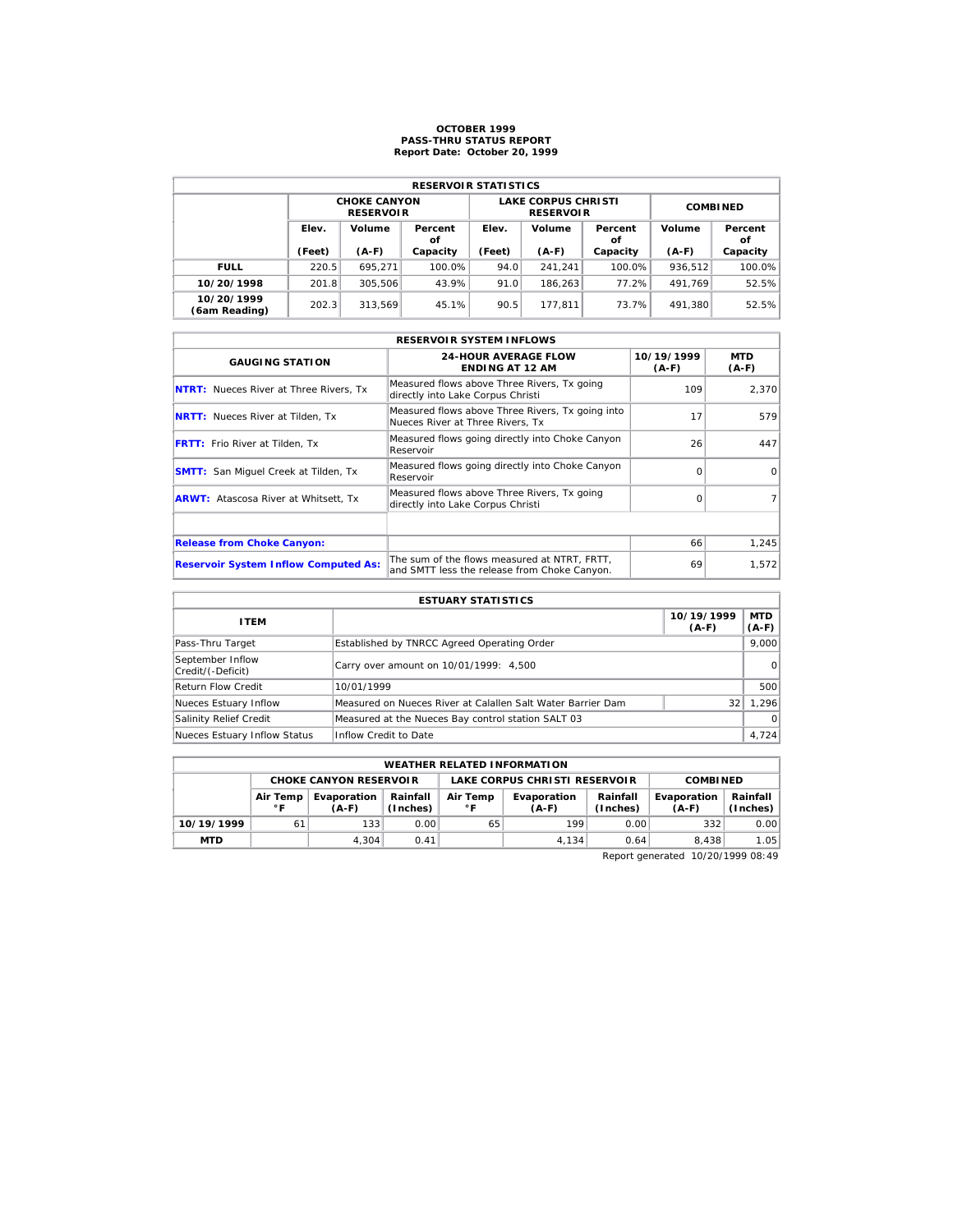# **OCTOBER 1999 PASS-THRU STATUS REPORT Report Date: October 21, 1999**

| <b>RESERVOIR STATISTICS</b> |        |                                         |               |        |                                                |                 |         |               |  |  |  |
|-----------------------------|--------|-----------------------------------------|---------------|--------|------------------------------------------------|-----------------|---------|---------------|--|--|--|
|                             |        | <b>CHOKE CANYON</b><br><b>RESERVOIR</b> |               |        | <b>LAKE CORPUS CHRISTI</b><br><b>RESERVOIR</b> | <b>COMBINED</b> |         |               |  |  |  |
|                             | Elev.  | Volume                                  | Percent<br>οf | Elev.  | Volume                                         | Percent<br>οf   | Volume  | Percent<br>οf |  |  |  |
|                             | (Feet) | $(A-F)$                                 | Capacity      | (Feet) | $(A-F)$                                        | Capacity        | $(A-F)$ | Capacity      |  |  |  |
| <b>FULL</b>                 | 220.5  | 695.271                                 | 100.0%        | 94.0   | 241.241                                        | 100.0%          | 936.512 | 100.0%        |  |  |  |
| 10/21/1998                  | 201.9  | 306.788                                 | 44.1%         | 91.0   | 186.263                                        | 77.2%           | 493.051 | 52.6%         |  |  |  |
| 10/21/1999<br>(6am Reading) | 202.3  | 313.082                                 | 45.0%         | 90.5   | 177.127                                        | 73.4%           | 490.209 | 52.3%         |  |  |  |

| <b>RESERVOIR SYSTEM INFLOWS</b>               |                                                                                              |                       |                |  |  |  |  |  |  |
|-----------------------------------------------|----------------------------------------------------------------------------------------------|-----------------------|----------------|--|--|--|--|--|--|
| <b>GAUGING STATION</b>                        | <b>24-HOUR AVERAGE FLOW</b><br><b>ENDING AT 12 AM</b>                                        | 10/20/1999<br>$(A-F)$ | MTD<br>$(A-F)$ |  |  |  |  |  |  |
| <b>NTRT:</b> Nueces River at Three Rivers, Tx | Measured flows above Three Rivers, Tx going<br>directly into Lake Corpus Christi             | 107                   | 2,477          |  |  |  |  |  |  |
| <b>NRTT:</b> Nueces River at Tilden, Tx       | Measured flows above Three Rivers, Tx going into<br>Nueces River at Three Rivers. Tx         | 69                    | 649            |  |  |  |  |  |  |
| <b>FRTT:</b> Frio River at Tilden, Tx         | Measured flows going directly into Choke Canyon<br>Reservoir                                 | 28                    | 474            |  |  |  |  |  |  |
| <b>SMTT:</b> San Miquel Creek at Tilden, Tx   | Measured flows going directly into Choke Canyon<br>Reservoir                                 | $\Omega$              | $\Omega$       |  |  |  |  |  |  |
| <b>ARWT:</b> Atascosa River at Whitsett, Tx   | Measured flows above Three Rivers, Tx going<br>directly into Lake Corpus Christi             |                       |                |  |  |  |  |  |  |
|                                               |                                                                                              |                       |                |  |  |  |  |  |  |
| <b>Release from Choke Canyon:</b>             |                                                                                              | 66                    | 1,310          |  |  |  |  |  |  |
| <b>Reservoir System Inflow Computed As:</b>   | The sum of the flows measured at NTRT. FRTT.<br>and SMTT less the release from Choke Canyon. | 69                    | 1,642          |  |  |  |  |  |  |

| <b>ESTUARY STATISTICS</b>             |                                                             |                       |                  |  |  |  |  |
|---------------------------------------|-------------------------------------------------------------|-----------------------|------------------|--|--|--|--|
| <b>ITEM</b>                           |                                                             | 10/20/1999<br>$(A-F)$ | MTD  <br>$(A-F)$ |  |  |  |  |
| Pass-Thru Target                      | Established by TNRCC Agreed Operating Order                 |                       | 9.000            |  |  |  |  |
| September Inflow<br>Credit/(-Deficit) | Carry over amount on 10/01/1999: 4,500                      |                       | 0                |  |  |  |  |
| <b>Return Flow Credit</b>             | 10/01/1999                                                  |                       | 500              |  |  |  |  |
| Nueces Estuary Inflow                 | Measured on Nueces River at Calallen Salt Water Barrier Dam | 17                    | 1.313            |  |  |  |  |
| Salinity Relief Credit                | Measured at the Nueces Bay control station SALT 03          |                       | $\Omega$         |  |  |  |  |
| Nueces Estuary Inflow Status          | Inflow Credit to Date                                       |                       | 4,672            |  |  |  |  |

|            | <b>WEATHER RELATED INFORMATION</b>                                                                                   |       |      |    |                      |                        |                      |      |  |  |  |
|------------|----------------------------------------------------------------------------------------------------------------------|-------|------|----|----------------------|------------------------|----------------------|------|--|--|--|
|            | LAKE CORPUS CHRISTI RESERVOIR<br><b>CHOKE CANYON RESERVOIR</b>                                                       |       |      |    |                      |                        | <b>COMBINED</b>      |      |  |  |  |
|            | Rainfall<br>Evaporation<br>Air Temp<br>Evaporation<br>Air Temp<br>$^{\circ}$ F<br>(Inches)<br>∘г<br>$(A-F)$<br>(A-F) |       |      |    | Rainfall<br>(Inches) | Evaporation<br>$(A-F)$ | Rainfall<br>(Inches) |      |  |  |  |
| 10/20/1999 | 75                                                                                                                   | 189   | 0.00 | 73 | 189                  | 0.00                   | 378                  | 0.00 |  |  |  |
| <b>MTD</b> |                                                                                                                      | 4.493 | 0.41 |    | 4.323                | 0.64                   | 8.816                | 1.05 |  |  |  |

Report generated 10/21/1999 08:30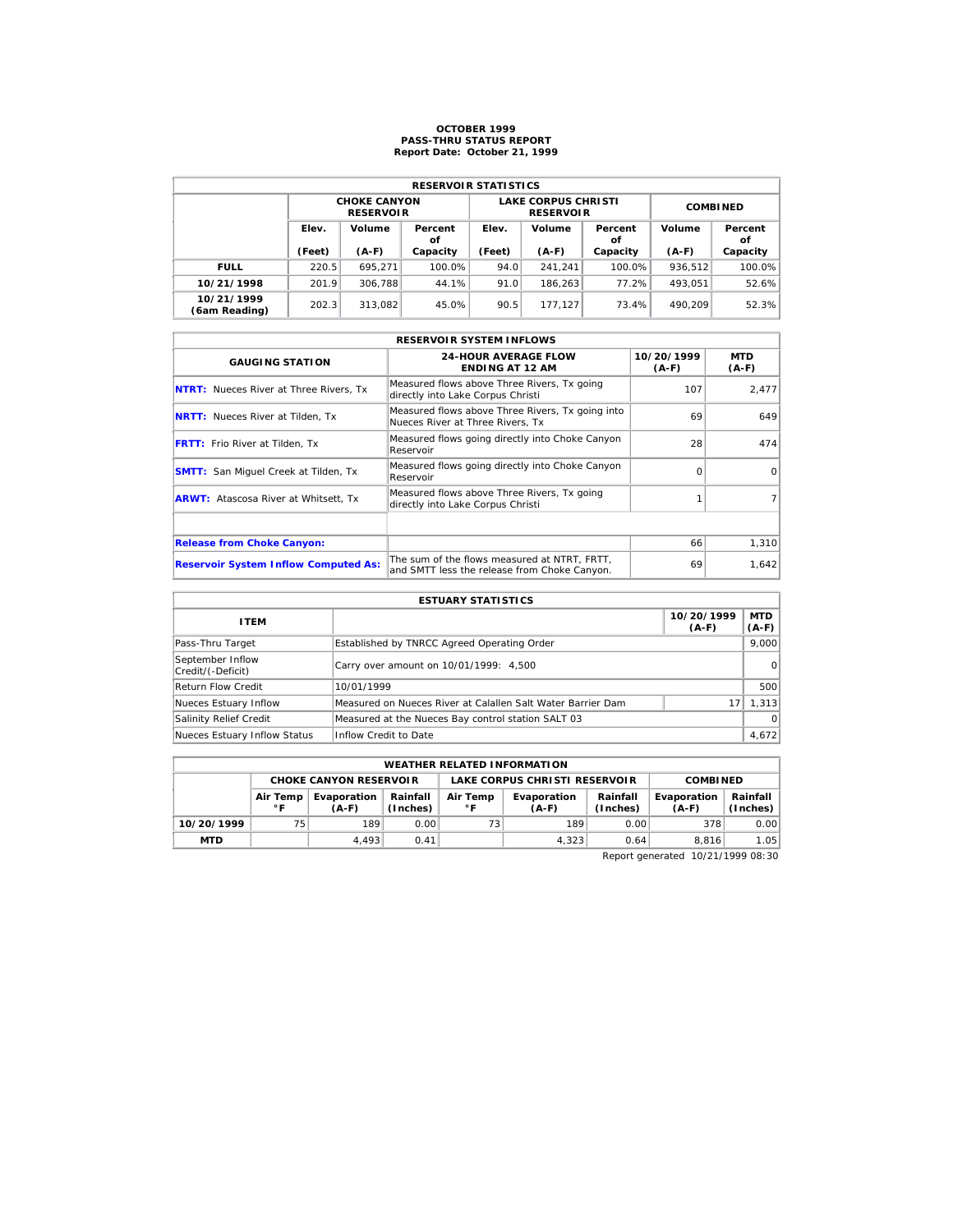# **OCTOBER 1999 PASS-THRU STATUS REPORT Report Date: October 22, 1999**

| <b>RESERVOIR STATISTICS</b> |        |                                         |               |        |                                                |                 |         |               |  |  |
|-----------------------------|--------|-----------------------------------------|---------------|--------|------------------------------------------------|-----------------|---------|---------------|--|--|
|                             |        | <b>CHOKE CANYON</b><br><b>RESERVOIR</b> |               |        | <b>LAKE CORPUS CHRISTI</b><br><b>RESERVOIR</b> | <b>COMBINED</b> |         |               |  |  |
|                             | Elev.  | Volume                                  | Percent<br>οf | Elev.  | Volume                                         | Percent<br>οf   | Volume  | Percent<br>оf |  |  |
|                             | (Feet) | $(A-F)$                                 | Capacity      | (Feet) | $(A-F)$                                        | Capacity        | $(A-F)$ | Capacity      |  |  |
| <b>FULL</b>                 | 220.5  | 695.271                                 | 100.0%        | 94.0   | 241.241                                        | 100.0%          | 936,512 | 100.0%        |  |  |
| 10/22/1998                  | 202.0  | 307.590                                 | 44.2%         | 91.0   | 186.263                                        | 77.2%           | 493.853 | 52.7%         |  |  |
| 10/22/1999<br>(6am Reading) | 202.3  | 312.595                                 | 45.0%         | 90.4   | 176.615                                        | 73.2%           | 489,210 | 52.2%         |  |  |

|                                               | <b>RESERVOIR SYSTEM INFLOWS</b>                                                              |                       |                |  |  |  |  |  |  |  |
|-----------------------------------------------|----------------------------------------------------------------------------------------------|-----------------------|----------------|--|--|--|--|--|--|--|
| <b>GAUGING STATION</b>                        | <b>24-HOUR AVERAGE FLOW</b><br><b>ENDING AT 12 AM</b>                                        | 10/21/1999<br>$(A-F)$ | MTD<br>$(A-F)$ |  |  |  |  |  |  |  |
| <b>NTRT:</b> Nueces River at Three Rivers, Tx | Measured flows above Three Rivers, Tx going<br>directly into Lake Corpus Christi             | 101                   | 2,579          |  |  |  |  |  |  |  |
| <b>NRTT:</b> Nueces River at Tilden, Tx       | Measured flows above Three Rivers, Tx going into<br>Nueces River at Three Rivers. Tx         | 93                    | 742            |  |  |  |  |  |  |  |
| <b>FRTT:</b> Frio River at Tilden, Tx         | Measured flows going directly into Choke Canyon<br>Reservoir                                 | 32                    | 506            |  |  |  |  |  |  |  |
| <b>SMTT:</b> San Miquel Creek at Tilden, Tx   | Measured flows going directly into Choke Canyon<br>Reservoir                                 | $\Omega$              | $\Omega$       |  |  |  |  |  |  |  |
| <b>ARWT:</b> Atascosa River at Whitsett, Tx   | Measured flows above Three Rivers, Tx going<br>directly into Lake Corpus Christi             |                       | 8              |  |  |  |  |  |  |  |
|                                               |                                                                                              |                       |                |  |  |  |  |  |  |  |
| <b>Release from Choke Canyon:</b>             |                                                                                              | 66                    | 1,376          |  |  |  |  |  |  |  |
| <b>Reservoir System Inflow Computed As:</b>   | The sum of the flows measured at NTRT. FRTT.<br>and SMTT less the release from Choke Canyon. | 67                    | 1,709          |  |  |  |  |  |  |  |

| <b>ESTUARY STATISTICS</b>             |                                                             |                       |                  |  |  |  |  |
|---------------------------------------|-------------------------------------------------------------|-----------------------|------------------|--|--|--|--|
| <b>ITEM</b>                           |                                                             | 10/21/1999<br>$(A-F)$ | MTD  <br>$(A-F)$ |  |  |  |  |
| Pass-Thru Target                      | Established by TNRCC Agreed Operating Order                 |                       | 9.000            |  |  |  |  |
| September Inflow<br>Credit/(-Deficit) | Carry over amount on 10/01/1999: 4,500                      |                       | 0                |  |  |  |  |
| <b>Return Flow Credit</b>             | 10/01/1999                                                  |                       | 500              |  |  |  |  |
| Nueces Estuary Inflow                 | Measured on Nueces River at Calallen Salt Water Barrier Dam |                       | 1.320            |  |  |  |  |
| Salinity Relief Credit                | Measured at the Nueces Bay control station SALT 03          |                       | $\Omega$         |  |  |  |  |
| Nueces Estuary Inflow Status          | Inflow Credit to Date                                       |                       | 4,611            |  |  |  |  |

|                                                                                            | <b>WEATHER RELATED INFORMATION</b>                                                |       |      |                        |                      |                        |                      |      |  |  |
|--------------------------------------------------------------------------------------------|-----------------------------------------------------------------------------------|-------|------|------------------------|----------------------|------------------------|----------------------|------|--|--|
|                                                                                            | LAKE CORPUS CHRISTI RESERVOIR<br><b>CHOKE CANYON RESERVOIR</b><br><b>COMBINED</b> |       |      |                        |                      |                        |                      |      |  |  |
| Rainfall<br>Evaporation<br>Air Temp<br>Air Temp<br>$^{\circ}$ F<br>(Inches)<br>∘г<br>(A-F) |                                                                                   |       |      | Evaporation<br>$(A-F)$ | Rainfall<br>(Inches) | Evaporation<br>$(A-F)$ | Rainfall<br>(Inches) |      |  |  |
| 10/21/1999                                                                                 | 78                                                                                | 142   | 0.00 | 76                     | 199                  | 0.00                   | 341                  | 0.00 |  |  |
| <b>MTD</b>                                                                                 |                                                                                   | 4.635 | 0.41 |                        | 4.522                | 0.64                   | 9.157                | 1.05 |  |  |

Report generated 10/22/1999 09:36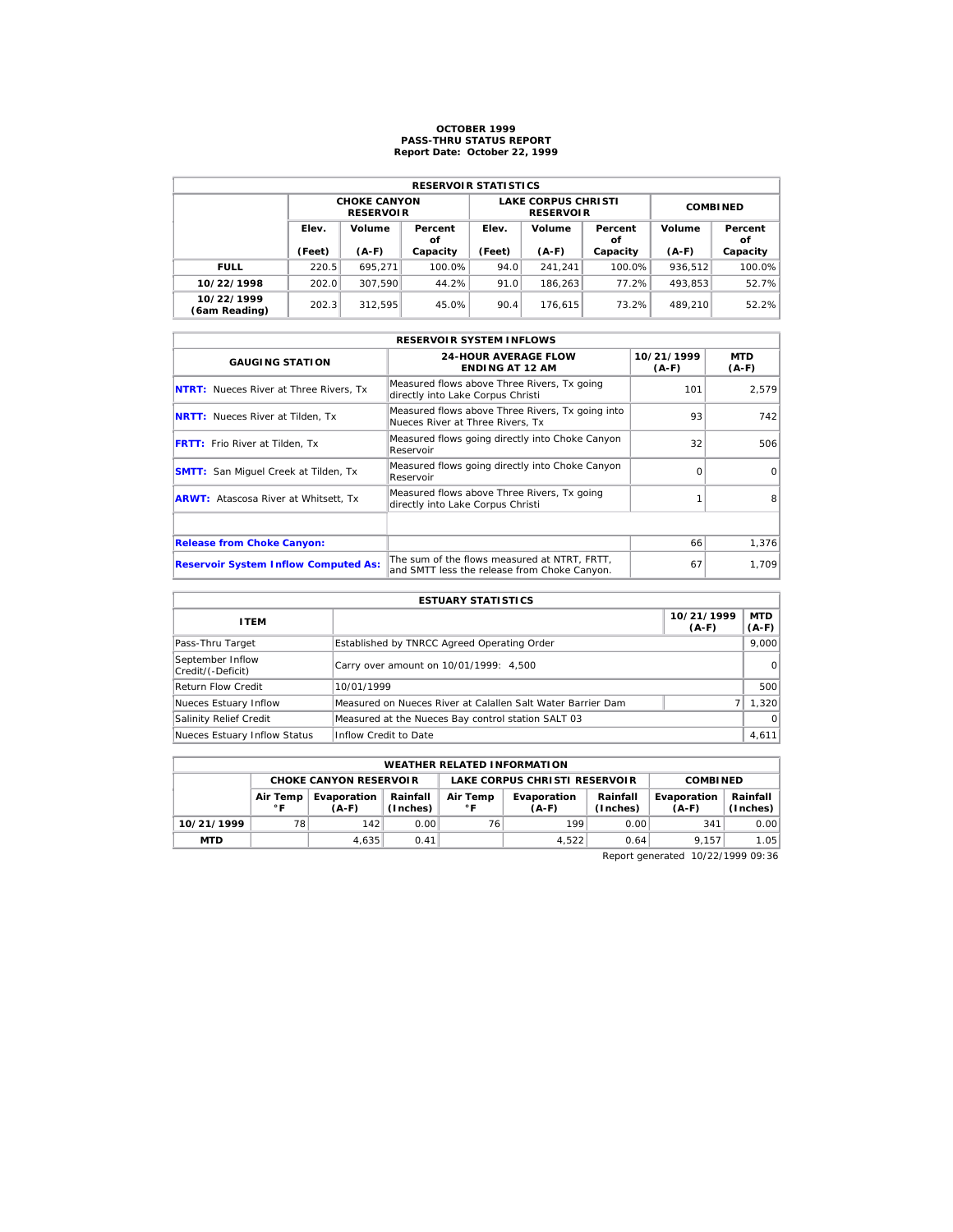#### **OCTOBER 1999 PASS-THRU STATUS REPORT Report Date: October 23, 1999**

| <b>RESERVOIR STATISTICS</b> |                 |                                         |               |                               |                                                |                 |         |               |  |  |
|-----------------------------|-----------------|-----------------------------------------|---------------|-------------------------------|------------------------------------------------|-----------------|---------|---------------|--|--|
|                             |                 |                                         |               |                               |                                                |                 |         |               |  |  |
|                             |                 | <b>CHOKE CANYON</b><br><b>RESERVOIR</b> |               |                               | <b>LAKE CORPUS CHRISTI</b><br><b>RESERVOIR</b> | <b>COMBINED</b> |         |               |  |  |
|                             | Elev.<br>Volume |                                         | Percent<br>οf | Elev.                         | Volume                                         | Percent<br>οf   | Volume  | Percent<br>οf |  |  |
|                             | (Feet)          | $(A-F)$<br>Capacity                     |               | (Feet)<br>$(A-F)$<br>Capacity |                                                |                 | $(A-F)$ | Capacity      |  |  |
| <b>FULL</b>                 | 220.5           | 695.271                                 | 100.0%        | 94.0                          | 241.241                                        | 100.0%          | 936.512 | 100.0%        |  |  |
| 10/23/1998                  | 202.2           | 310.652                                 | 44.7%         | 91.0                          | 186.263                                        | 77.2%           | 496.915 | 53.1%         |  |  |
| 10/23/1999<br>(6am Reading) | 202.2           | 312,108                                 | 44.9%         | 90.4                          | 176.274                                        | 73.1%           | 488.382 | 52.1%         |  |  |

| <b>RESERVOIR SYSTEM INFLOWS</b>               |                                                                                              |                       |                       |  |  |  |  |  |  |
|-----------------------------------------------|----------------------------------------------------------------------------------------------|-----------------------|-----------------------|--|--|--|--|--|--|
| <b>GAUGING STATION</b>                        | <b>24-HOUR AVERAGE FLOW</b><br><b>ENDING AT 12 AM</b>                                        | 10/22/1999<br>$(A-F)$ | <b>MTD</b><br>$(A-F)$ |  |  |  |  |  |  |
| <b>NTRT:</b> Nueces River at Three Rivers, Tx | Measured flows above Three Rivers, Tx going<br>directly into Lake Corpus Christi             | 163                   | 2.741                 |  |  |  |  |  |  |
| <b>NRTT:</b> Nueces River at Tilden, Tx       | Measured flows above Three Rivers, Tx going into<br>Nueces River at Three Rivers. Tx         | 91                    | 834                   |  |  |  |  |  |  |
| <b>FRTT:</b> Frio River at Tilden, Tx         | Measured flows going directly into Choke Canyon<br>Reservoir                                 | 32                    | 538                   |  |  |  |  |  |  |
| <b>SMTT:</b> San Miquel Creek at Tilden, Tx   | Measured flows going directly into Choke Canyon<br>Reservoir                                 | $\Omega$              | $\Omega$              |  |  |  |  |  |  |
| <b>ARWT:</b> Atascosa River at Whitsett, Tx   | Measured flows above Three Rivers, Tx going<br>directly into Lake Corpus Christi             |                       | 9                     |  |  |  |  |  |  |
|                                               |                                                                                              |                       |                       |  |  |  |  |  |  |
| <b>Release from Choke Canyon:</b>             |                                                                                              | 66                    | 1,441                 |  |  |  |  |  |  |
| <b>Reservoir System Inflow Computed As:</b>   | The sum of the flows measured at NTRT, FRTT,<br>and SMTT less the release from Choke Canyon. | 129                   | 1,838                 |  |  |  |  |  |  |

| <b>ESTUARY STATISTICS</b>             |                                                             |                       |                  |  |  |  |  |
|---------------------------------------|-------------------------------------------------------------|-----------------------|------------------|--|--|--|--|
| <b>ITEM</b>                           |                                                             | 10/22/1999<br>$(A-F)$ | MTD  <br>$(A-F)$ |  |  |  |  |
| Pass-Thru Target                      | Established by TNRCC Agreed Operating Order                 |                       | 9,000            |  |  |  |  |
| September Inflow<br>Credit/(-Deficit) | Carry over amount on 10/01/1999: 4,500                      |                       | $\Omega$         |  |  |  |  |
| <b>Return Flow Credit</b>             | 10/01/1999                                                  |                       | 500              |  |  |  |  |
| Nueces Estuary Inflow                 | Measured on Nueces River at Calallen Salt Water Barrier Dam |                       | 1,321            |  |  |  |  |
| Salinity Relief Credit                | Measured at the Nueces Bay control station SALT 03          |                       | $\Omega$         |  |  |  |  |
| Nueces Estuary Inflow Status          | Inflow Credit to Date                                       |                       | 4,483            |  |  |  |  |

| <b>WEATHER RELATED INFORMATION</b>                                                |                                                                                                                        |       |      |    |       |                      |                        |                      |  |
|-----------------------------------------------------------------------------------|------------------------------------------------------------------------------------------------------------------------|-------|------|----|-------|----------------------|------------------------|----------------------|--|
| LAKE CORPUS CHRISTI RESERVOIR<br><b>CHOKE CANYON RESERVOLR</b><br><b>COMBINED</b> |                                                                                                                        |       |      |    |       |                      |                        |                      |  |
|                                                                                   | Air Temp<br>Rainfall<br>Evaporation<br>Evaporation<br>Air Temp<br>$^{\circ}$ F<br>∘г<br>(Inches)<br>$(A-F)$<br>$(A-F)$ |       |      |    |       | Rainfall<br>(Inches) | Evaporation<br>$(A-F)$ | Rainfall<br>(Inches) |  |
| 10/22/1999                                                                        | 84                                                                                                                     | 198   | 0.00 | 81 | 218   | 0.00                 | 416                    | 0.00                 |  |
| <b>MTD</b>                                                                        |                                                                                                                        | 4,833 | 0.41 |    | 4.740 | 0.64                 | 9.573                  | 1.05                 |  |

Report generated 10/23/1999 10:22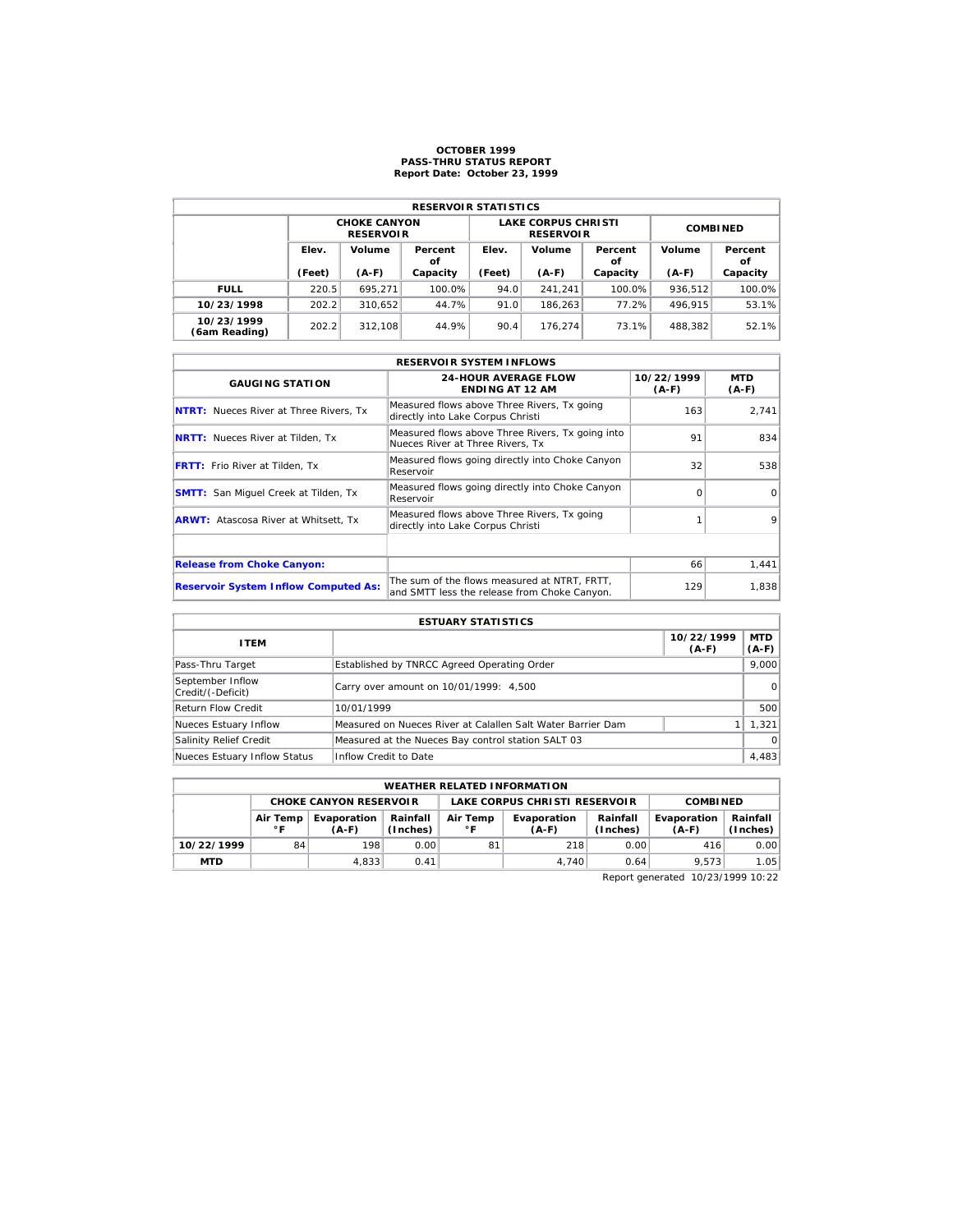# **OCTOBER 1999 PASS-THRU STATUS REPORT Report Date: October 24, 1999**

| <b>RESERVOIR STATISTICS</b> |                 |                                         |               |        |                                                |                 |         |               |  |  |
|-----------------------------|-----------------|-----------------------------------------|---------------|--------|------------------------------------------------|-----------------|---------|---------------|--|--|
|                             |                 | <b>CHOKE CANYON</b><br><b>RESERVOIR</b> |               |        | <b>LAKE CORPUS CHRISTI</b><br><b>RESERVOIR</b> | <b>COMBINED</b> |         |               |  |  |
|                             | Elev.<br>Volume |                                         | Percent<br>οf | Elev.  | Volume                                         | Percent<br>οf   | Volume  | Percent<br>οf |  |  |
|                             | (Feet)          | $(A-F)$                                 | Capacity      | (Feet) | $(A-F)$                                        | Capacity        | $(A-F)$ | Capacity      |  |  |
| <b>FULL</b>                 | 220.5           | 695.271                                 | 100.0%        | 94.0   | 241.241                                        | 100.0%          | 936,512 | 100.0%        |  |  |
| 10/24/1998                  | 202.6           | 318.795                                 | 45.9%         | 91.0   | 186.263                                        | 77.2%           | 505.058 | 53.9%         |  |  |
| 10/24/1999<br>(6am Reading) | 202.2           | 311.784                                 | 44.8%         | 90.4   | 176.104                                        | 73.0%           | 487.888 | 52.1%         |  |  |

| <b>RESERVOIR SYSTEM INFLOWS</b>               |                                                                                              |                       |                 |  |  |  |  |  |  |
|-----------------------------------------------|----------------------------------------------------------------------------------------------|-----------------------|-----------------|--|--|--|--|--|--|
| <b>GAUGING STATION</b>                        | <b>24-HOUR AVERAGE FLOW</b><br><b>ENDING AT 12 AM</b>                                        | 10/23/1999<br>$(A-F)$ | MTD<br>$(A-F)$  |  |  |  |  |  |  |
| <b>NTRT:</b> Nueces River at Three Rivers, Tx | Measured flows above Three Rivers, Tx going<br>directly into Lake Corpus Christi             | 169                   | 2.910           |  |  |  |  |  |  |
| <b>NRTT:</b> Nueces River at Tilden, Tx       | Measured flows above Three Rivers, Tx going into<br>Nueces River at Three Rivers. Tx         | 77                    | 911             |  |  |  |  |  |  |
| <b>FRTT:</b> Frio River at Tilden, Tx         | Measured flows going directly into Choke Canyon<br>Reservoir                                 | 32                    | 570             |  |  |  |  |  |  |
| <b>SMTT:</b> San Miquel Creek at Tilden, Tx   | Measured flows going directly into Choke Canyon<br>Reservoir                                 | $\Omega$              | $\Omega$        |  |  |  |  |  |  |
| <b>ARWT:</b> Atascosa River at Whitsett, Tx   | Measured flows above Three Rivers, Tx going<br>directly into Lake Corpus Christi             |                       | 10 <sup>1</sup> |  |  |  |  |  |  |
|                                               |                                                                                              |                       |                 |  |  |  |  |  |  |
| <b>Release from Choke Canyon:</b>             |                                                                                              | 66                    | 1,507           |  |  |  |  |  |  |
| <b>Reservoir System Inflow Computed As:</b>   | The sum of the flows measured at NTRT. FRTT.<br>and SMTT less the release from Choke Canyon. | 135                   | 1,973           |  |  |  |  |  |  |

| <b>ESTUARY STATISTICS</b>             |                                                             |                       |                  |  |  |  |  |
|---------------------------------------|-------------------------------------------------------------|-----------------------|------------------|--|--|--|--|
| <b>ITEM</b>                           |                                                             | 10/23/1999<br>$(A-F)$ | MTD  <br>$(A-F)$ |  |  |  |  |
| Pass-Thru Target                      | Established by TNRCC Agreed Operating Order                 |                       | 9.000            |  |  |  |  |
| September Inflow<br>Credit/(-Deficit) | Carry over amount on 10/01/1999: 4,500                      |                       | 0                |  |  |  |  |
| <b>Return Flow Credit</b>             | 10/01/1999                                                  |                       | 500              |  |  |  |  |
| Nueces Estuary Inflow                 | Measured on Nueces River at Calallen Salt Water Barrier Dam |                       | 1.322            |  |  |  |  |
| Salinity Relief Credit                | Measured at the Nueces Bay control station SALT 03          |                       | $\Omega$         |  |  |  |  |
| Nueces Estuary Inflow Status          | Inflow Credit to Date                                       |                       | 4,349            |  |  |  |  |

|                                                                                | <b>WEATHER RELATED INFORMATION</b> |                               |      |          |                               |                      |                        |                      |  |  |  |
|--------------------------------------------------------------------------------|------------------------------------|-------------------------------|------|----------|-------------------------------|----------------------|------------------------|----------------------|--|--|--|
|                                                                                |                                    | <b>CHOKE CANYON RESERVOIR</b> |      |          | LAKE CORPUS CHRISTI RESERVOIR |                      |                        | <b>COMBINED</b>      |  |  |  |
| Rainfall<br>Evaporation<br>Air Temp<br>$^{\circ}$ F<br>(Inches)<br>∘г<br>(A-F) |                                    |                               |      | Air Temp | Evaporation<br>$(A-F)$        | Rainfall<br>(Inches) | Evaporation<br>$(A-F)$ | Rainfall<br>(Inches) |  |  |  |
| 10/23/1999                                                                     | 86                                 | 264                           | 0.00 | 83       | 318                           | 0.00                 | 582                    | 0.00                 |  |  |  |
| <b>MTD</b>                                                                     |                                    | 5.097                         | 0.41 |          | 5.058                         | 0.64                 | 10.155                 | 1.05                 |  |  |  |

Report generated 10/24/1999 09:30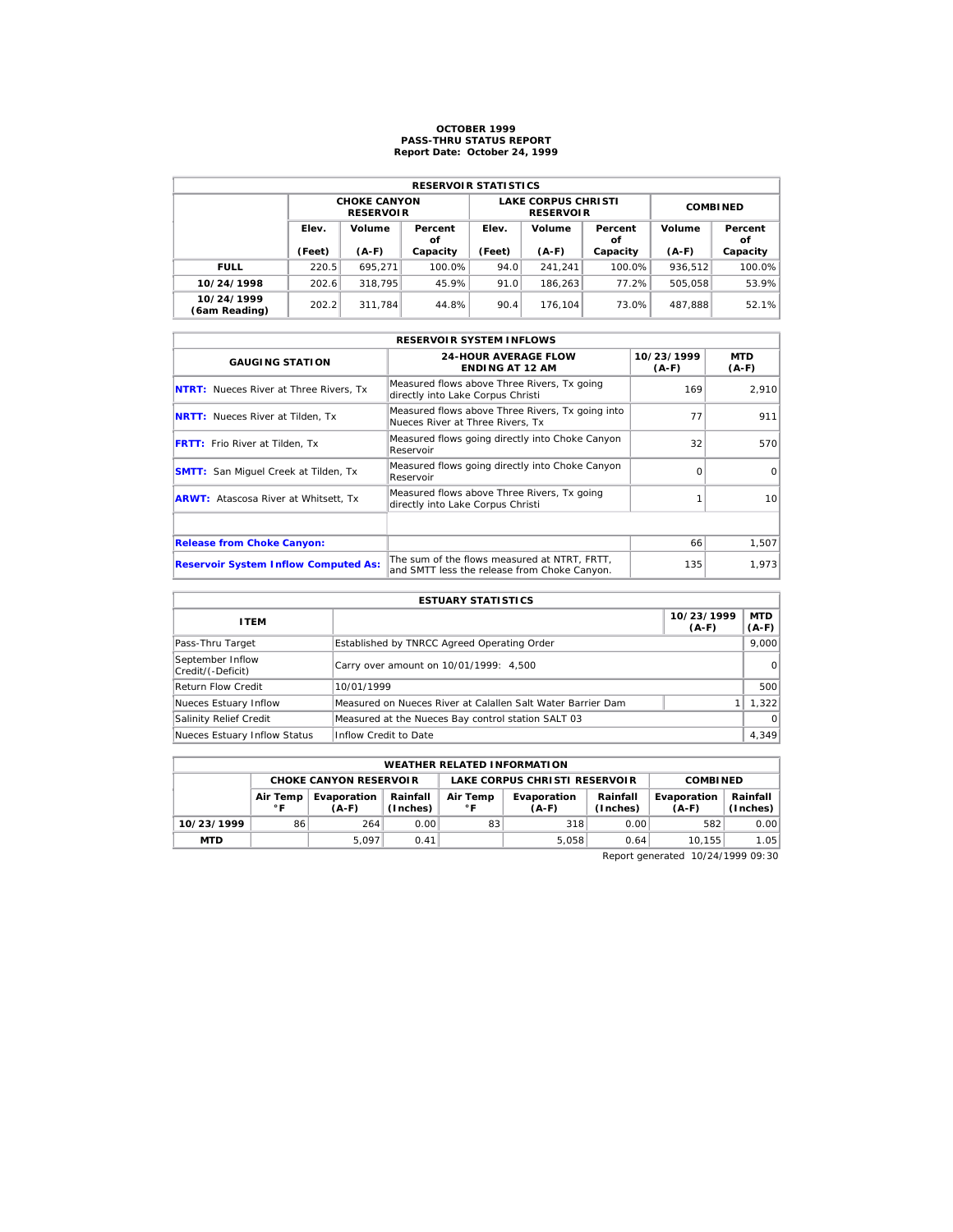# **OCTOBER 1999 PASS-THRU STATUS REPORT Report Date: October 25, 1999**

| <b>RESERVOIR STATISTICS</b> |        |                                         |               |        |                                                |                 |         |               |  |  |  |
|-----------------------------|--------|-----------------------------------------|---------------|--------|------------------------------------------------|-----------------|---------|---------------|--|--|--|
|                             |        | <b>CHOKE CANYON</b><br><b>RESERVOIR</b> |               |        | <b>LAKE CORPUS CHRISTI</b><br><b>RESERVOIR</b> | <b>COMBINED</b> |         |               |  |  |  |
|                             | Elev.  | Volume                                  | Percent<br>οf | Elev.  | Volume                                         | Percent<br>οf   | Volume  | Percent<br>οf |  |  |  |
|                             | (Feet) | $(A-F)$                                 | Capacity      | (Feet) | $(A-F)$                                        | Capacity        | $(A-F)$ | Capacity      |  |  |  |
| <b>FULL</b>                 | 220.5  | 695.271                                 | 100.0%        | 94.0   | 241.241                                        | 100.0%          | 936.512 | 100.0%        |  |  |  |
| 10/25/1998                  | 203.9  | 340.036                                 | 48.9%         | 91.0   | 186.263                                        | 77.2%           | 526.299 | 56.2%         |  |  |  |
| 10/25/1999                  | 202.2  | 311.947                                 | 44.9%         | 90.4   | 175.423                                        | 72.7%           | 487.370 | 52.0%         |  |  |  |

|                                               | <b>RESERVOIR SYSTEM INFLOWS</b>                                                              |                       |                |  |  |  |  |  |  |  |
|-----------------------------------------------|----------------------------------------------------------------------------------------------|-----------------------|----------------|--|--|--|--|--|--|--|
| <b>GAUGING STATION</b>                        | <b>24-HOUR AVERAGE FLOW</b><br><b>ENDING AT 12 AM</b>                                        | 10/24/1999<br>$(A-F)$ | MTD<br>$(A-F)$ |  |  |  |  |  |  |  |
| <b>NTRT:</b> Nueces River at Three Rivers, Tx | Measured flows above Three Rivers, Tx going<br>directly into Lake Corpus Christi             | 161                   | 3,071          |  |  |  |  |  |  |  |
| <b>NRTT:</b> Nueces River at Tilden, Tx       | Measured flows above Three Rivers, Tx going into<br>Nueces River at Three Rivers. Tx         | 60                    | 970            |  |  |  |  |  |  |  |
| <b>FRTT:</b> Frio River at Tilden, Tx         | Measured flows going directly into Choke Canyon<br>Reservoir                                 | 40                    | 609            |  |  |  |  |  |  |  |
| <b>SMTT:</b> San Miquel Creek at Tilden, Tx   | Measured flows going directly into Choke Canyon<br>Reservoir                                 | $\Omega$              | $\Omega$       |  |  |  |  |  |  |  |
| <b>ARWT:</b> Atascosa River at Whitsett, Tx   | Measured flows above Three Rivers, Tx going<br>directly into Lake Corpus Christi             |                       | 11             |  |  |  |  |  |  |  |
|                                               |                                                                                              |                       |                |  |  |  |  |  |  |  |
| <b>Release from Choke Canyon:</b>             |                                                                                              | 66                    | 1,572          |  |  |  |  |  |  |  |
| <b>Reservoir System Inflow Computed As:</b>   | The sum of the flows measured at NTRT. FRTT.<br>and SMTT less the release from Choke Canyon. | 135                   | 2,108          |  |  |  |  |  |  |  |

| <b>ESTUARY STATISTICS</b>             |                                                             |                       |                  |  |  |  |  |
|---------------------------------------|-------------------------------------------------------------|-----------------------|------------------|--|--|--|--|
| <b>ITEM</b>                           |                                                             | 10/24/1999<br>$(A-F)$ | MTD  <br>$(A-F)$ |  |  |  |  |
| Pass-Thru Target                      | Established by TNRCC Agreed Operating Order                 |                       | 9.000            |  |  |  |  |
| September Inflow<br>Credit/(-Deficit) | Carry over amount on 10/01/1999: 4,500                      |                       | 0                |  |  |  |  |
| <b>Return Flow Credit</b>             | 10/01/1999                                                  |                       | 500              |  |  |  |  |
| Nueces Estuary Inflow                 | Measured on Nueces River at Calallen Salt Water Barrier Dam |                       | 1.323            |  |  |  |  |
| Salinity Relief Credit                | Measured at the Nueces Bay control station SALT 03          |                       | $\Omega$         |  |  |  |  |
| Nueces Estuary Inflow Status          | Inflow Credit to Date                                       |                       | 4,214            |  |  |  |  |

|            | <b>WEATHER RELATED INFORMATION</b>                                                                                   |                               |      |                               |                      |                        |                      |      |  |  |  |
|------------|----------------------------------------------------------------------------------------------------------------------|-------------------------------|------|-------------------------------|----------------------|------------------------|----------------------|------|--|--|--|
|            |                                                                                                                      | <b>CHOKE CANYON RESERVOIR</b> |      | LAKE CORPUS CHRISTI RESERVOIR |                      |                        | <b>COMBINED</b>      |      |  |  |  |
|            | Rainfall<br>Evaporation<br>Air Temp<br>Evaporation<br>Air Temp<br>$^{\circ}$ F<br>(Inches)<br>∘г<br>$(A-F)$<br>(A-F) |                               |      |                               | Rainfall<br>(Inches) | Evaporation<br>$(A-F)$ | Rainfall<br>(Inches) |      |  |  |  |
| 10/24/1999 | 81                                                                                                                   | 236                           | 0.00 | 80                            | 228                  | 0.00                   | 464                  | 0.00 |  |  |  |
| <b>MTD</b> |                                                                                                                      | 5.333                         | 0.41 |                               | 5.286                | 0.64                   | 10.619               | 1.05 |  |  |  |

Report generated 10/25/1999 09:32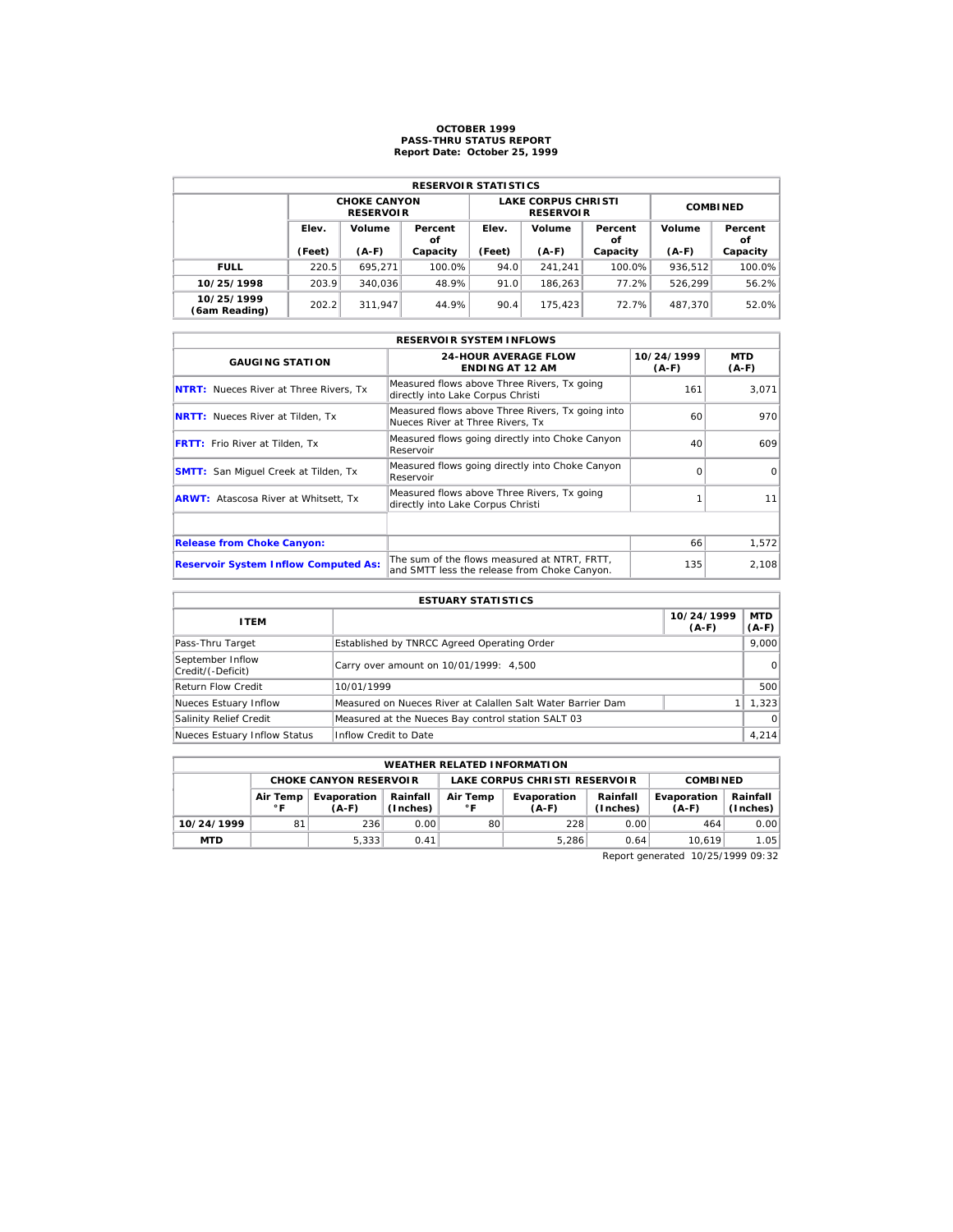# **OCTOBER 1999 PASS-THRU STATUS REPORT Report Date: October 26, 1999**

| <b>RESERVOIR STATISTICS</b> |        |                                         |               |        |                                                |                 |         |               |  |  |  |
|-----------------------------|--------|-----------------------------------------|---------------|--------|------------------------------------------------|-----------------|---------|---------------|--|--|--|
|                             |        | <b>CHOKE CANYON</b><br><b>RESERVOIR</b> |               |        | <b>LAKE CORPUS CHRISTI</b><br><b>RESERVOIR</b> | <b>COMBINED</b> |         |               |  |  |  |
|                             | Elev.  | Volume                                  | Percent<br>οf | Elev.  | Volume                                         | Percent<br>οf   | Volume  | Percent<br>οf |  |  |  |
|                             | (Feet) | $(A-F)$                                 | Capacity      | (Feet) | $(A-F)$                                        | Capacity        | $(A-F)$ | Capacity      |  |  |  |
| <b>FULL</b>                 | 220.5  | 695.271                                 | 100.0%        | 94.0   | 241.241                                        | 100.0%          | 936.512 | 100.0%        |  |  |  |
| 10/26/1998                  | 204.4  | 347.925                                 | 50.0%         | 91.0   | 186.263                                        | 77.2%           | 534.188 | 57.0%         |  |  |  |
| 10/26/1999<br>(6am Reading) | 202.2  | 311.784                                 | 44.8%         | 90.4   | 175.083                                        | 72.6%           | 486.867 | 52.0%         |  |  |  |

|                                               | <b>RESERVOIR SYSTEM INFLOWS</b>                                                              |                       |                |
|-----------------------------------------------|----------------------------------------------------------------------------------------------|-----------------------|----------------|
| <b>GAUGING STATION</b>                        | <b>24-HOUR AVERAGE FLOW</b><br><b>ENDING AT 12 AM</b>                                        | 10/25/1999<br>$(A-F)$ | MTD<br>$(A-F)$ |
| <b>NTRT:</b> Nueces River at Three Rivers, Tx | Measured flows above Three Rivers, Tx going<br>directly into Lake Corpus Christi             | 145                   | 3,216          |
| <b>NRTT:</b> Nueces River at Tilden, Tx       | Measured flows above Three Rivers, Tx going into<br>Nueces River at Three Rivers. Tx         | 97                    | 1,068          |
| <b>FRTT:</b> Frio River at Tilden, Tx         | Measured flows going directly into Choke Canyon<br>Reservoir                                 | 42                    | 651            |
| <b>SMTT:</b> San Miquel Creek at Tilden, Tx   | Measured flows going directly into Choke Canyon<br>Reservoir                                 | $\Omega$              | $\Omega$       |
| <b>ARWT:</b> Atascosa River at Whitsett, Tx   | Measured flows above Three Rivers, Tx going<br>directly into Lake Corpus Christi             | $\Omega$              | 11             |
|                                               |                                                                                              |                       |                |
| <b>Release from Choke Canyon:</b>             |                                                                                              | 66                    | 1,638          |
| <b>Reservoir System Inflow Computed As:</b>   | The sum of the flows measured at NTRT. FRTT.<br>and SMTT less the release from Choke Canyon. | 121                   | 2,229          |

| <b>ESTUARY STATISTICS</b>             |                                                             |                       |                  |  |  |  |  |
|---------------------------------------|-------------------------------------------------------------|-----------------------|------------------|--|--|--|--|
| <b>ITEM</b>                           |                                                             | 10/25/1999<br>$(A-F)$ | MTD  <br>$(A-F)$ |  |  |  |  |
| Pass-Thru Target                      | Established by TNRCC Agreed Operating Order                 |                       | 9.000            |  |  |  |  |
| September Inflow<br>Credit/(-Deficit) | Carry over amount on 10/01/1999: 4,500                      |                       | 0                |  |  |  |  |
| <b>Return Flow Credit</b>             | 10/01/1999                                                  |                       | 500              |  |  |  |  |
| Nueces Estuary Inflow                 | Measured on Nueces River at Calallen Salt Water Barrier Dam | 30 <sup>1</sup>       | 1.352            |  |  |  |  |
| Salinity Relief Credit                | Measured at the Nueces Bay control station SALT 03          |                       | $\Omega$         |  |  |  |  |
| Nueces Estuary Inflow Status          | Inflow Credit to Date                                       |                       | 4,123            |  |  |  |  |

|            | <b>WEATHER RELATED INFORMATION</b>                                                           |                               |      |    |                               |                      |                        |                      |  |  |  |
|------------|----------------------------------------------------------------------------------------------|-------------------------------|------|----|-------------------------------|----------------------|------------------------|----------------------|--|--|--|
|            |                                                                                              | <b>CHOKE CANYON RESERVOLR</b> |      |    | LAKE CORPUS CHRISTI RESERVOIR | <b>COMBINED</b>      |                        |                      |  |  |  |
|            | Rainfall<br>Evaporation<br>Air Temp<br>Air Temp<br>$^{\circ}$ F<br>(Inches)<br>۰F<br>$(A-F)$ |                               |      |    | Evaporation<br>$(A-F)$        | Rainfall<br>(Inches) | Evaporation<br>$(A-F)$ | Rainfall<br>(Inches) |  |  |  |
| 10/25/1999 | 83                                                                                           | 198                           | 0.00 | 80 | 198                           | 0.00                 | 396                    | 0.00                 |  |  |  |
| <b>MTD</b> |                                                                                              | 5.531                         | 0.41 |    | 5.484                         | 0.64                 | 11.015                 | 1.05                 |  |  |  |

Report generated 10/26/1999 08:55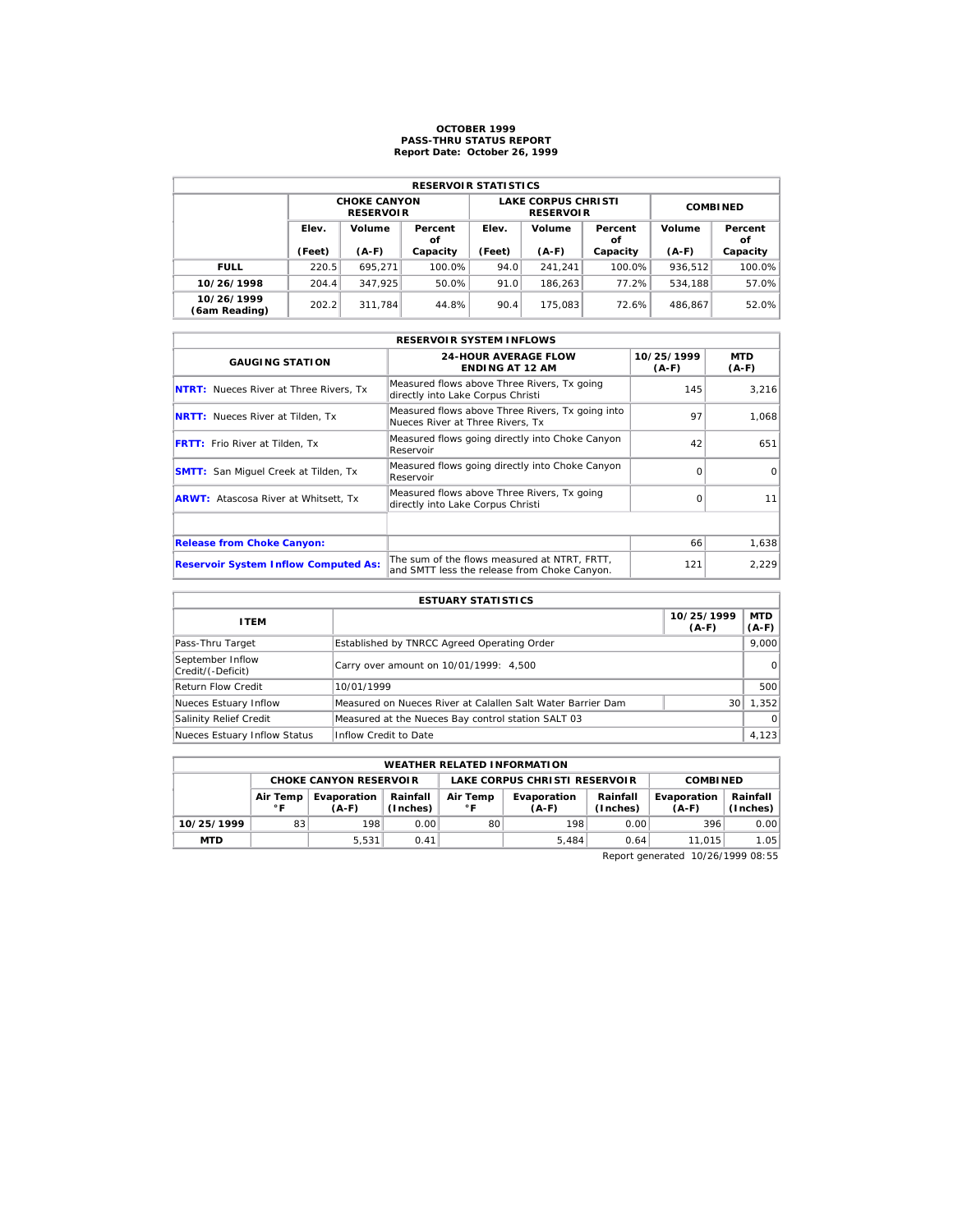# **OCTOBER 1999 PASS-THRU STATUS REPORT Report Date: October 27, 1999**

| <b>RESERVOIR STATISTICS</b> |        |                                         |               |        |                                                |                 |         |               |  |  |
|-----------------------------|--------|-----------------------------------------|---------------|--------|------------------------------------------------|-----------------|---------|---------------|--|--|
|                             |        | <b>CHOKE CANYON</b><br><b>RESERVOIR</b> |               |        | <b>LAKE CORPUS CHRISTI</b><br><b>RESERVOIR</b> | <b>COMBINED</b> |         |               |  |  |
|                             | Elev.  | Volume                                  | Percent<br>οf | Elev.  | Volume                                         | Percent<br>οf   | Volume  | Percent<br>оf |  |  |
|                             | (Feet) | $(A-F)$                                 | Capacity      | (Feet) | $(A-F)$                                        | Capacity        | $(A-F)$ | Capacity      |  |  |
| <b>FULL</b>                 | 220.5  | 695.271                                 | 100.0%        | 94.0   | 241.241                                        | 100.0%          | 936,512 | 100.0%        |  |  |
| 10/27/1998                  | 204.6  | 351.905                                 | 50.6%         | 91.0   | 186.263                                        | 77.2%           | 538.168 | 57.5%         |  |  |
| 10/27/1999<br>(6am Reading) | 202.2  | 311.137                                 | 44.8%         | 90.3   | 174.913                                        | 72.5%           | 486.050 | 51.9%         |  |  |

| <b>RESERVOIR SYSTEM INFLOWS</b>               |                                                                                              |                       |                 |  |  |  |  |  |  |
|-----------------------------------------------|----------------------------------------------------------------------------------------------|-----------------------|-----------------|--|--|--|--|--|--|
| <b>GAUGING STATION</b>                        | <b>24-HOUR AVERAGE FLOW</b><br><b>ENDING AT 12 AM</b>                                        | 10/26/1999<br>$(A-F)$ | MTD<br>$(A-F)$  |  |  |  |  |  |  |
| <b>NTRT:</b> Nueces River at Three Rivers, Tx | Measured flows above Three Rivers, Tx going<br>directly into Lake Corpus Christi             | 145                   | 3,361           |  |  |  |  |  |  |
| <b>NRTT:</b> Nueces River at Tilden, Tx       | Measured flows above Three Rivers, Tx going into<br>Nueces River at Three Rivers, Tx         | 105                   | 1,173           |  |  |  |  |  |  |
| <b>FRTT:</b> Frio River at Tilden, Tx         | Measured flows going directly into Choke Canyon<br>Reservoir                                 | 42                    | 693             |  |  |  |  |  |  |
| <b>SMTT:</b> San Miquel Creek at Tilden, Tx   | Measured flows going directly into Choke Canyon<br>Reservoir                                 | $\Omega$              | $\Omega$        |  |  |  |  |  |  |
| <b>ARWT:</b> Atascosa River at Whitsett, Tx   | Measured flows above Three Rivers, Tx going<br>directly into Lake Corpus Christi             | $\Omega$              | 12 <sup>1</sup> |  |  |  |  |  |  |
|                                               |                                                                                              |                       |                 |  |  |  |  |  |  |
| <b>Release from Choke Canyon:</b>             |                                                                                              | 66                    | 1,703           |  |  |  |  |  |  |
| <b>Reservoir System Inflow Computed As:</b>   | The sum of the flows measured at NTRT, FRTT,<br>and SMTT less the release from Choke Canyon. | 121                   | 2,350           |  |  |  |  |  |  |

| <b>ESTUARY STATISTICS</b>             |                                                             |                       |                  |  |  |  |  |
|---------------------------------------|-------------------------------------------------------------|-----------------------|------------------|--|--|--|--|
| <b>ITEM</b>                           |                                                             | 10/26/1999<br>$(A-F)$ | MTD  <br>$(A-F)$ |  |  |  |  |
| Pass-Thru Target                      | Established by TNRCC Agreed Operating Order                 |                       | 9.000            |  |  |  |  |
| September Inflow<br>Credit/(-Deficit) | Carry over amount on 10/01/1999: 4,500                      |                       | 0                |  |  |  |  |
| <b>Return Flow Credit</b>             | 10/01/1999                                                  |                       | 500              |  |  |  |  |
| Nueces Estuary Inflow                 | Measured on Nueces River at Calallen Salt Water Barrier Dam | $\Omega$              | 1,352            |  |  |  |  |
| Salinity Relief Credit                | Measured at the Nueces Bay control station SALT 03          |                       | $\Omega$         |  |  |  |  |
| Nueces Estuary Inflow Status          | Inflow Credit to Date                                       |                       | 4,002            |  |  |  |  |

|                                                                            | <b>WEATHER RELATED INFORMATION</b> |                               |      |                |                               |                      |                        |                      |  |  |  |
|----------------------------------------------------------------------------|------------------------------------|-------------------------------|------|----------------|-------------------------------|----------------------|------------------------|----------------------|--|--|--|
|                                                                            |                                    | <b>CHOKE CANYON RESERVOIR</b> |      |                | LAKE CORPUS CHRISTI RESERVOIR | <b>COMBINED</b>      |                        |                      |  |  |  |
| Rainfall<br>Evaporation<br>Air Temp<br>$^{\circ}$ F<br>(Inches)<br>$(A-F)$ |                                    |                               |      | Air Temp<br>۰F | Evaporation<br>(A-F)          | Rainfall<br>(Inches) | Evaporation<br>$(A-F)$ | Rainfall<br>(Inches) |  |  |  |
| 10/26/1999                                                                 | 81                                 | 160                           | 0.00 | 79             | 178                           | 0.00                 | 338                    | 0.00                 |  |  |  |
| <b>MTD</b>                                                                 |                                    | 5.691                         | 0.41 |                | 5.662                         | 0.64                 | 11.353                 | 1.05                 |  |  |  |

Report generated 10/27/1999 10:43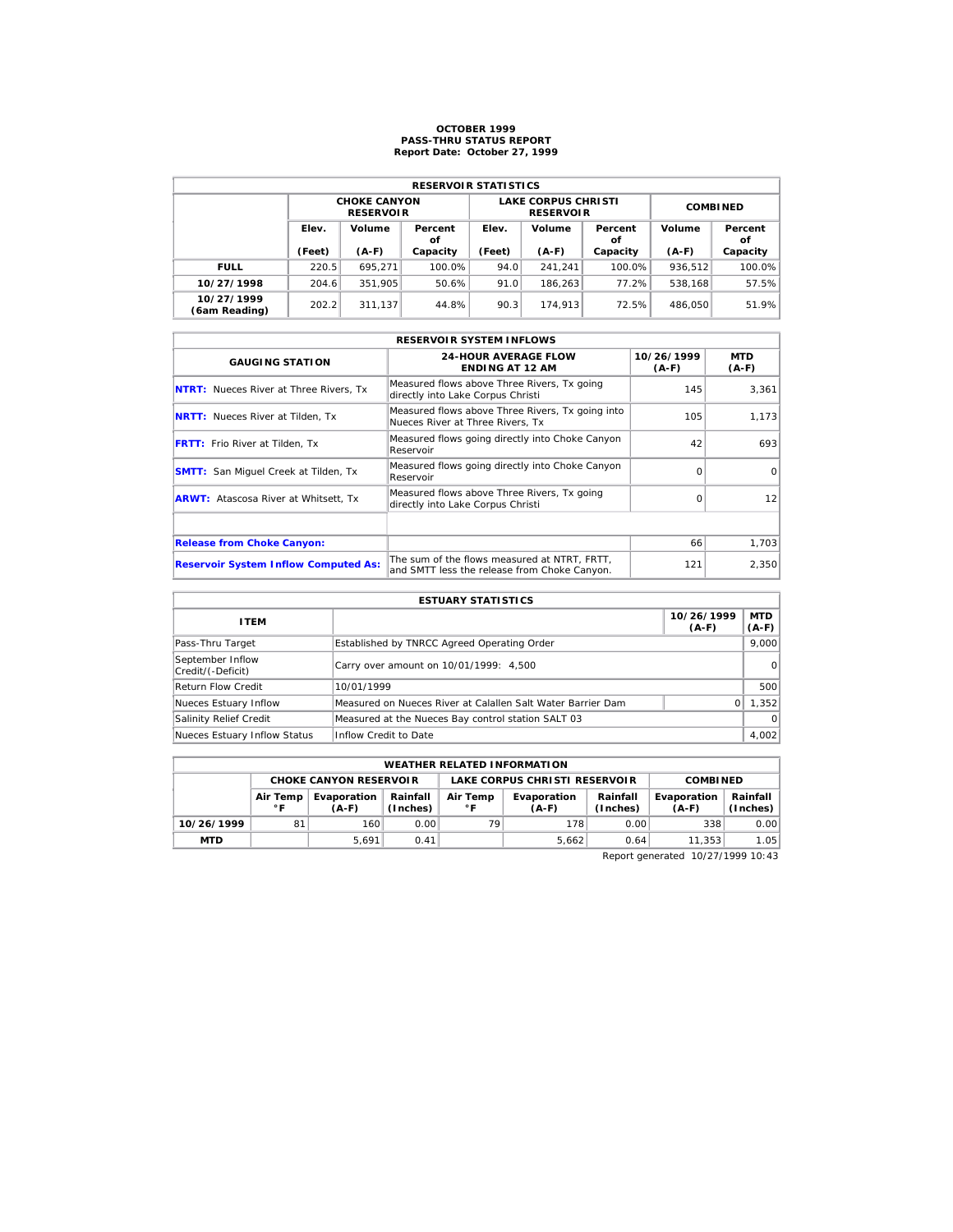#### **OCTOBER 1999 PASS-THRU STATUS REPORT Report Date: October 28, 1999**

| <b>RESERVOIR STATISTICS</b> |                       |                                         |          |                 |                                                |                         |         |               |  |  |  |
|-----------------------------|-----------------------|-----------------------------------------|----------|-----------------|------------------------------------------------|-------------------------|---------|---------------|--|--|--|
|                             |                       | <b>CHOKE CANYON</b><br><b>RESERVOIR</b> |          |                 | <b>LAKE CORPUS CHRISTI</b><br><b>RESERVOIR</b> | <b>COMBINED</b>         |         |               |  |  |  |
|                             | Elev.<br>Volume<br>οf |                                         | Percent  | Volume<br>Elev. |                                                | Volume<br>Percent<br>οf |         | Percent<br>οf |  |  |  |
|                             | (Feet)                | $(A-F)$                                 | Capacity | (Feet)          | $(A-F)$                                        | Capacity                | $(A-F)$ | Capacity      |  |  |  |
| <b>FULL</b>                 | 220.5                 | 695.271                                 | 100.0%   | 94.0            | 241.241                                        | 100.0%                  | 936.512 | 100.0%        |  |  |  |
| 10/28/1998                  | 204.7                 | 353.295                                 | 50.8%    | 91.0            | 186.263                                        | 77.2%                   | 539.558 | 57.6%         |  |  |  |
| 10/28/1999<br>(6am Reading) | 202.2                 | 311.299                                 | 44.8%    | 90.3            | 174.573                                        | 72.4%                   | 485.872 | 51.9%         |  |  |  |

| <b>RESERVOIR SYSTEM INFLOWS</b>               |                                                                                              |                       |                       |  |  |  |  |  |  |  |
|-----------------------------------------------|----------------------------------------------------------------------------------------------|-----------------------|-----------------------|--|--|--|--|--|--|--|
| <b>GAUGING STATION</b>                        | <b>24-HOUR AVERAGE FLOW</b><br><b>ENDING AT 12 AM</b>                                        | 10/27/1999<br>$(A-F)$ | <b>MTD</b><br>$(A-F)$ |  |  |  |  |  |  |  |
| <b>NTRT:</b> Nueces River at Three Rivers, Tx | Measured flows above Three Rivers, Tx going<br>directly into Lake Corpus Christi             | 185                   | 3.545                 |  |  |  |  |  |  |  |
| <b>NRTT:</b> Nueces River at Tilden, Tx       | Measured flows above Three Rivers, Tx going into<br>Nueces River at Three Rivers. Tx         | 97                    | 1,270                 |  |  |  |  |  |  |  |
| <b>FRTT:</b> Frio River at Tilden, Tx         | Measured flows going directly into Choke Canyon<br>Reservoir                                 | 42                    | 734                   |  |  |  |  |  |  |  |
| <b>SMTT:</b> San Miguel Creek at Tilden, Tx   | Measured flows going directly into Choke Canyon<br>Reservoir                                 | $\Omega$              | $\Omega$              |  |  |  |  |  |  |  |
| <b>ARWT:</b> Atascosa River at Whitsett, Tx   | Measured flows above Three Rivers, Tx going<br>directly into Lake Corpus Christi             |                       | 12                    |  |  |  |  |  |  |  |
|                                               |                                                                                              |                       |                       |  |  |  |  |  |  |  |
| <b>Release from Choke Canyon:</b>             |                                                                                              | 66                    | 1.769                 |  |  |  |  |  |  |  |
| <b>Reservoir System Inflow Computed As:</b>   | The sum of the flows measured at NTRT, FRTT,<br>and SMTT less the release from Choke Canyon. | 161                   | 2,511                 |  |  |  |  |  |  |  |

| <b>ESTUARY STATISTICS</b>             |                                                             |                       |                  |  |  |  |  |
|---------------------------------------|-------------------------------------------------------------|-----------------------|------------------|--|--|--|--|
| <b>ITEM</b>                           |                                                             | 10/27/1999<br>$(A-F)$ | MTD  <br>$(A-F)$ |  |  |  |  |
| Pass-Thru Target                      | Established by TNRCC Agreed Operating Order                 |                       | 9,000            |  |  |  |  |
| September Inflow<br>Credit/(-Deficit) | Carry over amount on 10/01/1999: 4,500                      |                       | $\Omega$         |  |  |  |  |
| <b>Return Flow Credit</b>             | 10/01/1999                                                  |                       | 500              |  |  |  |  |
| Nueces Estuary Inflow                 | Measured on Nueces River at Calallen Salt Water Barrier Dam | $\Omega$              | 1,352            |  |  |  |  |
| Salinity Relief Credit                | Measured at the Nueces Bay control station SALT 03          |                       | $\Omega$         |  |  |  |  |
| Nueces Estuary Inflow Status          | Inflow Credit to Date                                       |                       | 3.841            |  |  |  |  |

| <b>WEATHER RELATED INFORMATION</b> |                |                               |                      |                               |                        |                      |                        |                      |  |  |
|------------------------------------|----------------|-------------------------------|----------------------|-------------------------------|------------------------|----------------------|------------------------|----------------------|--|--|
|                                    |                | <b>CHOKE CANYON RESERVOLR</b> |                      | LAKE CORPUS CHRISTI RESERVOIR |                        |                      | <b>COMBINED</b>        |                      |  |  |
|                                    | Air Temp<br>∘г | Evaporation<br>$(A-F)$        | Rainfall<br>(Inches) | Air Temp<br>$^{\circ}$ F      | Evaporation<br>$(A-F)$ | Rainfall<br>(Inches) | Evaporation<br>$(A-F)$ | Rainfall<br>(Inches) |  |  |
| 10/27/1999                         | 83             | 207                           | 0.00                 | 83                            | 168                    | 0.00                 | 375                    | 0.00                 |  |  |
| <b>MTD</b>                         |                | 5.898                         | 0.41                 |                               | 5,830                  | 0.64                 | 11.728                 | 1.05                 |  |  |

Report generated 10/28/1999 08:43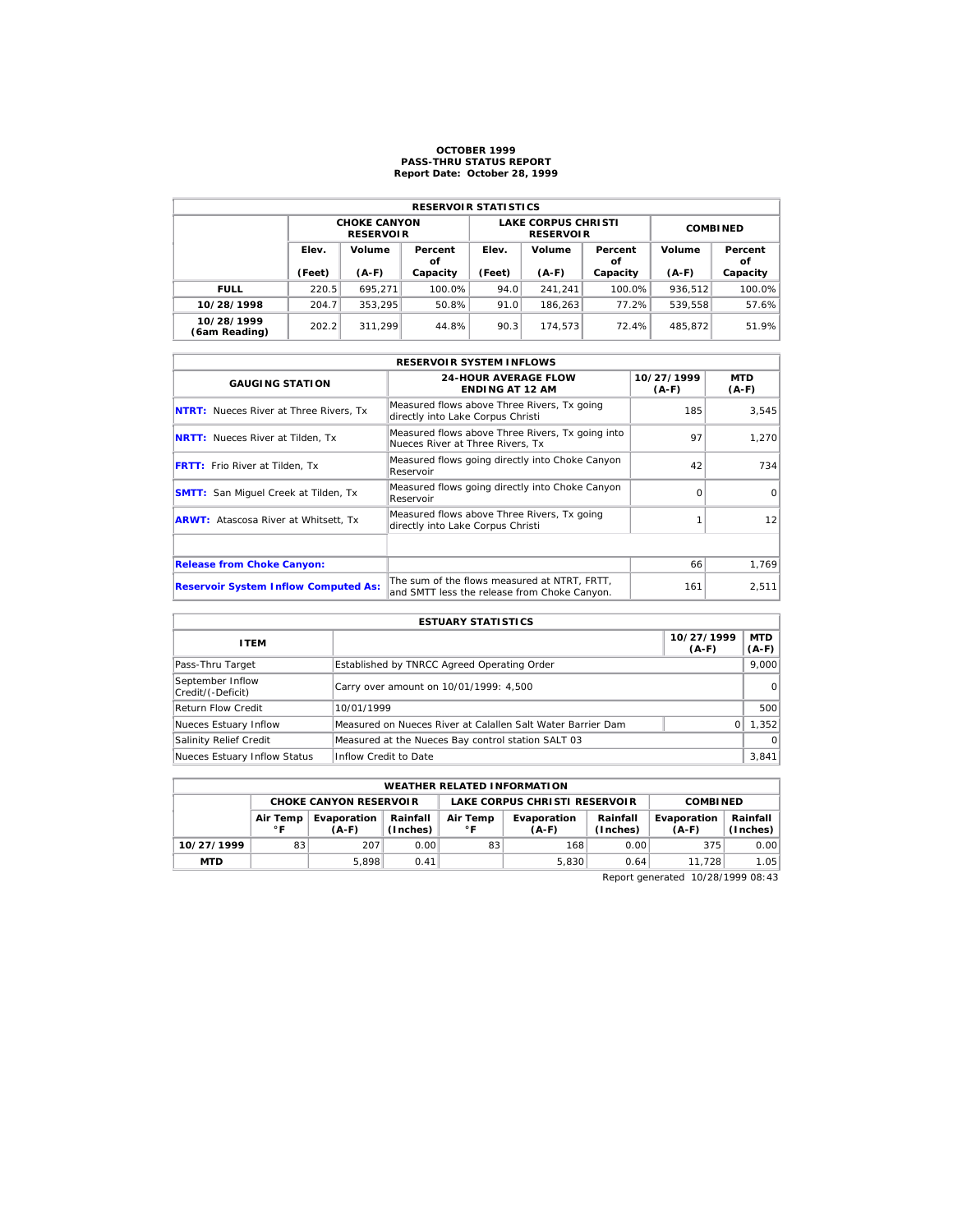# **OCTOBER 1999 PASS-THRU STATUS REPORT Report Date: October 29, 1999**

| <b>RESERVOIR STATISTICS</b> |                       |                                         |          |                 |                                                |                         |         |               |  |  |  |
|-----------------------------|-----------------------|-----------------------------------------|----------|-----------------|------------------------------------------------|-------------------------|---------|---------------|--|--|--|
|                             |                       | <b>CHOKE CANYON</b><br><b>RESERVOIR</b> |          |                 | <b>LAKE CORPUS CHRISTI</b><br><b>RESERVOIR</b> | <b>COMBINED</b>         |         |               |  |  |  |
|                             | Elev.<br>Volume<br>οf |                                         | Percent  | Volume<br>Elev. |                                                | Volume<br>Percent<br>οf |         | Percent<br>οf |  |  |  |
|                             | (Feet)                | $(A-F)$                                 | Capacity | (Feet)          | $(A-F)$                                        | Capacity                | $(A-F)$ | Capacity      |  |  |  |
| <b>FULL</b>                 | 220.5                 | 695.271                                 | 100.0%   | 94.0            | 241.241                                        | 100.0%                  | 936.512 | 100.0%        |  |  |  |
| 10/29/1998                  | 204.7                 | 353.469                                 | 50.8%    | 91.0            | 186.263                                        | 77.2%                   | 539.732 | 57.6%         |  |  |  |
| 10/29/1999                  |                       |                                         |          |                 |                                                |                         |         |               |  |  |  |

|                                               | <b>RESERVOIR SYSTEM INFLOWS</b>                                                              |                       |                 |  |  |  |  |  |  |  |
|-----------------------------------------------|----------------------------------------------------------------------------------------------|-----------------------|-----------------|--|--|--|--|--|--|--|
| <b>GAUGING STATION</b>                        | <b>24-HOUR AVERAGE FLOW</b><br><b>ENDING AT 12 AM</b>                                        | 10/28/1999<br>$(A-F)$ | MTD<br>$(A-F)$  |  |  |  |  |  |  |  |
| <b>NTRT:</b> Nueces River at Three Rivers, Tx | Measured flows above Three Rivers, Tx going<br>directly into Lake Corpus Christi             | 181                   | 3,726           |  |  |  |  |  |  |  |
| <b>NRTT:</b> Nueces River at Tilden, Tx       | Measured flows above Three Rivers, Tx going into<br>Nueces River at Three Rivers. Tx         | 87                    | 1,358           |  |  |  |  |  |  |  |
| <b>FRTT:</b> Frio River at Tilden, Tx         | Measured flows going directly into Choke Canyon<br>Reservoir                                 | 42                    | 776             |  |  |  |  |  |  |  |
| <b>SMTT:</b> San Miquel Creek at Tilden, Tx   | Measured flows going directly into Choke Canyon<br>Reservoir                                 | $\Omega$              | $\Omega$        |  |  |  |  |  |  |  |
| <b>ARWT:</b> Atascosa River at Whitsett, Tx   | Measured flows above Three Rivers, Tx going<br>directly into Lake Corpus Christi             |                       | 13 <sup>1</sup> |  |  |  |  |  |  |  |
|                                               |                                                                                              |                       |                 |  |  |  |  |  |  |  |
| <b>Release from Choke Canyon:</b>             |                                                                                              | 66                    | 1,834           |  |  |  |  |  |  |  |
| <b>Reservoir System Inflow Computed As:</b>   | The sum of the flows measured at NTRT. FRTT.<br>and SMTT less the release from Choke Canyon. | 157                   | 2,668           |  |  |  |  |  |  |  |

| <b>ESTUARY STATISTICS</b>             |                                                             |                       |                  |  |  |  |  |
|---------------------------------------|-------------------------------------------------------------|-----------------------|------------------|--|--|--|--|
| <b>ITEM</b>                           |                                                             | 10/28/1999<br>$(A-F)$ | MTD  <br>$(A-F)$ |  |  |  |  |
| Pass-Thru Target                      | Established by TNRCC Agreed Operating Order                 |                       | 9.000            |  |  |  |  |
| September Inflow<br>Credit/(-Deficit) | Carry over amount on 10/01/1999: 4,500                      |                       | 0                |  |  |  |  |
| <b>Return Flow Credit</b>             | 10/01/1999                                                  |                       | 500              |  |  |  |  |
| Nueces Estuary Inflow                 | Measured on Nueces River at Calallen Salt Water Barrier Dam | $\Omega$              | 1.352            |  |  |  |  |
| Salinity Relief Credit                | Measured at the Nueces Bay control station SALT 03          |                       | $\Omega$         |  |  |  |  |
| Nueces Estuary Inflow Status          | Inflow Credit to Date                                       |                       | 3,685            |  |  |  |  |

|            | <b>WEATHER RELATED INFORMATION</b> |                               |                |                      |                               |                        |                      |      |  |  |  |
|------------|------------------------------------|-------------------------------|----------------|----------------------|-------------------------------|------------------------|----------------------|------|--|--|--|
|            |                                    | <b>CHOKE CANYON RESERVOIR</b> |                |                      | LAKE CORPUS CHRISTI RESERVOIR | <b>COMBINED</b>        |                      |      |  |  |  |
|            | Evaporation<br>$(A-F)$             | Rainfall<br>(Inches)          | Air Temp<br>۰F | Evaporation<br>(A-F) | Rainfall<br>(Inches)          | Evaporation<br>$(A-F)$ | Rainfall<br>(Inches) |      |  |  |  |
| 10/28/1999 | 85                                 | 179                           | 0.00           | 83                   | 247                           | 0.00                   | 426                  | 0.00 |  |  |  |
| <b>MTD</b> |                                    | 6.077                         | 0.41           |                      | 6.077                         | 0.64                   | 12.154               | 1.05 |  |  |  |

Report generated 10/29/1999 08:52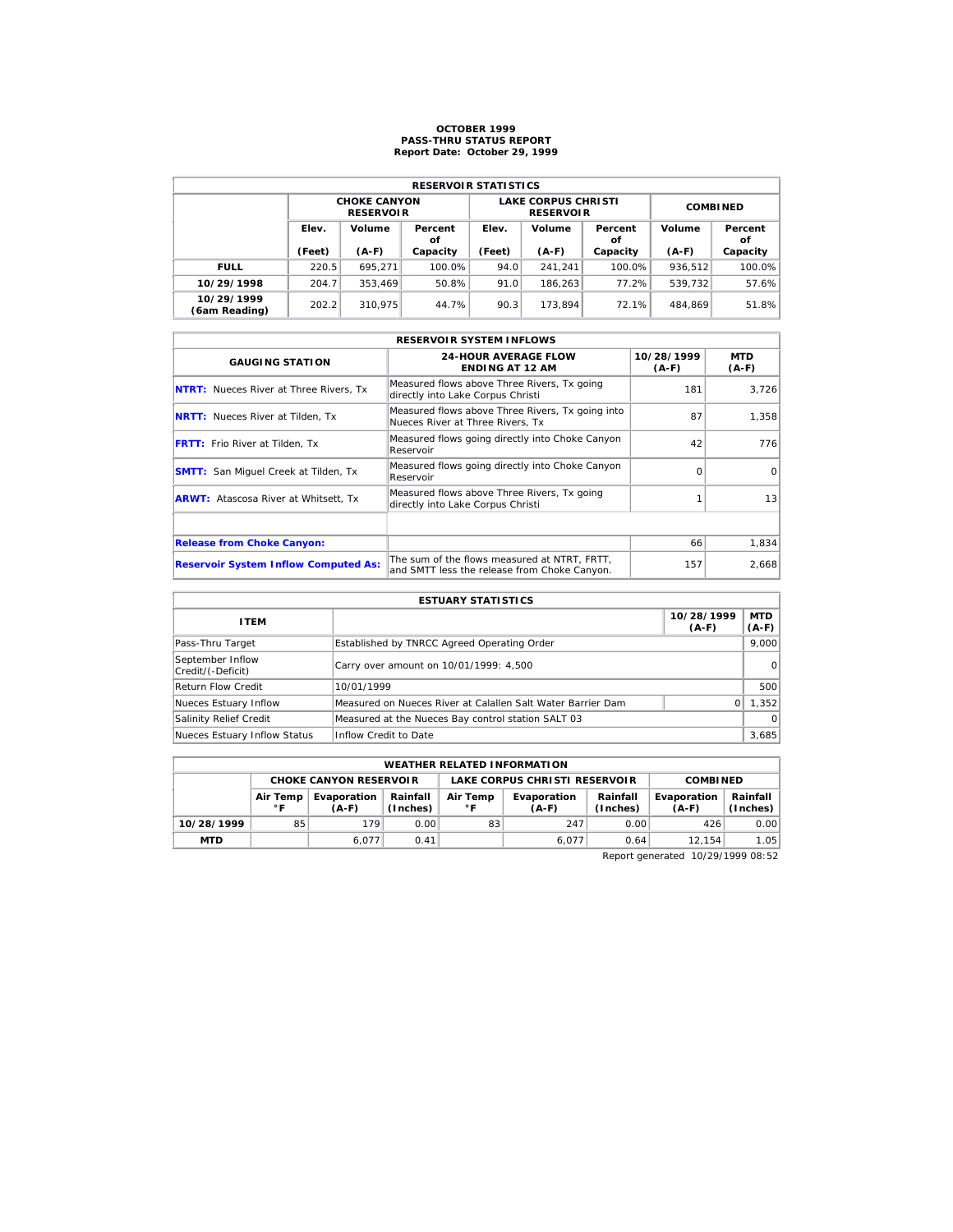# **OCTOBER 1999 PASS-THRU STATUS REPORT Report Date: October 30, 1999**

| <b>RESERVOIR STATISTICS</b> |        |                                         |          |                       |                                                |                 |         |               |  |  |  |
|-----------------------------|--------|-----------------------------------------|----------|-----------------------|------------------------------------------------|-----------------|---------|---------------|--|--|--|
|                             |        | <b>CHOKE CANYON</b><br><b>RESERVOIR</b> |          |                       | <b>LAKE CORPUS CHRISTI</b><br><b>RESERVOIR</b> | <b>COMBINED</b> |         |               |  |  |  |
|                             | Elev.  | Volume<br>Percent<br>οf                 |          | Volume<br>Elev.<br>οf |                                                | Percent         | Volume  | Percent<br>οf |  |  |  |
|                             | (Feet) | $(A-F)$                                 | Capacity | (Feet)                | $(A-F)$                                        | Capacity        | $(A-F)$ | Capacity      |  |  |  |
| <b>FULL</b>                 | 220.5  | 695.271                                 | 100.0%   | 94.0                  | 241.241                                        | 100.0%          | 936.512 | 100.0%        |  |  |  |
| 10/30/1998                  | 204.8  | 354.340                                 | 51.0%    | 91.0                  | 186.263                                        | 77.2%           | 540.603 | 57.7%         |  |  |  |
| 10/30/1999<br>(6am Reading) | 202.2  | 310.814                                 | 44.7%    | 90.3                  | 173.725                                        | 72.0%           | 484.539 | 51.7%         |  |  |  |

|                                               | <b>RESERVOIR SYSTEM INFLOWS</b>                                                              |                       |                 |  |  |  |  |  |  |  |
|-----------------------------------------------|----------------------------------------------------------------------------------------------|-----------------------|-----------------|--|--|--|--|--|--|--|
| <b>GAUGING STATION</b>                        | <b>24-HOUR AVERAGE FLOW</b><br><b>ENDING AT 12 AM</b>                                        | 10/29/1999<br>$(A-F)$ | MTD<br>$(A-F)$  |  |  |  |  |  |  |  |
| <b>NTRT:</b> Nueces River at Three Rivers, Tx | Measured flows above Three Rivers, Tx going<br>directly into Lake Corpus Christi             | 171                   | 3,897           |  |  |  |  |  |  |  |
| <b>NRTT:</b> Nueces River at Tilden, Tx       | Measured flows above Three Rivers, Tx going into<br>Nueces River at Three Rivers. Tx         | 79                    | 1,437           |  |  |  |  |  |  |  |
| <b>FRTT:</b> Frio River at Tilden, Tx         | Measured flows going directly into Choke Canyon<br>Reservoir                                 | 42                    | 818             |  |  |  |  |  |  |  |
| <b>SMTT:</b> San Miquel Creek at Tilden, Tx   | Measured flows going directly into Choke Canyon<br>Reservoir                                 | $\Omega$              | $\Omega$        |  |  |  |  |  |  |  |
| <b>ARWT:</b> Atascosa River at Whitsett, Tx   | Measured flows above Three Rivers, Tx going<br>directly into Lake Corpus Christi             | $\Omega$              | 13 <sup>1</sup> |  |  |  |  |  |  |  |
|                                               |                                                                                              |                       |                 |  |  |  |  |  |  |  |
| <b>Release from Choke Canyon:</b>             |                                                                                              | 66                    | 1,900           |  |  |  |  |  |  |  |
| <b>Reservoir System Inflow Computed As:</b>   | The sum of the flows measured at NTRT. FRTT.<br>and SMTT less the release from Choke Canyon. | 147                   | 2,815           |  |  |  |  |  |  |  |

| <b>ESTUARY STATISTICS</b>             |                                                             |                       |                  |  |  |  |  |
|---------------------------------------|-------------------------------------------------------------|-----------------------|------------------|--|--|--|--|
| <b>ITEM</b>                           |                                                             | 10/29/1999<br>$(A-F)$ | MTD  <br>$(A-F)$ |  |  |  |  |
| Pass-Thru Target                      | Established by TNRCC Agreed Operating Order                 |                       | 9.000            |  |  |  |  |
| September Inflow<br>Credit/(-Deficit) | Carry over amount on 10/01/1999: 4,500                      |                       | 0                |  |  |  |  |
| <b>Return Flow Credit</b>             | 10/01/1999                                                  |                       | 500              |  |  |  |  |
| Nueces Estuary Inflow                 | Measured on Nueces River at Calallen Salt Water Barrier Dam | 121                   | 1.473            |  |  |  |  |
| Salinity Relief Credit                | Measured at the Nueces Bay control station SALT 03          |                       | $\Omega$         |  |  |  |  |
| Nueces Estuary Inflow Status          | Inflow Credit to Date                                       |                       | 3,659            |  |  |  |  |

|                                                    | <b>WEATHER RELATED INFORMATION</b> |                               |                      |                |                               |                      |                        |                      |  |  |  |
|----------------------------------------------------|------------------------------------|-------------------------------|----------------------|----------------|-------------------------------|----------------------|------------------------|----------------------|--|--|--|
|                                                    |                                    | <b>CHOKE CANYON RESERVOIR</b> |                      |                | LAKE CORPUS CHRISTI RESERVOIR | <b>COMBINED</b>      |                        |                      |  |  |  |
| Evaporation<br>Air Temp<br>$^{\circ}$ F<br>$(A-F)$ |                                    |                               | Rainfall<br>(Inches) | Air Temp<br>۰F | Evaporation<br>(A-F)          | Rainfall<br>(Inches) | Evaporation<br>$(A-F)$ | Rainfall<br>(Inches) |  |  |  |
| 10/29/1999                                         | 85                                 | 188                           | 0.00                 | 83             | 168                           | 0.00                 | 356                    | 0.00                 |  |  |  |
| <b>MTD</b>                                         |                                    | 6.265                         | 0.41                 |                | 6.245                         | 0.64                 | 12.510                 | 1.05                 |  |  |  |

Report generated 10/30/1999 08:20